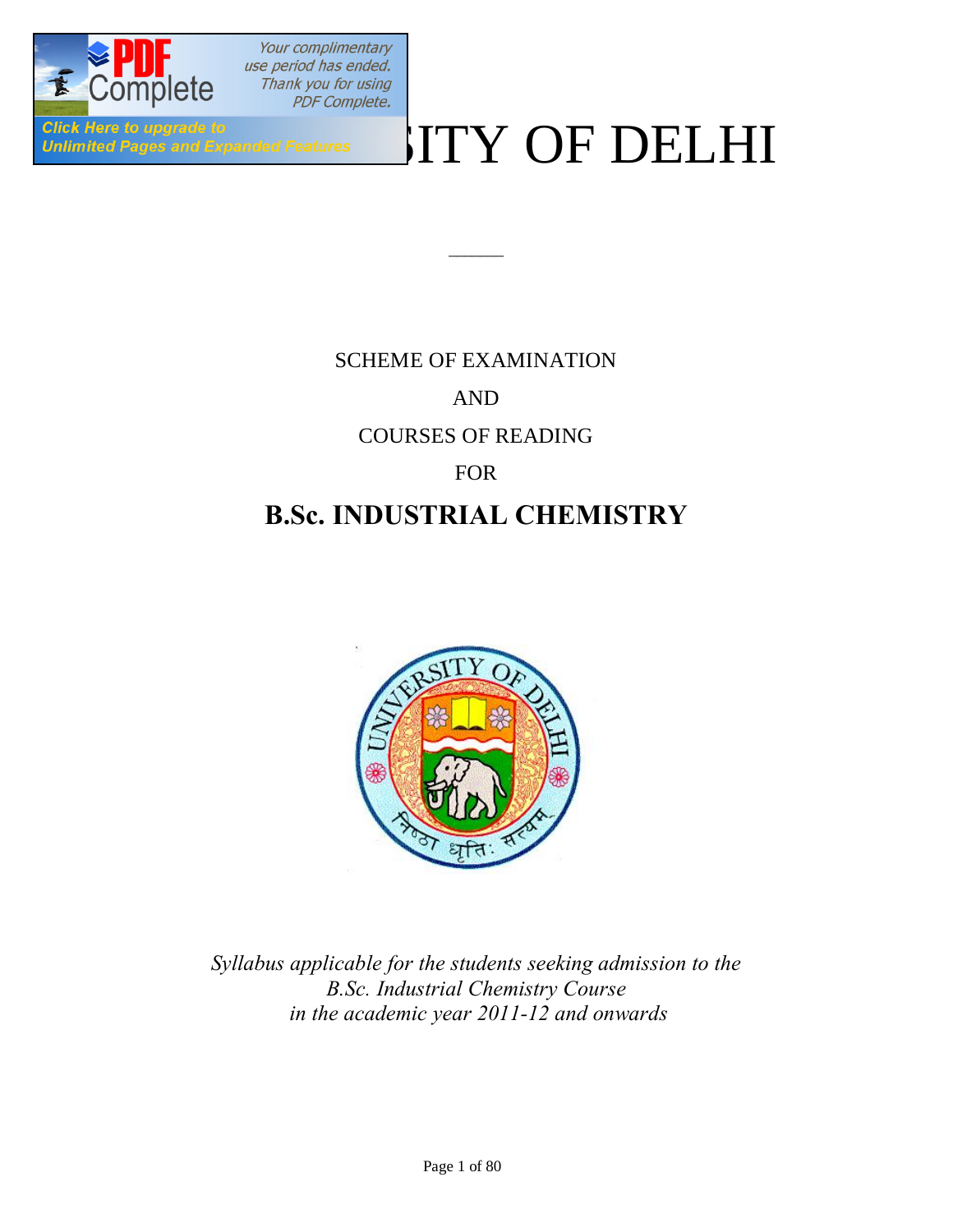

# *Unlimited Pages and Expanded Features* **Lustrial Chemistry**

The course on B.Sc. Industrial Chemistry was introduced in the University of Delhi in 1984 and since then this course has undergone many changes and has become more comprehensive and relevant. The importance of industrial chemistry hardly needs any emphasis. It basically deals with the development, optimisation and monitoring of various chemical processes used in industry for transforming raw materials etc., into useful commercial products for society. Industrial chemistry as an applied science plays a vital role in diverse areas that influence human society.

The course in the present form focuses on industrial processes used in the production of major bulk chemicals and their secondary commercial products (dyes, pesticides, drugs, polymers etc.) besides covering the traditional areas of chemistry. In this three year course spread over six semesters, there are 12 papers of chemistry including 6 papers of industrial chemistry; 3 papers each of mathematics and physics and one paper each of intellectual property rights, biochemistry and environmental chemistry, technical writing and communication in English, computational skills. In the last two semesters of this course, there is a provision for two elective papers out of four papers, namely, green chemistry, polymer science, biotechnology, forensic science.

It is hoped that the students will find this course very interesting as it will equip them for job opportunities in industries in both private and public sectors such as manufacturing and processing industries, industries related to petroleum, chemical, ceramic, polymer, food, electronics, the environmental, mining, pharmaceuticals and health-related industries, agriculture industries, government agencies, including forensic science and patents, defence, education and research, and areas related to biotechnology. The degree also allows them to pursue postgraduate studies in chemistry and related areas**.**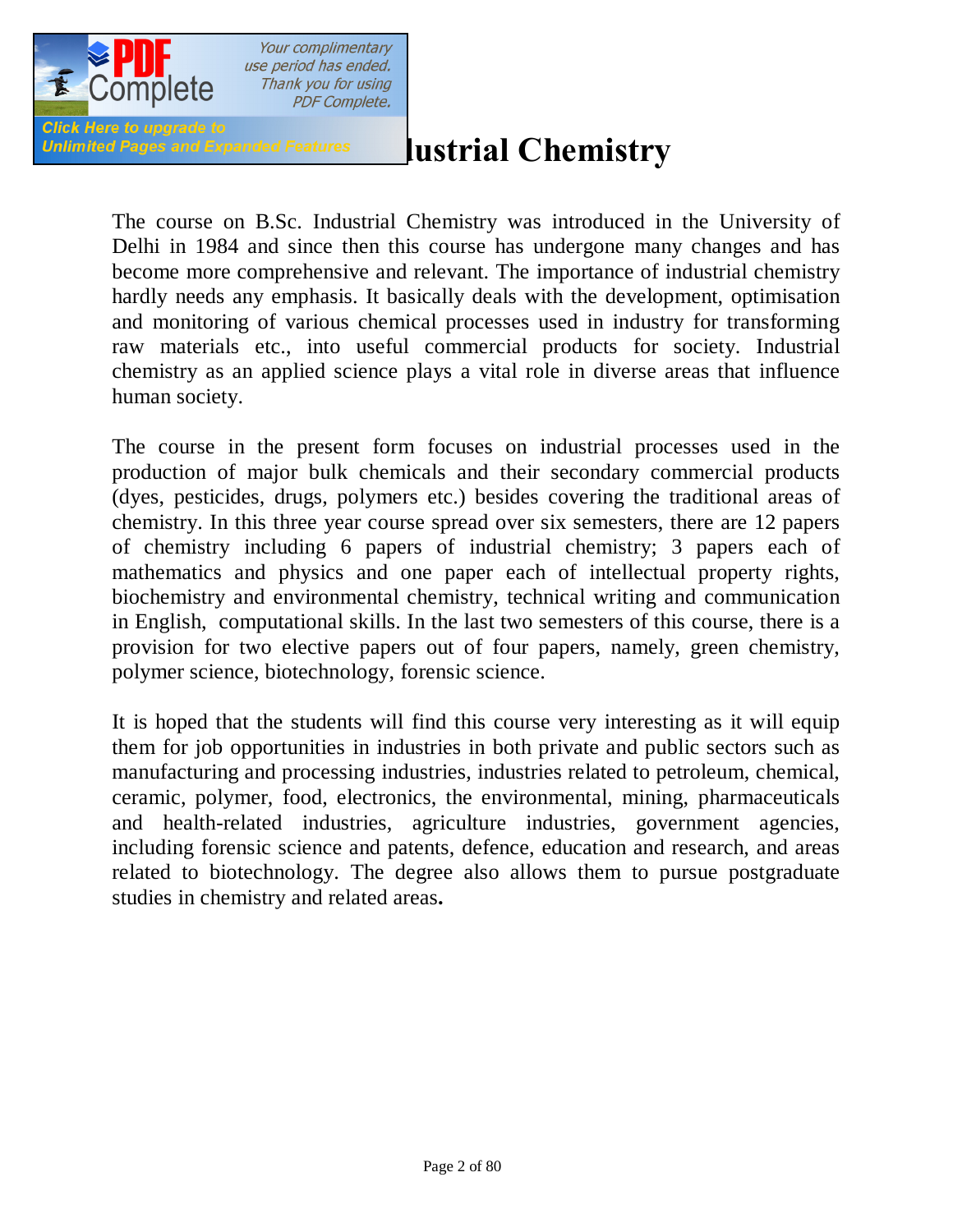

# **[Cour](http://www.pdfcomplete.com/cms/hppl/tabid/108/Default.aspx?r=q8b3uige22)se Structure**

All theory papers will have 5 periods per week, including 1 period for assignments, discussion, presentations, etc.

There shall be 6 practical classes per week for Chemistry and Industrial Chemistry.

In addition, there shall be one qualifying paper in self-learning mode called Environmental Studies.

Each Theory Paper shall be of 100 marks and Practical Paper shall be of 50 marks.

Total Number of Papers : 24

# **Year I**

| Semester-1 | Paper No.                           | <b>Paper Name</b>                                                                   | <b>Duration</b><br>(Hrs.) | <b>Maximum</b><br><b>Marks</b> |
|------------|-------------------------------------|-------------------------------------------------------------------------------------|---------------------------|--------------------------------|
| Paper 1    | <b>CHPT-101</b>                     | Chemistry- $I^*$                                                                    |                           | 100                            |
| Paper 2    | <b>PHPT-101</b>                     | Physics-1: Mechanics *                                                              | 3                         | 100                            |
| Paper 3    | <b>ICPT-101</b>                     | Industrial Chemistry-I <sup>*</sup>                                                 |                           | 100                            |
| Paper 4    | <b>ENAT-101/</b><br><b>CSAT-101</b> | Technical writing and<br><b>Communication in English</b><br>/ Computational skills* | 3                         | 100                            |

\* With Practicals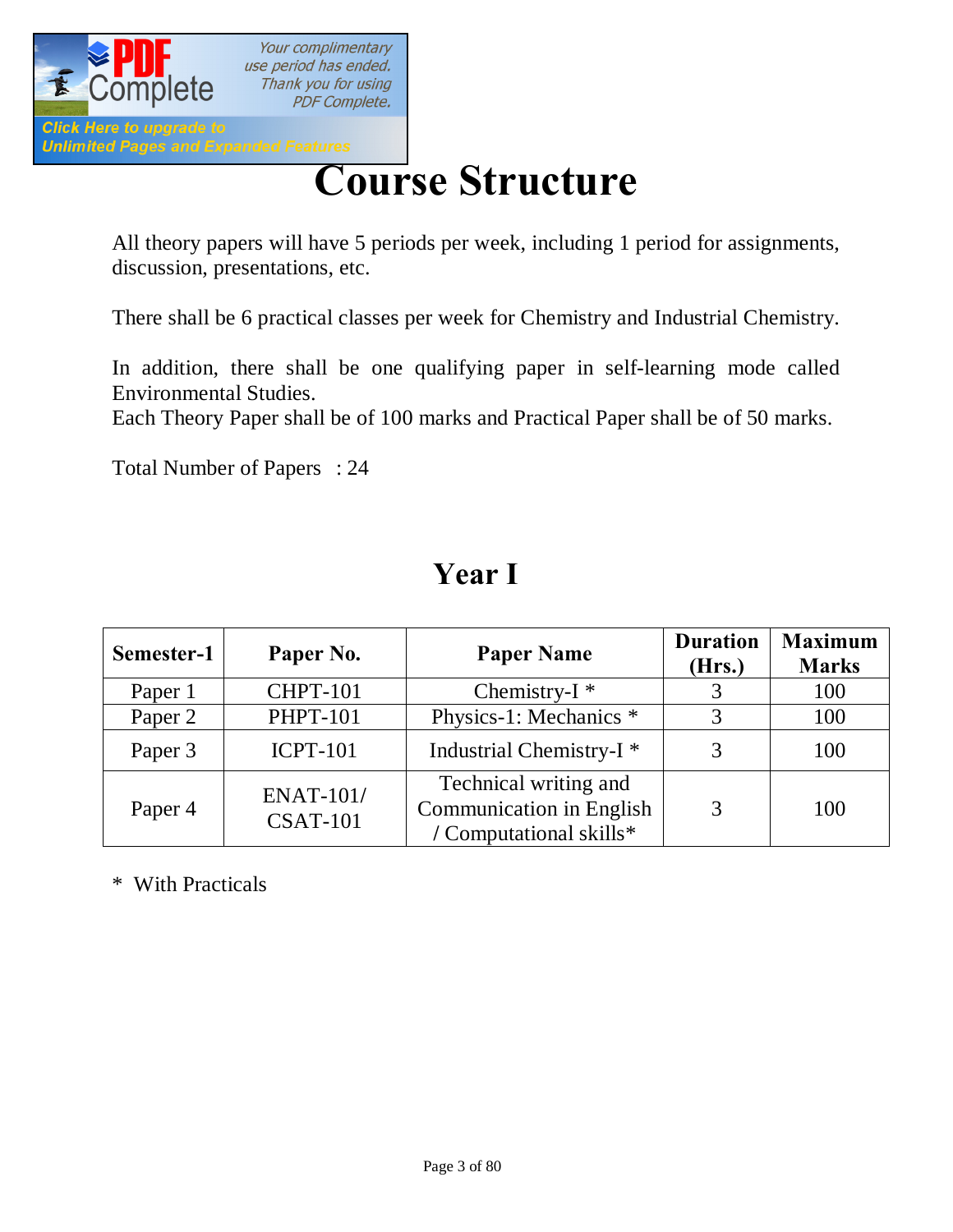

Your complimentary<br>use period has ended. Thank you for using<br>PDF Complete.

| и пеге <i>п</i> о иругаче по |                                                         |                                                                                     |                           |                                |
|------------------------------|---------------------------------------------------------|-------------------------------------------------------------------------------------|---------------------------|--------------------------------|
| $DUHUMU^-$                   | mited Pages and Expanded Features<br><b>1 арег 110.</b> | <b>Paper Name</b>                                                                   | <b>Duration</b><br>(Hrs.) | <b>Maximum</b><br><b>Marks</b> |
| Paper 5                      | <b>CHPT-202</b>                                         | Chemistry- $II^*$                                                                   |                           | 100                            |
| Paper 6                      | <b>MAPT-101</b>                                         | <b>Calculus and Matrices</b>                                                        |                           | 100                            |
| Paper 7                      | <b>ICPT-202</b>                                         | Industrial Chemistry-II*                                                            |                           | 100                            |
| Paper 8                      | <b>ENAT-101/</b><br><b>CSAT-101</b>                     | Technical writing and<br><b>Communication in English</b><br>/ Computational skills* | 3                         | 100                            |

\* With Practicals

# **Year II**

| Semester-3 | Paper No.                                    | <b>Paper Name</b>                            | <b>Duration</b><br>(Hrs.) | <b>Maximum</b><br><b>Marks</b> |
|------------|----------------------------------------------|----------------------------------------------|---------------------------|--------------------------------|
| Paper 9    | <b>CHPT-303</b>                              | Chemistry-III*                               |                           | 100                            |
| Paper 10   | <b>MAPT-303</b>                              | Algebra                                      |                           | 100                            |
| Paper 11   | <b>ICPT-303</b>                              | Industrial Chemistry-III*                    |                           | 100                            |
| Paper 12   | Paper-602<br>$($ of B.Sc $(H)$<br>Chemistry) | Biochemistry and<br>Environmental Chemistry* |                           | 100                            |

\* With Practicals

| Semester-4 | Paper No.       | <b>Paper Name</b>                   | <b>Duration</b><br>(Hrs.) | <b>Maximum</b><br><b>Marks</b> |
|------------|-----------------|-------------------------------------|---------------------------|--------------------------------|
| Paper 13   | <b>CHPT 404</b> | Chemistry-IV*                       |                           | 100                            |
| Paper 14   | <b>PHPT-303</b> | Physics-II : Wave and<br>Optics $*$ |                           | 100                            |
| Paper 15   | <b>ICPT-404</b> | Industrial Chemistry-IV*            | 3                         | 100                            |
| Paper 16   | EL310 (vi)      | <b>Intellectual Property Rights</b> | 2                         | 100                            |

\* With Practicals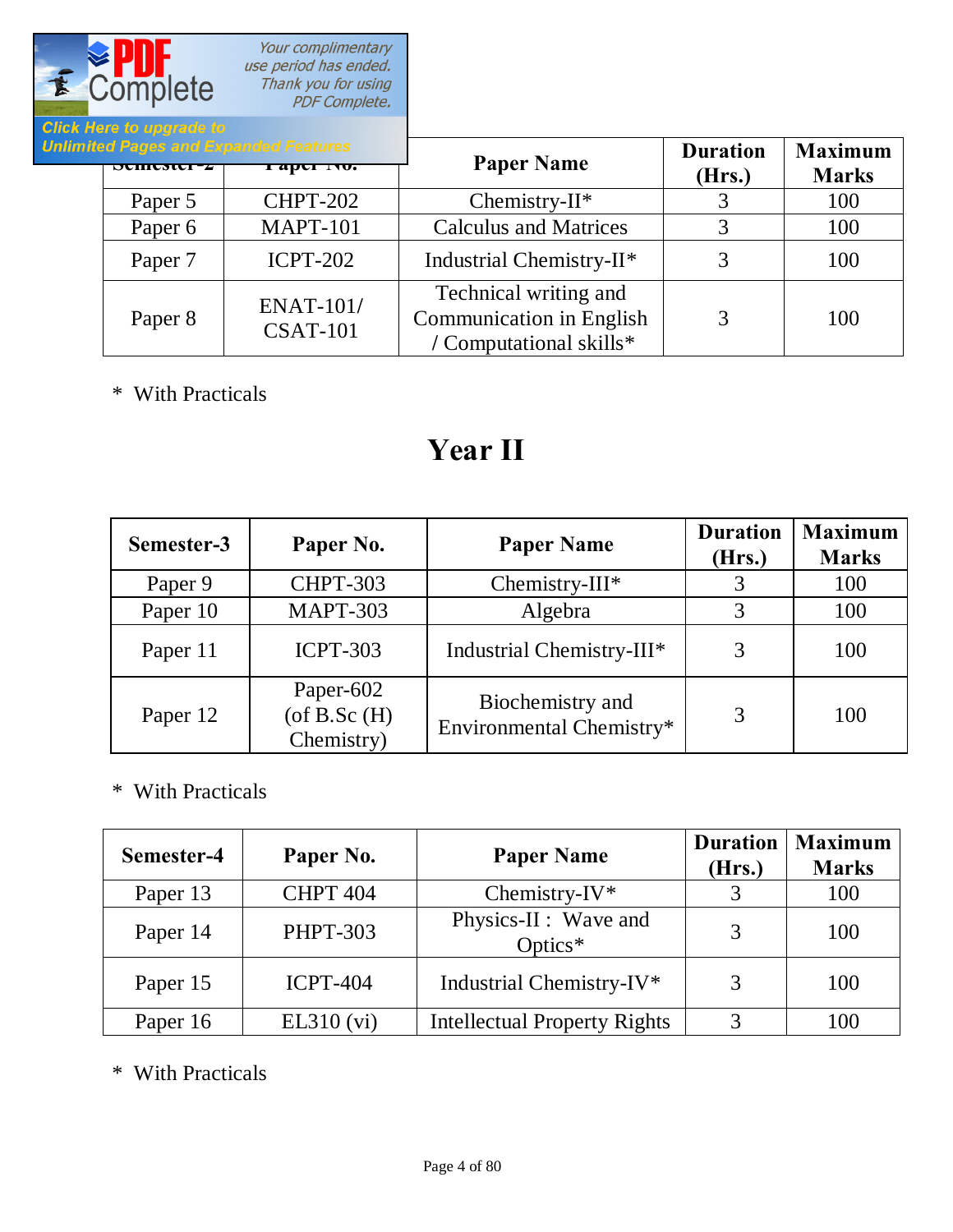

# **Year III**

| Semester-5 | Paper No.                                                                 | <b>Paper Name</b>                                                                                                         | <b>Duration</b><br>(Hrs.) | <b>Maximum</b><br><b>Marks</b> |
|------------|---------------------------------------------------------------------------|---------------------------------------------------------------------------------------------------------------------------|---------------------------|--------------------------------|
| Paper 17   | <b>CHPT 505</b>                                                           | Chemistry- $V^*$                                                                                                          | 3                         | 100                            |
| Paper 18   | <b>PHPT-404</b>                                                           | Physics-III : Electricity,<br>Magnetism and<br>Electromagnetic Theory*                                                    | 3                         | 100                            |
| Paper 19   | <b>ICPT-505</b>                                                           | Industrial Chemistry-V*                                                                                                   | 3                         | 100                            |
| Paper 20   | EL $310$ (i) or<br>EL $310$ (ii) or<br>$EL 310 (iii)$ or<br>$EL 310$ (iv) | Elective-I: Any one out of<br>(i) Green Chemistry<br>(ii) Polymer Science<br>(iii) Biotechnology<br>(iv) Forensic Science | 3                         | 100                            |

#### \* With Practicals

| Semester-6 | Paper No.                                                                 | <b>Paper Name</b>                                                                                                                                                      | <b>Duration</b><br>(Hrs.) | <b>Maximum</b><br><b>Marks</b> |
|------------|---------------------------------------------------------------------------|------------------------------------------------------------------------------------------------------------------------------------------------------------------------|---------------------------|--------------------------------|
| Paper 21   | <b>CHPT 606</b>                                                           | Chemistry- $VI^*$                                                                                                                                                      | 3                         | 100                            |
| Paper 22   | <b>MAPT 404</b>                                                           | <b>Differential Equations</b>                                                                                                                                          |                           | 100                            |
| Paper 23   | <b>ICPT-606</b>                                                           | Industrial Chemistry-VI*                                                                                                                                               | 3                         | 100                            |
| Paper 24   | EL $310$ (i) or<br>EL $310$ (ii) or<br>$EL 310 (iii)$ or<br>$EL 310$ (iv) | Elective-2: Any one out of<br>(i) Green Chemistry<br>(ii) Polymer Science<br>(iii) Biotechnology<br>(iv) Forensic Science<br>which has been not opted in<br>Semester 5 | 3                         | 100                            |

\* With Practicals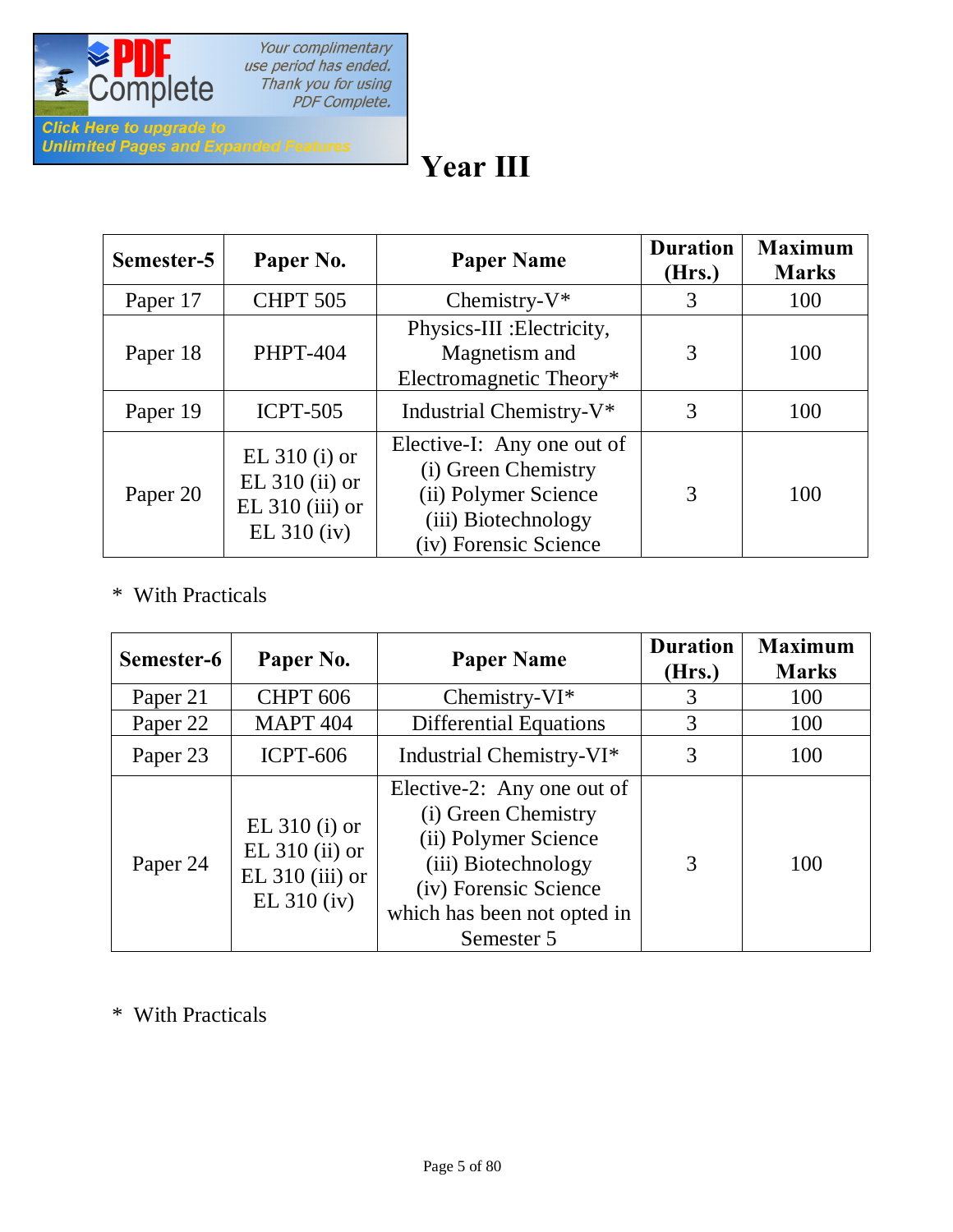

Your complimentary use period has ended. Thank you for using PDF Complete.

**Click Here to upgrade to Unlimited Pages and Expanded Features** 

# SEMESTER I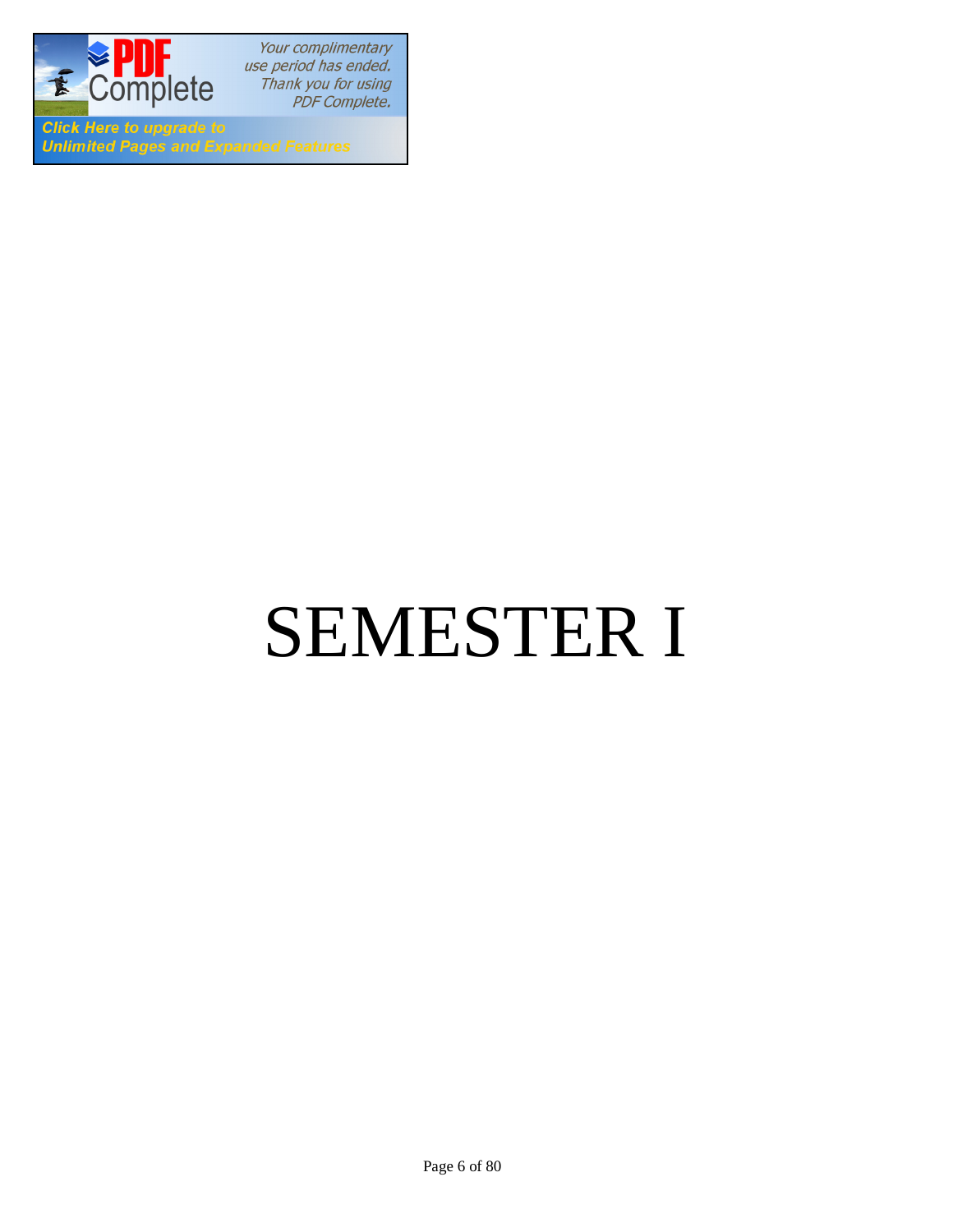## **PAPER-1**

# **CHPT-101: CHEMISTRY-1 (ATOMIC STRUCTURE, BONDING, GENERAL ORGANIC CHEMISTRY & ALIPHATIC HYDROCARBONS)**

*Section A: Inorganic Chemistry-1* **(30 Periods)**

**Click Here to upgrade to** 

**Unlimited Pages and Expanded Features** 

Your complimentary use period has ended. Thank you for using **PDF Complete.** 

**Unit 1 Atomic Structure:** *Recapitulation of: Bohr's theory and its limitations, dual behaviour of matter and radiation, de-Broglie's relation, Heisenberg Uncertainty principle. Need of a new approach to Atomic structure.*

What is Quantum mechanics? Time independent Schrodinger equation (H  $\Psi$  = EY) and meaning of various terms in it. Significance of  $\Psi$  and  $\Psi^2$ , Schrodinger equation for hydrogen atom in Cartesian coordinates (x,y,z). Need of polar coordinates, transformation of Cartesian coordinates (x,y,z) into polar coordinates  $(r,\theta,\phi)$ . Radial and angular parts of the hydogenic wavefunctions (atomic orbitals) and their variations for 1s, 2s, 2p, 3s, 3p and 3d orbitals (Only graphical representation). Radial and angular nodes and their significance. Radial distribution functions and the concept of the most probable distances with special reference to 1s and 2s atomic orbitals. Significance of quantum numbers, orbital angular momentum and quantum numbers  $m_r$  and  $m_s$ . Shapes of s, p and d atomic orbitals, nodal planes. Discovery of spin, spin quantum number (s) and magnetic spin quantum number  $(m_s)$ .

Rules for filling electrons in various orbitals, Electronic configurations of the atoms. Stability of half-filled and completely filled orbitals, concept of exchange energy. Relative energies of atomic orbitals, Anomalous electronic configurations.

#### **Unit 2 Chemical Bonding and Molecular Structure**

**Ionic Bonding** :General characteristics of ionic bonding*.* Energy considerations in ionic bonding, lattice energy and solvation energy and their importance in the context of stability and solubility of ionic compounds. Statement of Born-Lande equation for calculation of lattice energy, Born-Haber cycle and its applications, polarizing power and polarizability. Fajangs rules, ionic character in covalent compounds, bond moment, dipole moment and percentage ionic character.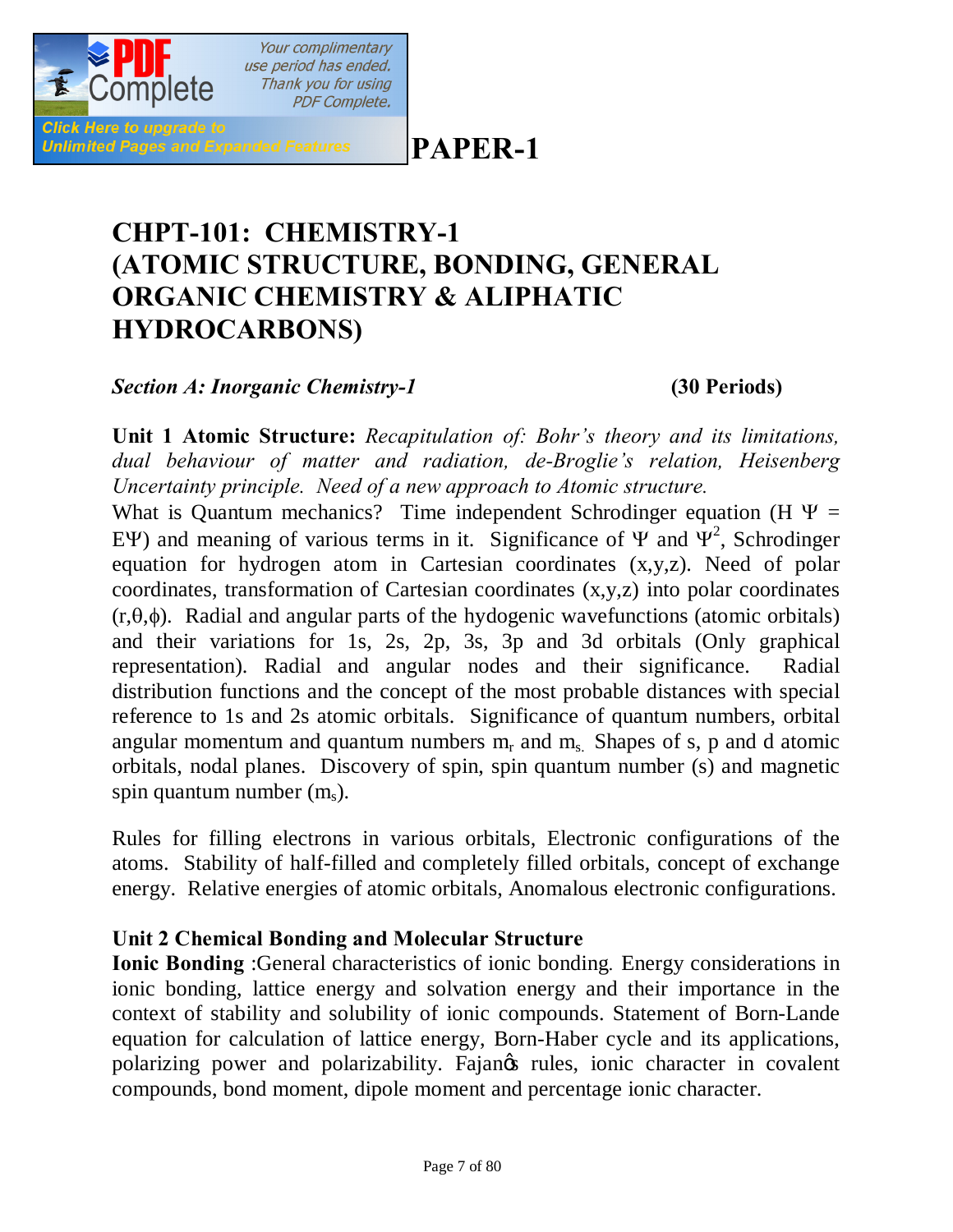

Your complimentary use period has ended. Thank you for using **PDF Complete.** 

**Click Here to upgrade to Unlimited Pages and Expanded Features**  $\mathbf{i}$ : Shapes of some inorganic molecules and ions

on the basis of VSEPR and hybridization with suitable examples of linear, trigonal planar, square planar, tetrahedral, trigonal bipyramidal and octahedral arrangements.

Concept of resonance and resonating structures in various inorganic and organic compounds.

*MO Approach* : Rules for the LCAO method, bonding and antibonding MOs and their characteristics for s-s, s-p and p-p combination of atomic orbitals, nonbonding combination of orbitals, MO treatment of homonuclear diatomic molecules of 1st and 2nd periods (including idea of s-p mixing) and heteronuclear diatomic molecules such as CO, NO and NO<sup>+</sup>. Comparison of VB and MO approaches.

#### *Section B: Organic Chemistry-1* **(30 Periods)**

#### **Unit 3 Fundamentals of Organic Chemistry**

Physical Effects, Electronic Displacements: Inductive Effect, Electromeric Effect, Resonance and Hyperconjugation. Cleavage of Bonds: Homolysis and Heterolysis. Structure, shape and reactivity of organic molecules: Nucleophiles and electrophiles. Reactive Intermediates: Carbocations, Carbanions and free radicals. Strength of organic acids and bases: Comparative study with emphasis on factors affecting pK values. Aromaticity: Benzenoids and Huckel& rule.

#### **Unit 4 Stereochemistry**

Conformations w.r.t. ethane, butane and cyclohexane. Interconversion of Wedge Formula, Newman, Sawhorse and Fischer representations. Concept of chirality (upto two carbon atoms). Configuration: Geometrical and Optical isomerism; Enantiomerism, Diastereomerism and Meso compounds) . Threo and erythro; D and L; *cis* - *trans* nomenclature; CIP Rules: R/ S (for upto 2 chiral carbon atoms) and  $E/Z$  Nomenclature (for upto two  $C=C$  systems).

#### **Unit 5 Aliphatic Hydrocarbons**

Functional group approach for the following reactions (preparations & reactions) to be studied in context to their structure.

**Alkanes:**(Upto 5 Carbons). *Preparation:* Catalytic hydrogenation, Wurtz reaction, Kolbegs synthesis, from Grignard reagent. *Reactions:* Free radical Substitution: Halogenation.

**Alkenes:** (Upto 5 Carbons) *Preparation:* Elimination reactions: Dehydration of alkenes and dehydrohalogenation of alkyl halides (Saytzeff $\alpha$  rule); cis alkenes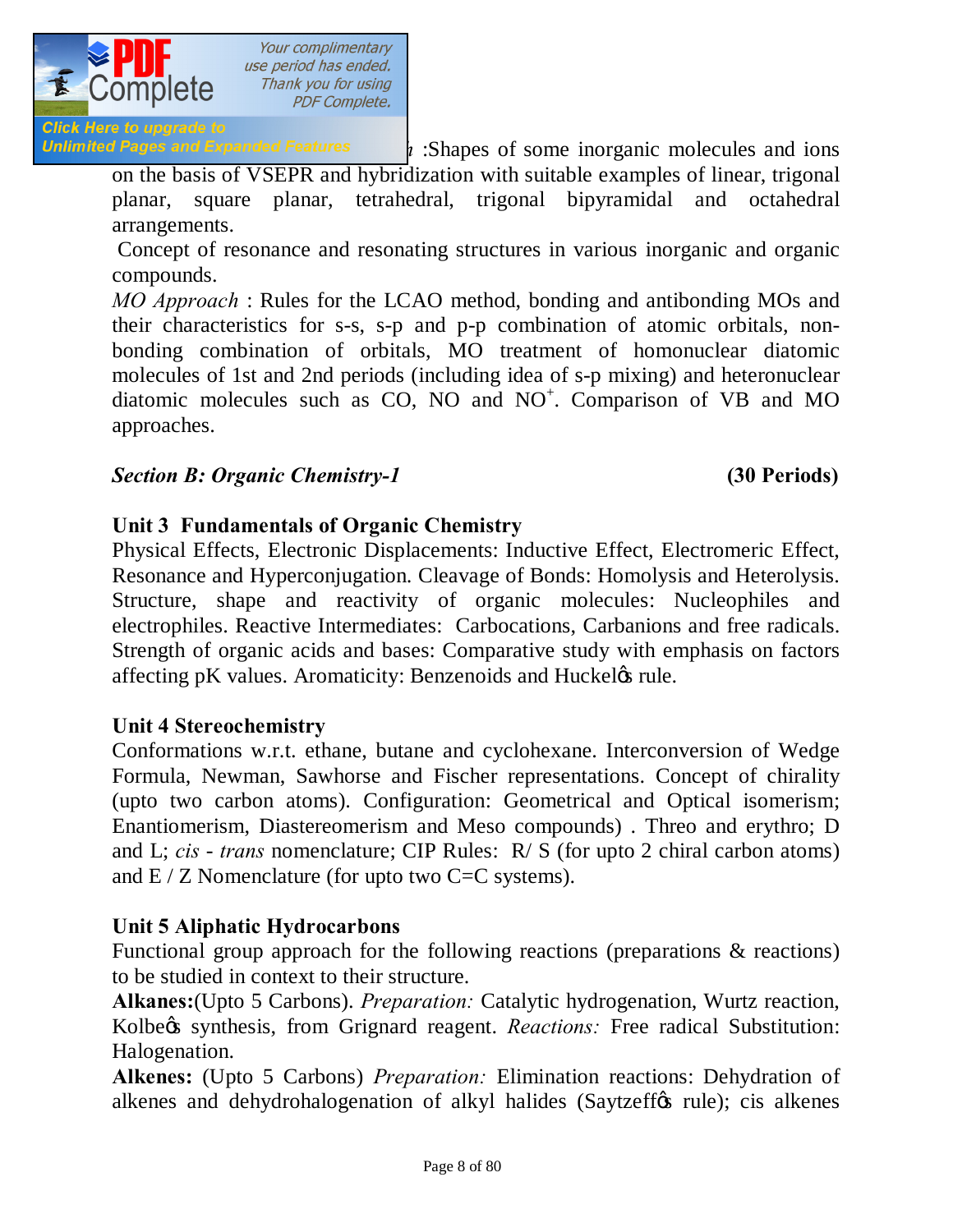

Click Here to upgrade to **Exercise 2018** and trans alkenes (Birch reduction). *Reactions:* Unlimited Pages and Expanded Features 1 trans-addition (bromine), Addition of HX

(Markownikoff & and anti-Markownikoff & addition), Hydration, Ozonolysis, oxymecuration-demercuration, Hydroboration-oxidation.

Alkynes: (Upto 5 Carbons) *Preparation:* Acetylene from CaC<sub>2</sub> and conversion into higher alkynes; by dehalogenation of tetra halides and dehydrohalogenation of vicinal-dihalides.

*Reactions:* formation of metal acetylides, addition of bromine and alkaline  $KMnO<sub>4</sub>$ , ozonolysis and oxidation with hot alk.  $KMnO<sub>4</sub>$ .

#### **SUGGESTED READINGS**

- 1. J. D. Lee: *A new Concise Inorganic Chemistry*, E L. B. S.
- 2. F. A. Cotton & G. Wilkinson: *Basic Inorganic Chemistry*, John Wiley.
- 3. Douglas, McDaniel and Alexader: *Concepts and Models in Inorganic Chemistry*, John Wiley.
- 4. James E. Huheey, *Ellen Keiter and Richard Keiter: Inorganic Chemistry: Principles of Structure and Reactivity*, Pearson Publication.
- 5. T. W. Graham Solomon: *Organic Chemistry, John Wiley and Sons*.
- 6. Peter Sykes: *A Guide Book to Mechanism in Organic Chemistry,* Orient Longman.
- 7. E. L. Eliel: *Stereochemistry of Carbon Compounds*, Tata McGraw Hill.
- 8. I. L. Finar: *Organic Chemistry* (Vol. I & II), E. L. B. S.
- 9. R. T. Morrison & R. N. Boyd: *Organic Chemistry*, Prentice Hall.
- 10.Arun Bahl and B. S. Bahl: *Advanced Organic Chemistry,* S. Chand
- 11. Vogel $\alpha$  Qualitative Inorganic Analysis, A.I. Vogel, Prentice Hall,  $7<sup>th</sup>$  Edition.
- 12. Vogeløs Quantitative Chemical Analysis, A.I. Vogel, Prentice Hall, 6<sup>th</sup> Edition.
- 13. Textbook of Practical Organic Chemistry, A.I. Vogel, Prentice Hall,  $5<sup>th</sup>$  edition.
- 14.Practical Organic Chemistry, F. G. Mann. & B. C. Saunders, Orient Longman, 1960.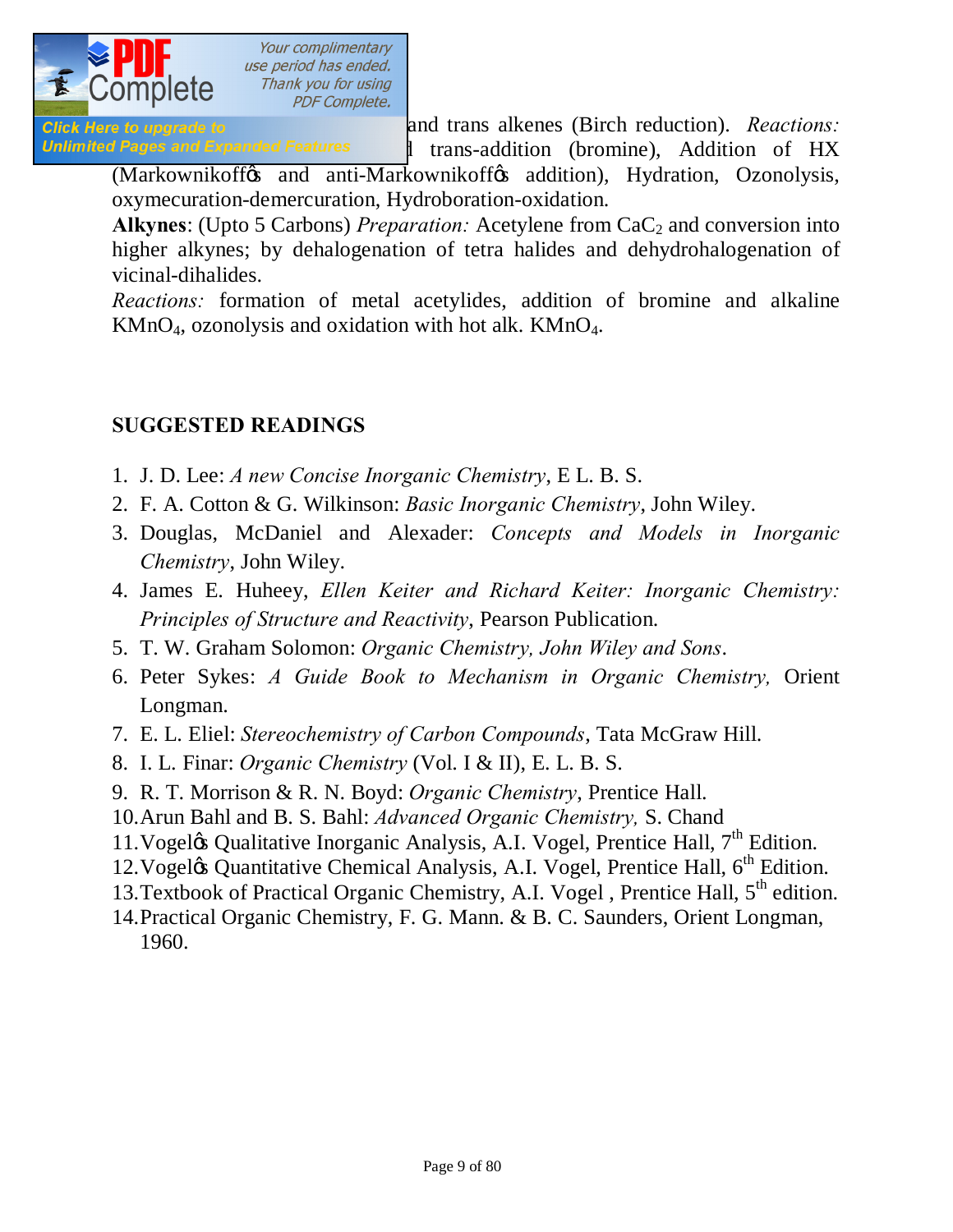

Section A: Inorganic Chemistry - Volumetric Analysis

- 1. Estimation of sodium carbonate and sodium hydrogen carbonate present in a mixture.
- 2. Estimation of oxalic acid by titrating it with KMnO4.
- 3. Estimation of water of crystallization in Mohr $\alpha$ s salt by titrating with KMnO<sub>4</sub>.
- 4. Estimation of Fe (II) ions by titrating it with  $K_2Cr_2O_7$  using internal indicator.
- 5. Estimation of Cu (II) ions iodometrically using  $Na<sub>2</sub>S<sub>2</sub>O<sub>3</sub>$ .

#### Section B: Organic Chemistry

- 1. Detection of extra elements (N, S, Cl, Br, I) in organic compounds (containing upto two extra elements)
- 2. Separation of mixtures by Chromatography: Measure the  $R_f$  value in each case (combination of two compounds to be given)
	- (a) Identify and separate the components of a given mixture of 2 amino acids (glycine, aspartic acid, glutamic acid, tyrosine or any other amino acid) by paper chromatography
	- (b)Identify and separate the sugars present in the given mixture by paper chromatography.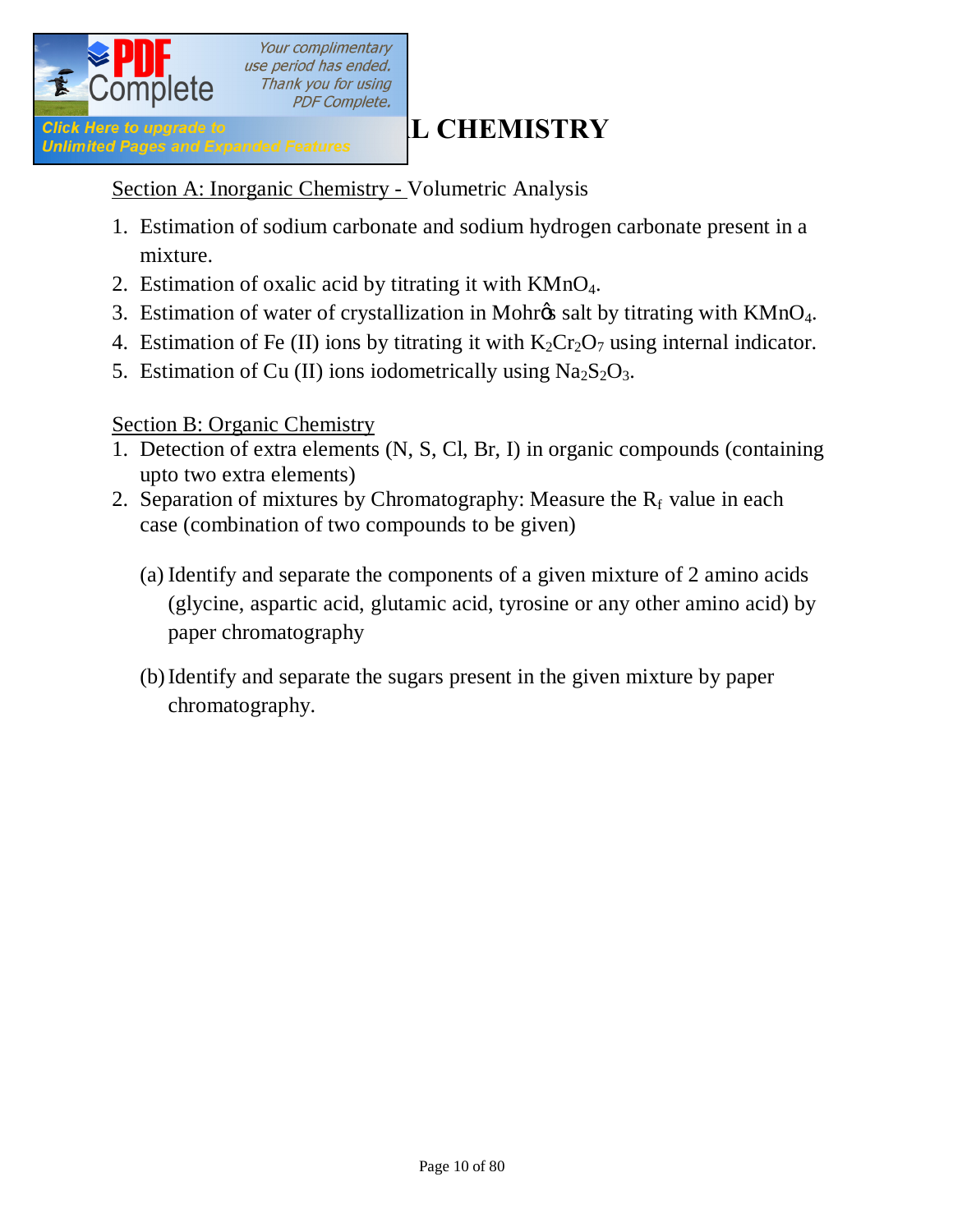

# **PAPER-2**

# **PHPT 101: PHYSICS-1: MECHANICS**

#### **Vector calculus (Total Number of Lectures=15)**

Differentiation of a vector with respect to a scalar, Gradient, divergence, Curl and Laplacian operations and their meanings. Idea of line surface and volume integrals gauss divergence theorem, Stokes theorem and Greens theorem in Plane.

#### **Mechanics (Total Number of lectures =30)**

Dynamics of a system of particles, Centre of mass, Conservation of momentum. Newton's laws, Galilean invariance, Linear Momentum, Impulse, Work Energy theorem.

Potential energy, conservative and non-conservative forces.

Angular momentum of a particle and system of particles, Torque, Conservation of angular momentum, Rotation about a fixed axis, Moment of inertia and its calculation for rectangular, spherical and cylindrical bodies. Kinetic energy of rotation.

Motion of a particle in a central force field, Kepler<sub>®</sub> Laws (Only Statement).

Elasticity: Hook& Law, Stress, Strain, Elastic Constants, Twisting torque on a wire.

#### **Special Theory of Relativity (Total number of lectures=15)**

Constancy of speed of light, Michelson- Morley Experiment, Postulates of Special theory of Relativity, Lorentz transformations. Length contraction and Time Dilation. Theorem of Addition of relativistic velocities, Variation of mass with velocity. Equivalence of mass and energy, Doppler effect, Red shift.

#### **SUGGESTED READINGS:**

1. Schaum $\infty$  Outline of Vector Analysis,  $2^{nd}$  Edn. - By Murray Spiegel, Seymour Lipschutz, Tata McGraw-Hill, (2009).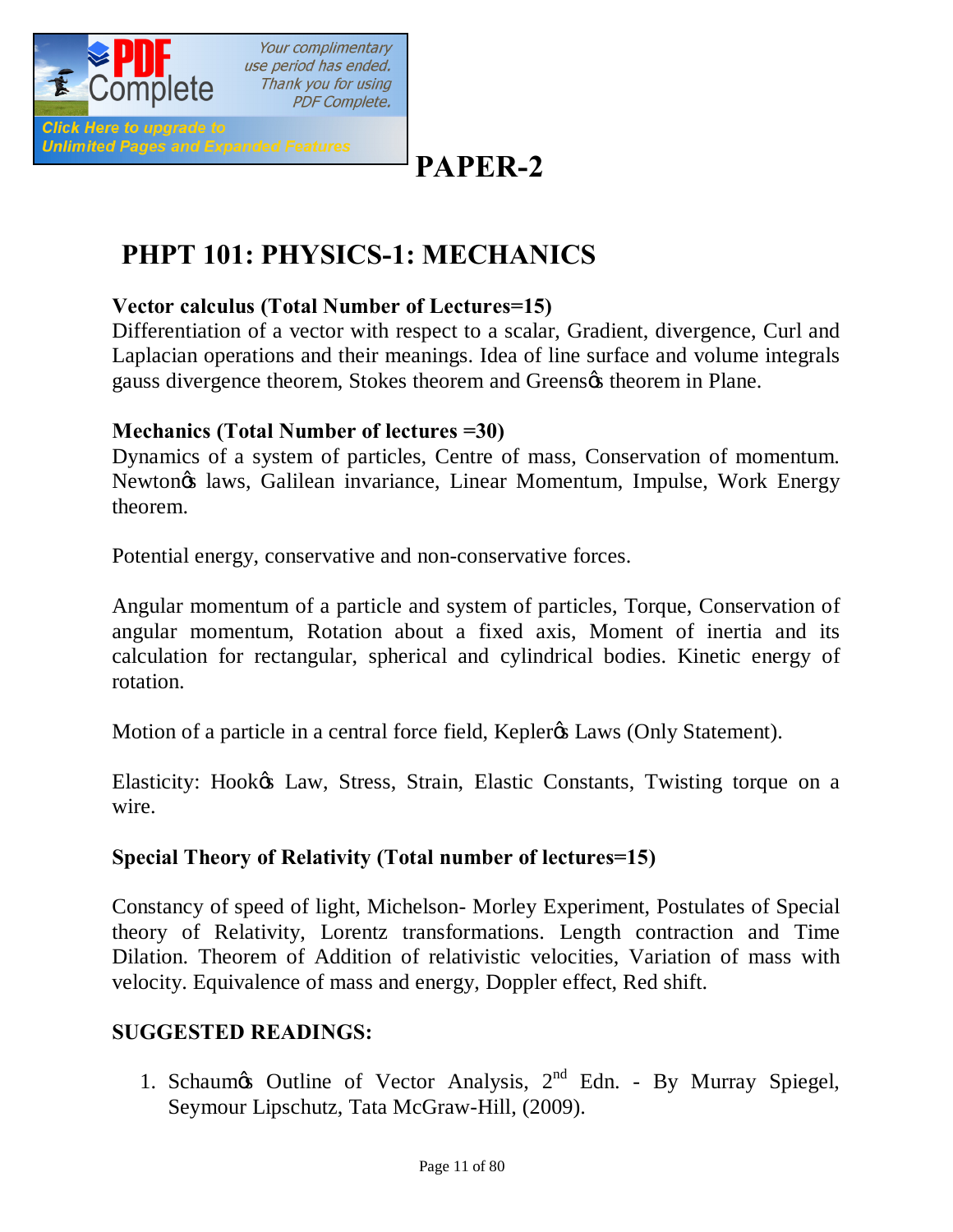

Click Here to upgrade to  $(S. Chand \& Company Ltd., 2000).$ 

Unlimited Pages and Expanded Features ics course: By Charles Kittel, Walter Knight,

Malvin Ruderman, Carl Helmholz and Burton Moyer, Tata McGraw-Hill-2007).

- 4. Physics, Vol. 1 and Vol. 11 by Robert Resnick, David Halliday and Kenneth S. Karane, (John Wiley and Sons,  $5<sup>th</sup>$  Edition -1992).
- 5. Physics for Scientists and Engineers By Raymond A. Serway, John W. Jewett, John W. Jewett, Jr. (Brooks/Cole-2009).

# **PHPP-101: PRACTICAL PHYSICS**

#### **Note**

- 1. Each college should set up ALL EXPERIMENTS.
- 2. Each student is required to perform at least 6 practicals in each semester.

#### **Practical Exercises:**

- 1. Determination of acceleration due to gravity using Kater<sub>of</sub> Pendulum.
- 2. Determination of the acceleration due to gravity using bar pendulum.
- 3. Determination of moment of inertia of a Fly wheel.
- 4. Determination of frequency of an electrically maintained tuning fork by Melde $\alpha$  experiment.
- 5. Determination of the coefficient of Viscosity of water by capillary flow method (Poiseuille<sub>%</sub> method)
- 6. Study of the condition of resonance for a series LCR circuit and determine its resonance frequency and Quality factor.
- 7. Single slit diffraction using laser.
- 8. Verification of Malus Law.
- 9. To determine the modulus of rigidity of a wire by Maxwelløs needle.
- 10. To determine the elastic constants of a wire by Searlegs method.
- 11.To Study the motion of a spring and calculate (s) spring constant and (b) the value of g.
- 12.Q factor of a mechanical oscillator.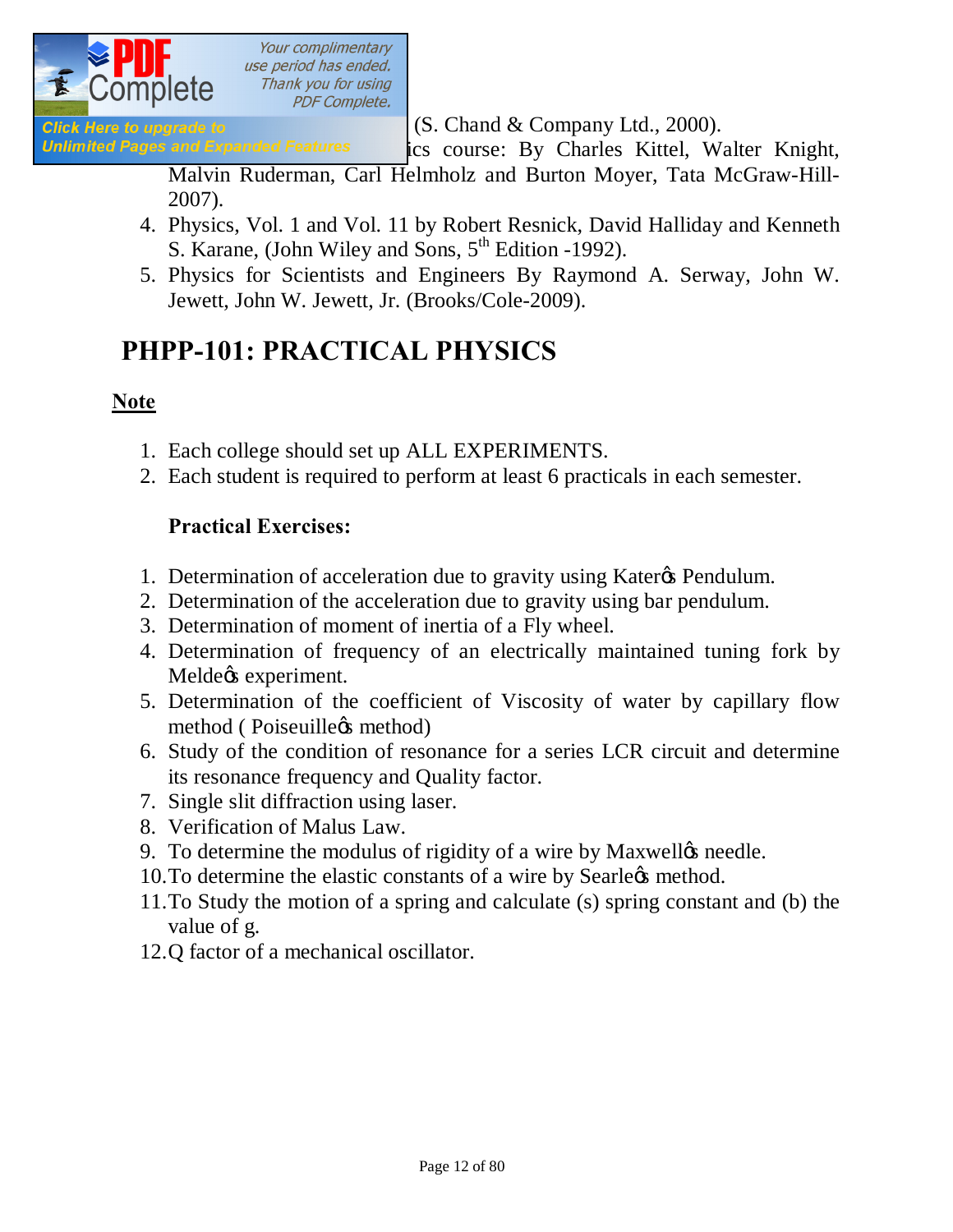

- 1. Advanced Practical Physics: Worsnop and Flint, Methuen & Co, London.
- 2. Advanced Level Practical Physics: Nelson and Ogborn: English Language Book Society.
- 3. Practical Physics, Indu Prakash, Vol 1 and 2.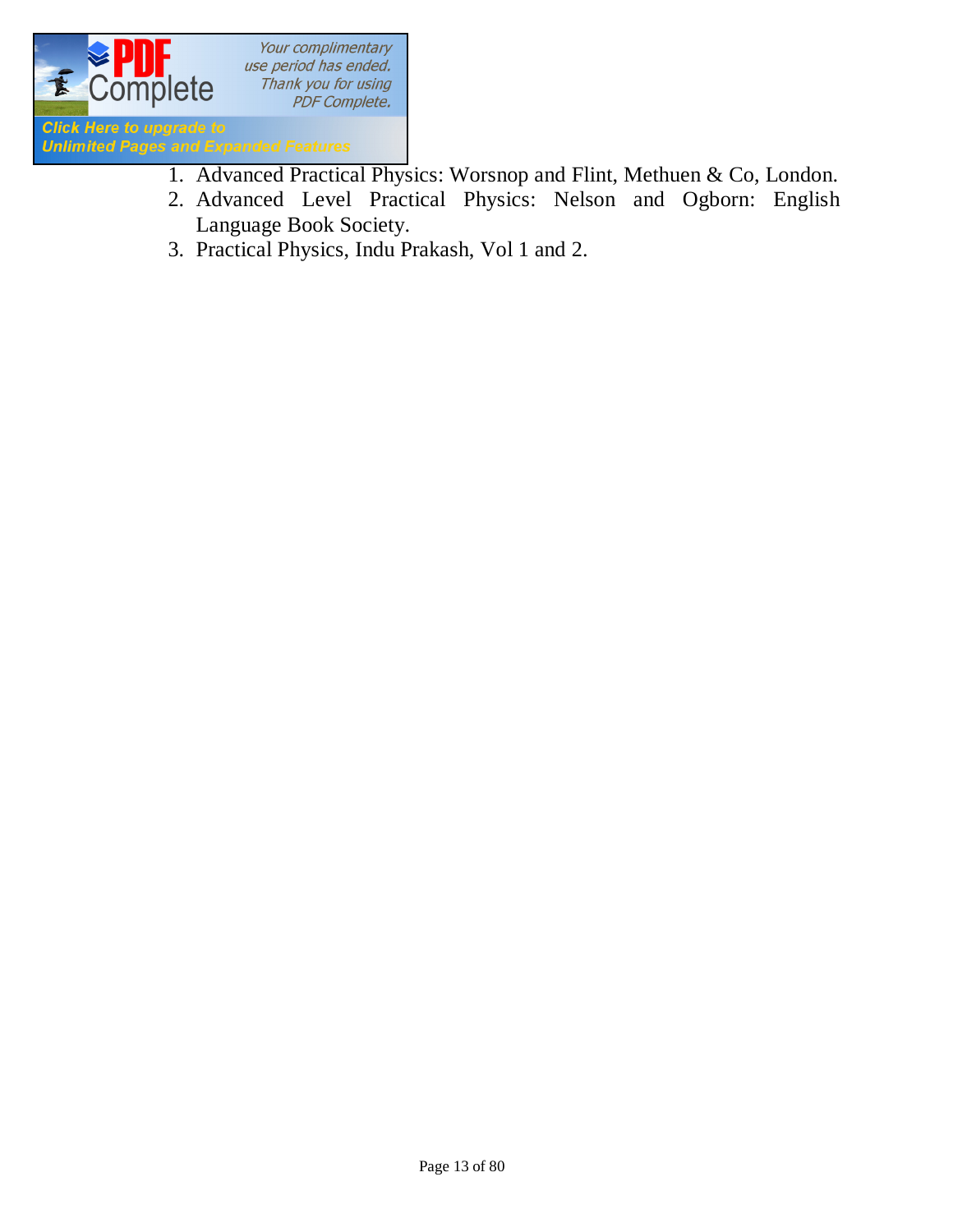

# **PAPER-3**

# **ICPT-101: INDUSTRIAL CHEMISTRY-1: INDUSTRIAL CHEMICALS AND ENVIRONMENT**

#### **I. Chemical Technology**

Basic principles of distillation, solvent extraction, solid-liquid leaching and liquidliquid extraction, separation by absorption and adsorption. An introduction into the scope of different types of equipment needed in chemical technology, including reactors, distillation columns, extruders, pumps, mills, emulgators. Scaling up operations in chemical industry. Introduction to clean technology.

#### **2. Industrial Gases and Inorganic Chemicals**

**(a) Industrial Gases:** Large scale production, uses, storage and hazards in handling of the following gases: oxygen, nitrogen, argon, neon, helium, hydrogen, acetylene, carbon monoxide, chlorine, fluorine, sulphur dioxide and phosgene.

**(b) Inorganic Chemicals:** Manufacture, application, analysis and hazards in handling the following chemicals: hydrochloric acid, nitric acid, sulphuric acid, caustic soda, common salt, borax, bleaching powder, sodium thiosulphate, hydrogen peroxide, potash alum, chrome alum, potassium dichromate and potassium permanganate.

#### **III Industrial Metallurgy**

Preparation of metals (ferrous and nonferrous) and ultra pure metals for semiconductor technology.

#### **3. Environment**

(a) Air Pollution: Pollutants and their sources, pollution by  $SO_2$ ,  $CO_2$ ,  $CO$ ,  $NO_x$ ,  $H_2S$  and other foul smelling gases. Methods of estimation of CO, NO<sub>x</sub>, SO<sub>x</sub> and control procedures. Green House effect and Global warming, Ozone depletion by oxides of nitrogen, chlorofluorocarbons and Halogens, removal of sulphur from coal. Control of particulates.

**(b) Water pollution and Water Quality Standards:** Pollutants and their sources, Effluent treatment plants (primary, secondary and tertiary treatment). Industrial effluent from the following industries and their treatment: electroplating, textile, tannery, dairy, petroleum and petrochemicals, agro, fertilizer, etc. Sludge disposal. Industrial waste management, incineration of waste. Water treatment and purification (reverse osmosis, electro dialysis, ion exchange). Water quality parameters for waste water, industrial water and domestic water.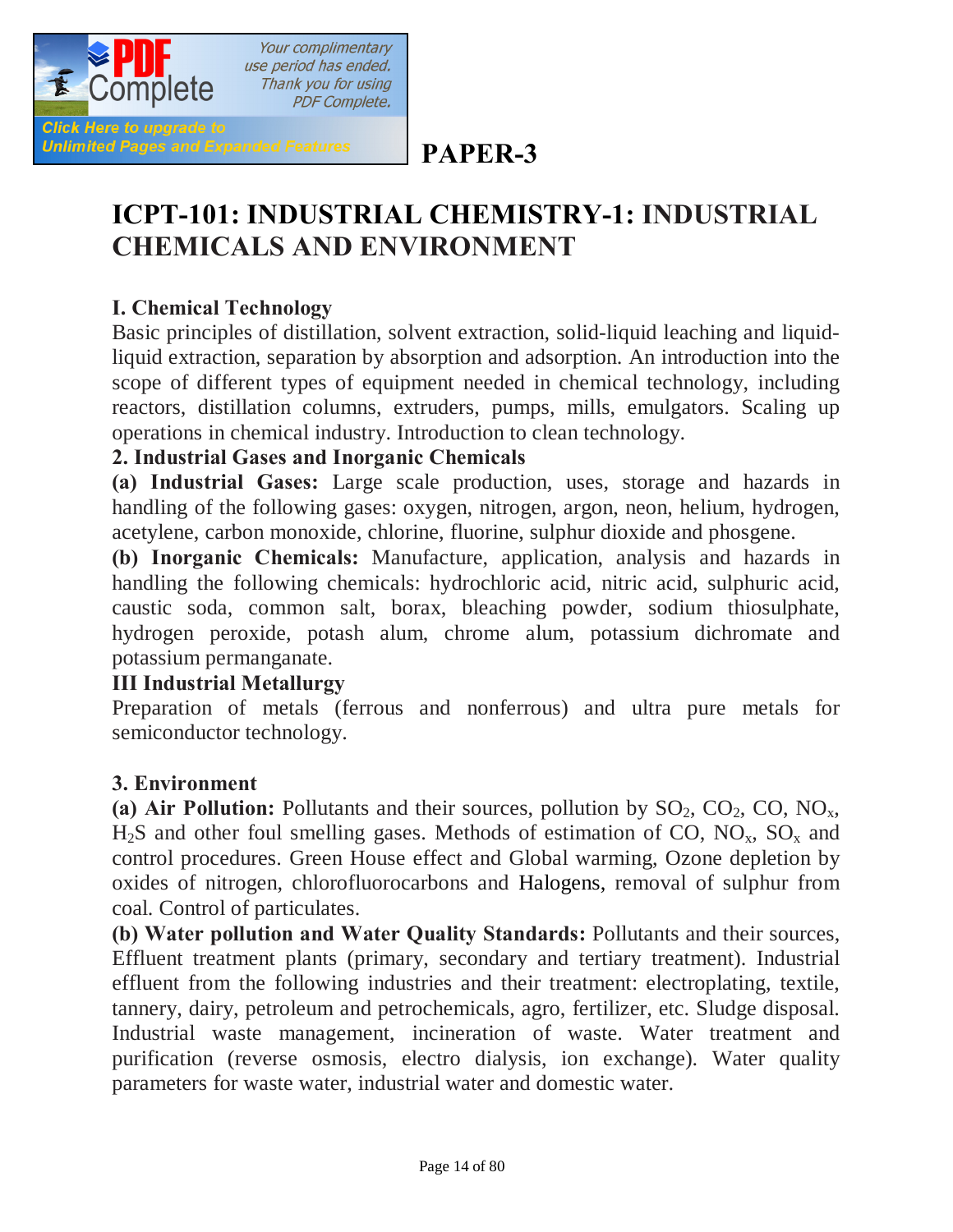

# **Unlimited Pages and Expanded Features INDUSTRIAL CHEMISTRY**

- 1. Determination of dissolved oxygen in water.
- 2. Determination of Chemical Oxygen Demand (COD)
- 3. Determination of Biological Oxygen Demand (BOD)
- 4. Percentage of available chlorine in bleaching powder.
- 5. Measurement of chloride, sulphate and salinity of water samples by simple titration method.  $(AgNO<sub>3</sub> and potassium chromate)$
- 6. Estimation of total alkalinity of water samples  $(CO_3, HCO_3)$  using double titration method.
- 7. Measurement of dissolved  $CO<sub>2</sub>$ .
- 8. Study of some of the common bio-indicators of pollution.
- 9. Estimation of SPM in air samples.

10.Preparation of borax/ boric acid.

#### **Suggested Readings**

- 1. E. Stocchi: *Industrial Chemistry*, Vol-I, Ellis Horwood Ltd. UK.
- *2.* R.M. Felder, R.W. Rousseau: *Elementary Principles of Chemical Processes*, Wiley Publishers, New Delhi.
- 3. J. A. Kent: Riegel's *Handbook of Industrial Chemistry*, CBS Publishers, New Delhi.
- 4. S. S. Dara: *A Textbook of Engineering Chemistry*, S. Chand & Company Ltd. New Delhi.
- 5. A. K. De, *Environmental Chemistry*: New Age International Pvt, Ltd, New Delhi.
- 6. S. M. Khopkar, *Environmental Pollution Analysis*: Wiley Eastern Ltd, New Delhi.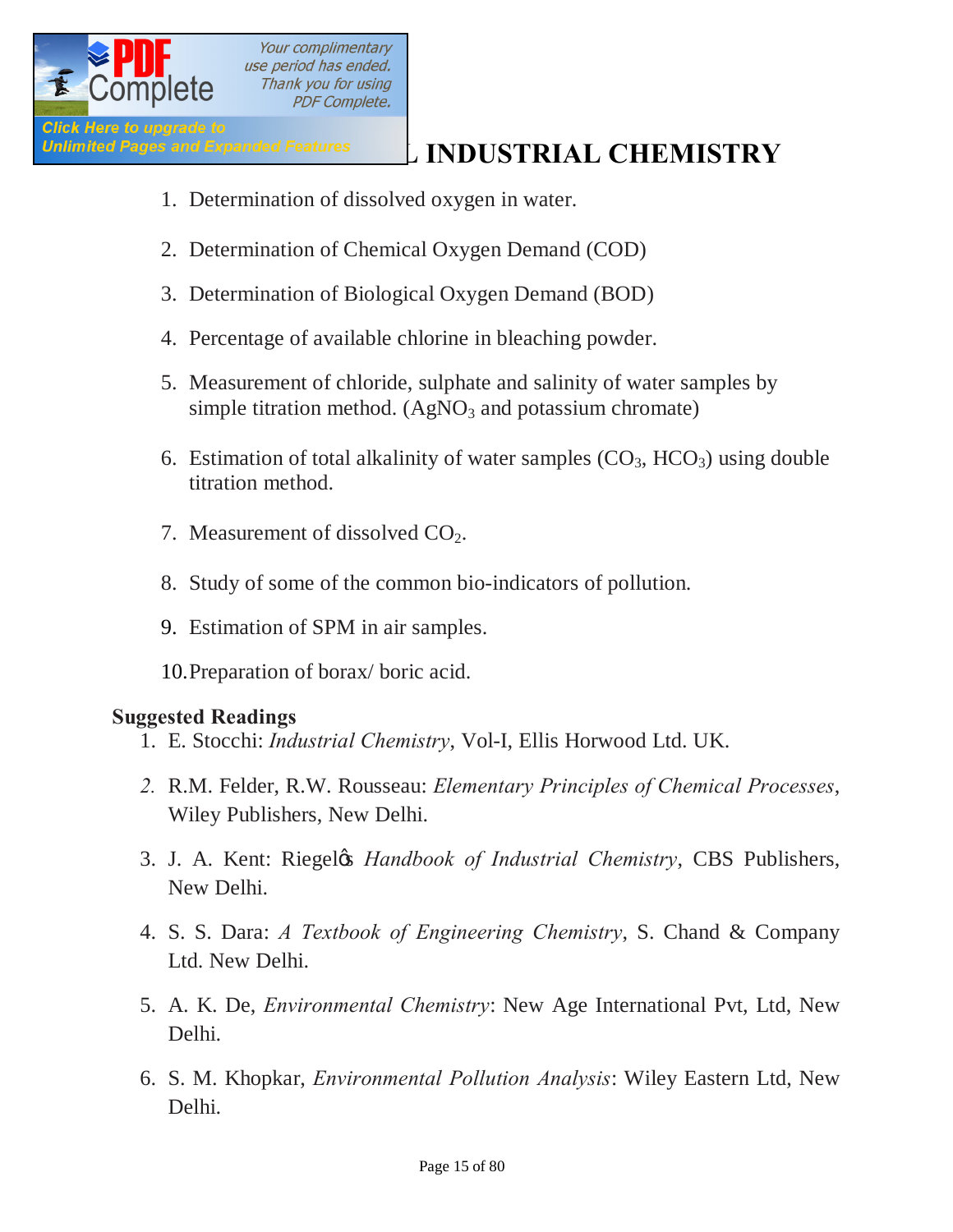

# **PAPER-4**

# **ENPT- 101: TECHNICAL WRITING AND COMMUNICATION IN ENGLSH**

#### **Unit 1**

Communication: Language and communication, differences between speech and writing, distinct features of speech, distinct features of writing.

#### **Unit 2**

Writing Skills; Selection of topic, thesis statement, developing the thesis; introductory, developmental, transitional and concluding paragraphs, linguistic unity, coherence and cohesion, descriptive, narrative, expository and argumentative writing.

#### **Unit 3**

Technical Writing: Scientific and technical subjects; formal and informal writings; formal writings/reports, handbooks, manuals, letters, memorandum, notices, agenda, minutes; common errors to be avoided.

#### **SUGGESTED READINGS**

- 1. M. Frank. Writing as thinking: *A guided process approach, Englewood Cliffs,* Prentice Hall Reagents.
- 2. L. Hamp-Lyons and B. Heasely: Study Writing; *A course in written English.* For academic and professional purposes, Cambridge Univ. Press.
- 3. R. Quirk, S. Greenbaum, G. Leech and J. Svartik: *A comprehensive grammar of the English language*, Longman, London.
- 4. Daniel G. Riordan & Steven A. Panley: *"Technical Report Writing Today"* Biztaantra.

#### **Additional Reference Books**

- 5. Daniel G. Riordan, Steven E. Pauley, Biztantra: *Technical Report Writing Today*, 8th Edition (2004).
- 6. *Contemporary Business Communication*, Scot Ober, Biztantra, 5th Edition (2004).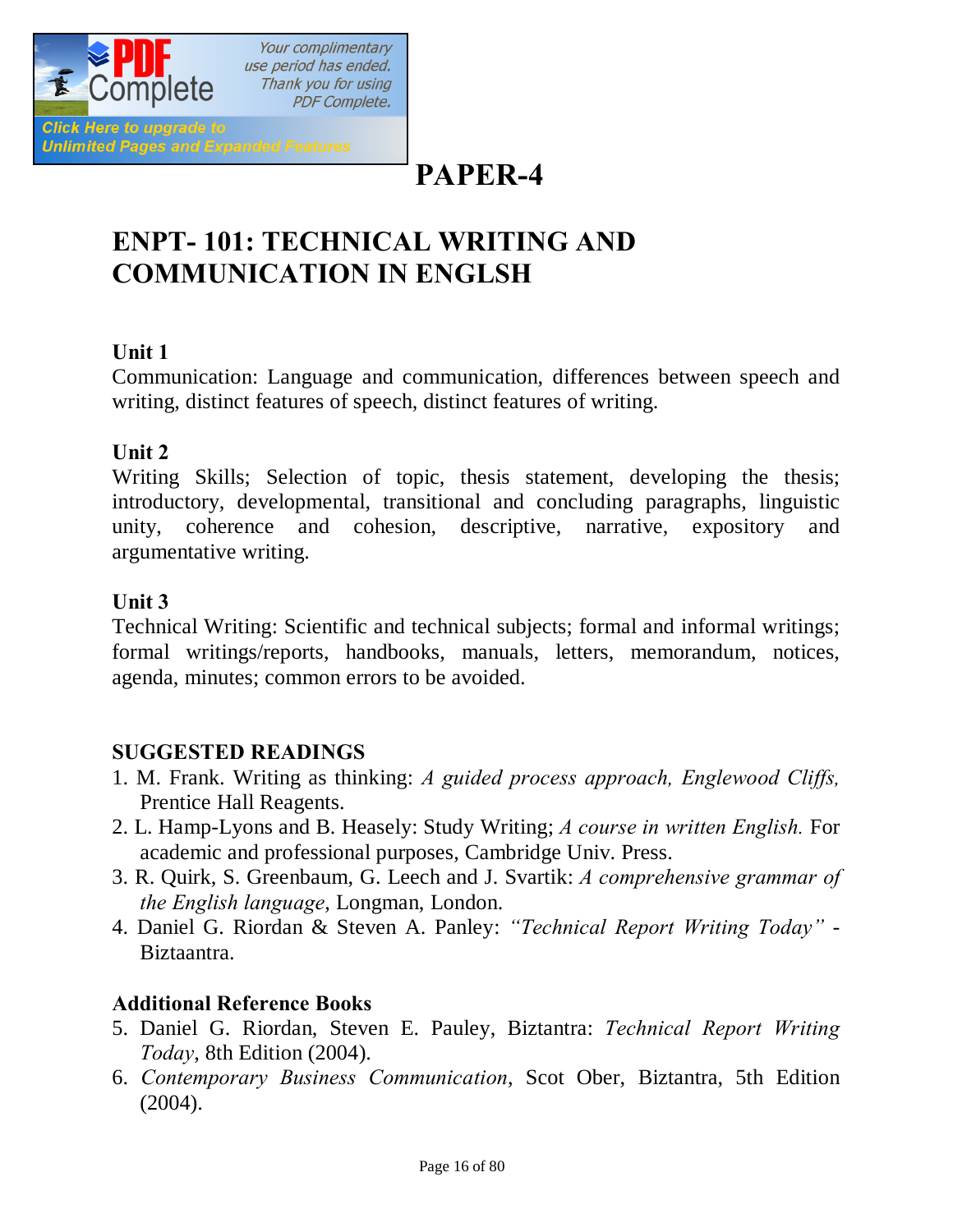

# **PAPER-4**

# **CSPT-101 - COMPUTATIONAL SKILLS**

#### **Computer Fundamentals (12 Periods)**

Introduction to Computers: Characteristics of Computers, Uses of computers,

Types and generations of Computers

Basic Computer Organization - Units of a computer, CPU, ALU, memory hierarchy, registers, I/O devices

User Interface with the Operating System, System Tools

#### **Data Representation (8 Periods)**

Binary representation of integers and real numbers, 1's Complement, 2's Complement, Addition and subtraction of binary numbers, BCD, ASCII, Unicode;

#### **Networks terminology (4 Periods)**

Types of networks, router, switch, server-client architecture

#### **Multimedia (4 Periods)**

Introduction, Characteristics, Elements, Applications

#### **Problem Solving (10 Periods)**

Notion of algorithms, stepwise methodology of developing an algorithm, developing macros in spreadsheet

#### **General Awareness (4 Periods)**

IT Act, System Security (virus/firewall etc.)? *I-Tax, Reservations, Banking?*

#### **SUGGESTED READINGS :**

[1] V. Rajaraman, **Fundamentals of Computers,** Fourth Edition, PHI.

[2] Anita Goel, **Fundamentals of Computers;** Forthcoming title in Pearson-Education.

Note: Use of Open Office/Star Offices recommended, as they are freely downloadable.

Reference manual for Open Office available at: http://www.openffice.org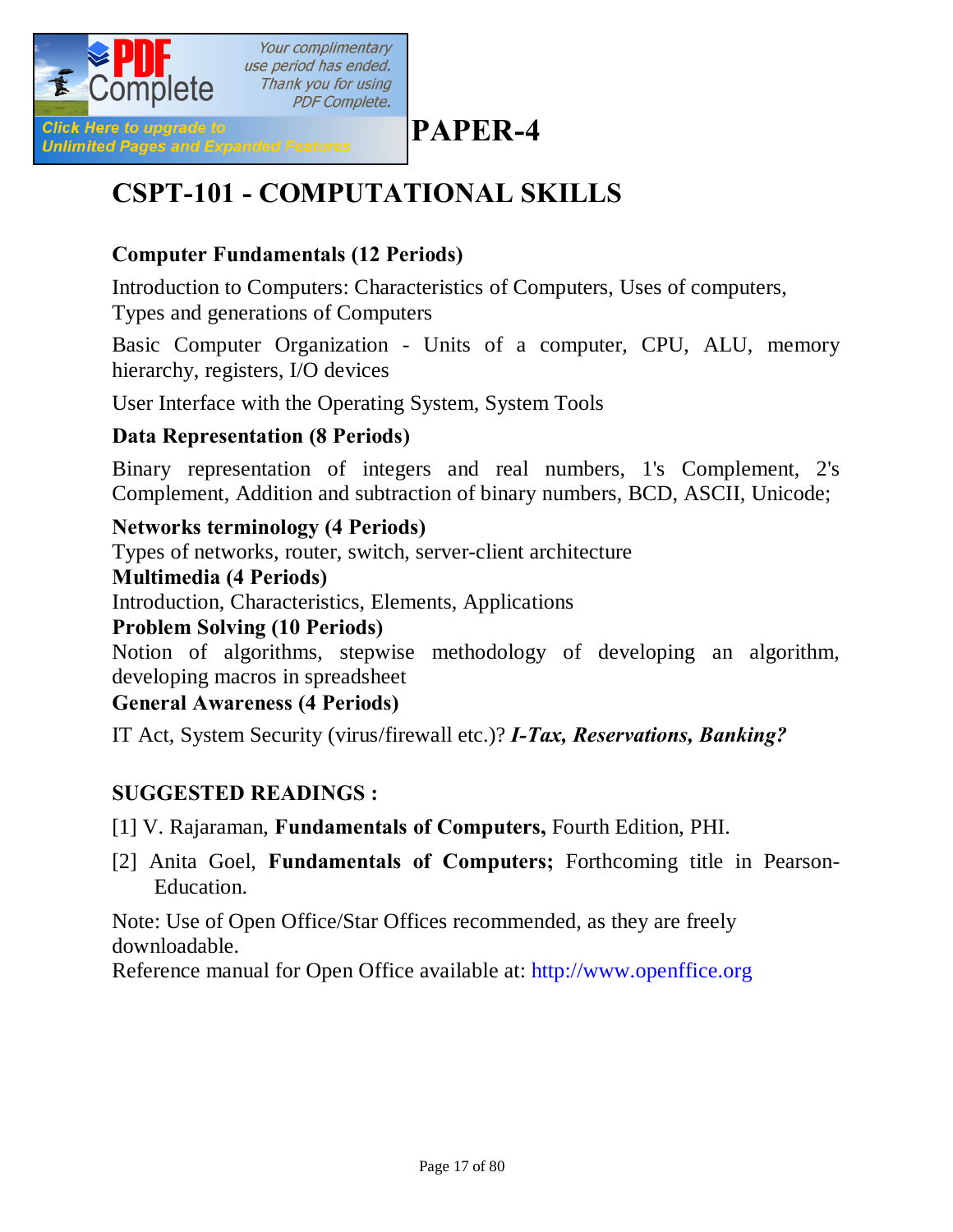

- 1. Defined projects will be done by the students and evaluated by the instructor.
- 2. Document Preparation.
- 3. Presentation Software.
- 4. Familiarizing with the Operating System, Control Panel, Networking Configuration, Firewall setting.
- 5. Spreadsheet Handling, Working with worksheets, Creating a spreadsheet, entering and formatting information, basic functions and formulas, creating charts, tables and graphs.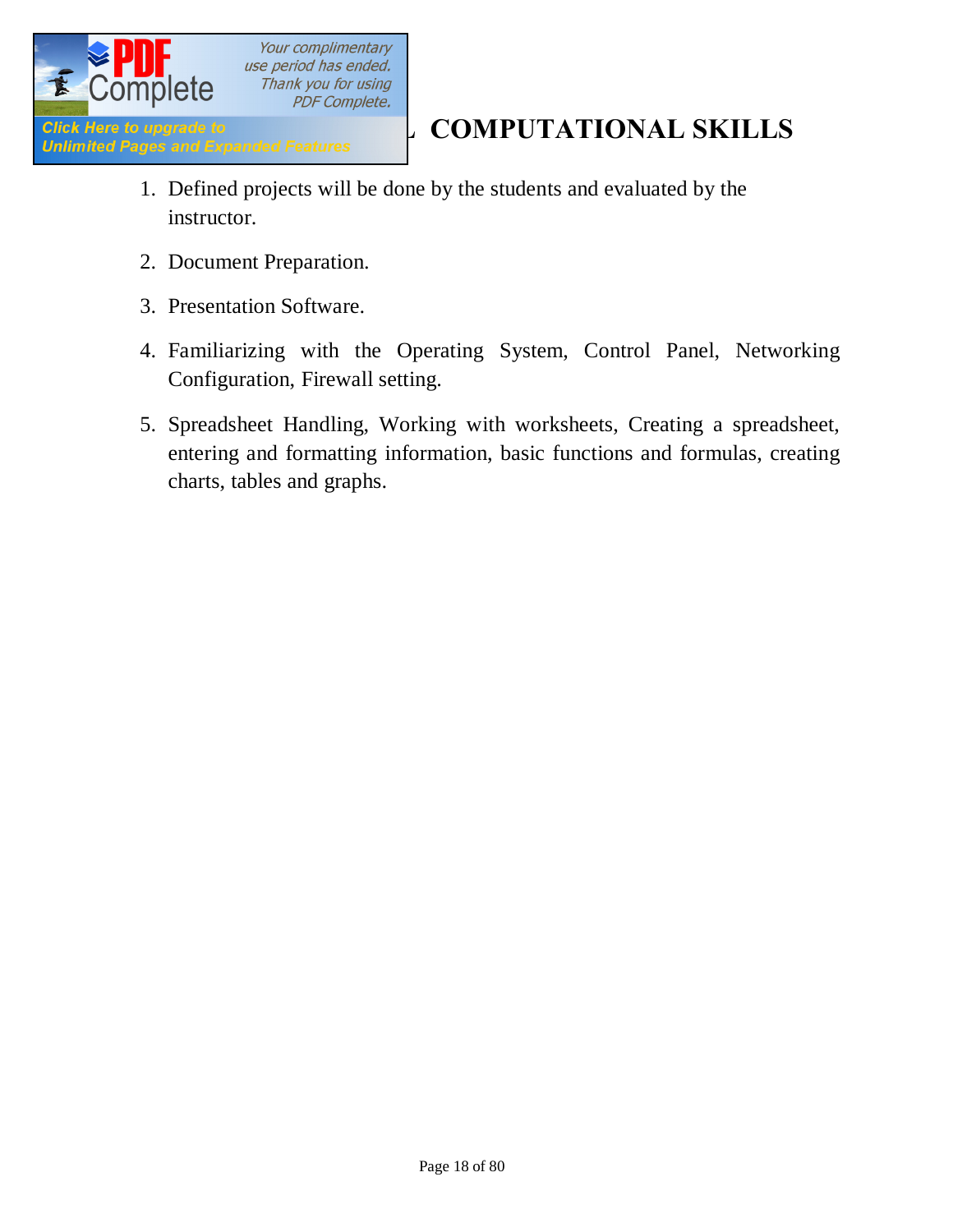

Your complimentary use period has ended. Thank you for using PDF Complete.

**Click Here to upgrade to Unlimited Pages and Expanded Features** 

# SEMESTER II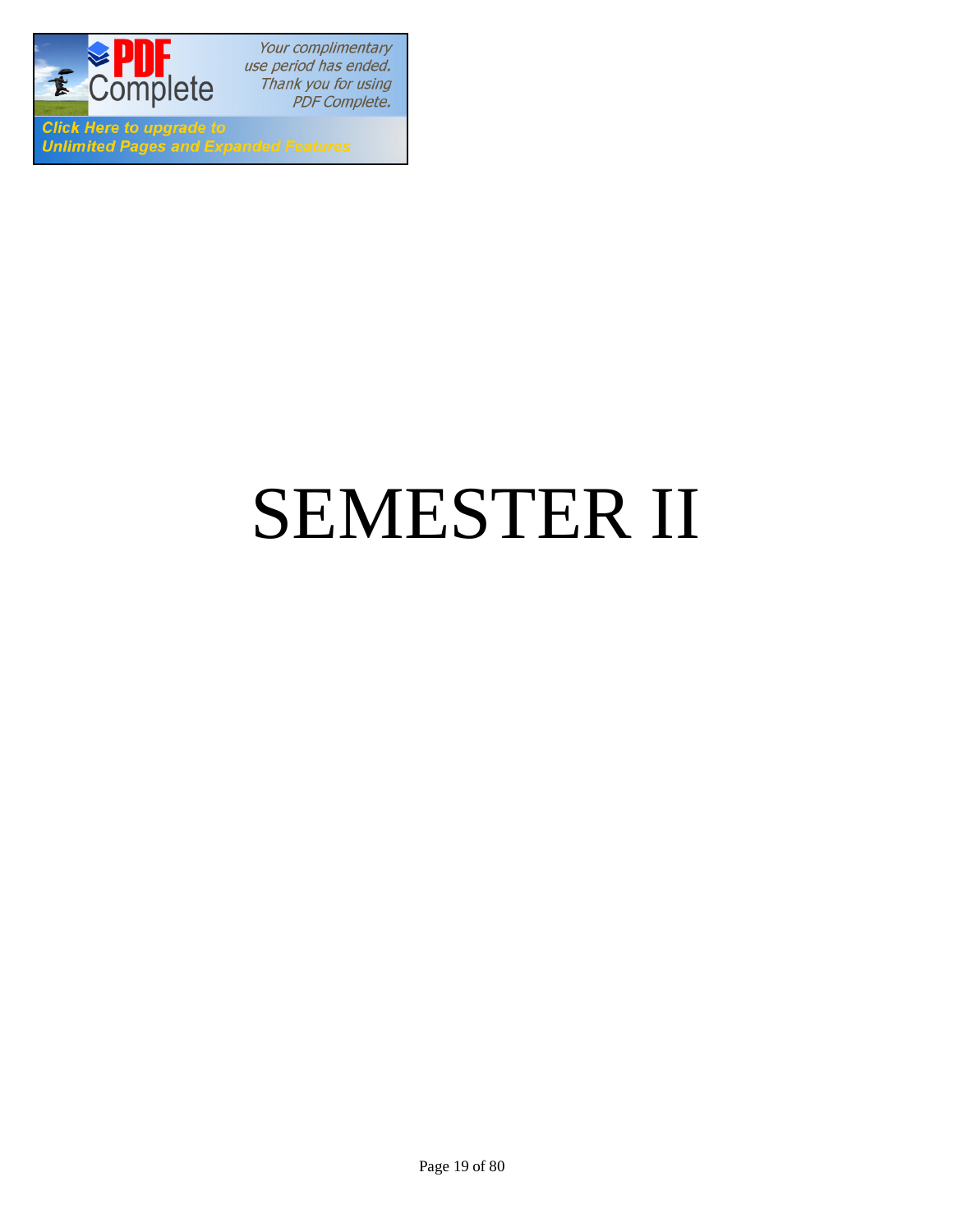

**PAPER-5**

# **CHPT-202: CHEMISTRY-2 (THERMODYNAMICS, EQUILIBRIA & FUNCTIONAL GROUP ORGANIC CHEMISTRY-1)**

*Section A: Physical Chemistry-1* **(30 Lectures)**

#### **Unit 1 Chemical Thermodynamics**

What is thermodynamics? State of a system, state variables, intensive and extensive variables, concept of heat and work, thermodynamic equilibrium, thermodynamic properties, various types of systems and processes. First Law of thermodynamics.

Calculation of work  $(w)$ , heat  $(q)$ , changes in internal energy  $($ U) and enthalpy ( *H*) for expansion or compression of ideal gases under isothermal and adiabatic conditions for both reversible and irreversible processes. Calculation of *w*, *q*, U and *H* for processes involving changes in physical states.

Important principles and definitions of thermochemistry. Concept of standard state and standard enthalpies of formations, integral and differential enthalpies of solution and dilution. Calculation of bond energy, bond dissociation energy and resonance energy from thermochemical data. Variation of enthalpy of a reaction with temperature 6 Kirchhoff ts equation.

Various statements of Second Law of thermodynamics, concept of entropy. Gibbs free energy and Helmholtz energy, calculations of entropy change and free energy change for reversible and irreversible processes under isothermal and adiabatic conditions. Criteria of spontaneity, Gibbs ó Helmholtz equation. Maxwellos relations.

Statement of Third Law of thermodynamics and calculation of absolute entropies of substances.

#### **Unit 2. Chemical Equilibrium**

Free energy change in a chemical reaction. Thermodynamic derivation of the law of chemical equilibrium. Distinction between  $G$  and  $G^{\circ}$ , Le Chatelier  $\circ$ principle. Relationships between  $K_p$ ,  $K_c$  and  $K_x$  for reactions involving ideal gases.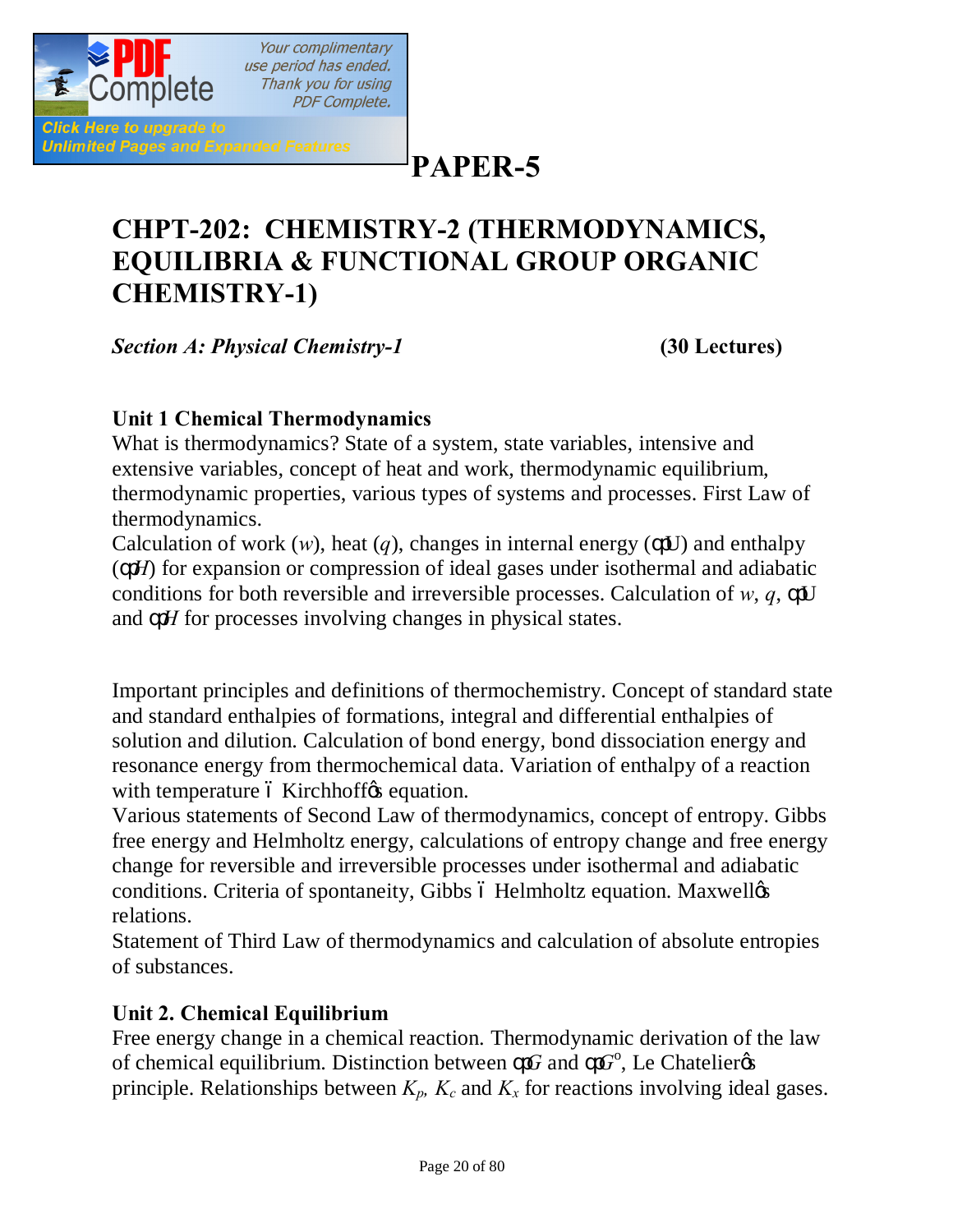

Unlimited Pages and Expanded Features blytes, degree of ionization, factors affecting degree of ionization, ionization constant and ionic product of water. Ionization of weak acids and bases, pH scale, common ion effect. Salt hydrolysis-calculation of hydrolysis constant, degree of hydrolysis and pH for different salts. Buffer solutions. Solubility and solubility product of sparingly soluble salts 6 applications of solubility product principle.

#### *Section B: Organic Chemistry-2* **(30 Lectures)**

Functional group approach for the following reactions (preparations & reactions) to be studied in context to their structure.

#### **Unit 4. Aromatic hydrocarbons**

*Preparation* (Case benzene): from phenol, by decarboxylation, from acetylene, from benzene sulphonic acid.

*Reactions* : (Case benzene) : Electrophilic substitution: nitration, halogenation and sulphonation. Friedel-Craft e reaction (alkylation and acylation) (upto 4 carbons on benzene). Side chain oxidation of alkyl benzenes (upto 4 carbons on benzene).

#### **Unit 5. Alkyl and Aryl Halides**

**Alkyl Halides** (Upto 5 Carbons) Types of Nucleophilic Substitution  $(SN_1, SN_2$  and SNi) reactions. *Preparation:* from alkenes *and* alcohols.

*Reactions:* hydrolysis, nitrite & nitro formation, nitrile & iso-nitrile formation. Williamson $\alpha$  ether synthesis: Elimination vs substitution.

**Aryl Halides** *Preparation:* (Chloro, bromo and iodo-benzene case): from phenol, Sandmeyer & Gattermann reactions.

*Reactions (Chlorobenzene):* Aromatic nucleophilic substitution (replacement by 6 OH group) and effect of nitro substituent. Benzyne Mechanism:  $KNH<sub>2</sub>/NH<sub>3</sub>$  (or  $NaNH<sub>2</sub>/NH<sub>3</sub>$ ).

Reactivity and Relative strength of C-Halogen bond in alkyl, allyl, benzyl, vinyl and aryl halides.

#### **Unit 6. Alcohols, Phenols and Ethers** (Upto 5 Carbons)

**Alcohols:** *Preparation:* Preparation of 1 , 2 and 3 alcohols: using Grignard reagent, Ester hydrolysis, Reduction of aldehydes, ketones, carboxylic acid and esters.

*Reactions:* With sodium, HX (Lucas test), esterification, oxidation (with PCC, alk.  $KMnO<sub>4</sub>$ , acidic dichromate, conc.  $HNO<sub>3</sub>$ ). Oppeneauer oxidation

*Diols:* (Upto 6 Carbons) oxidation of diols. Pinacol-Pinacolone rearrangement.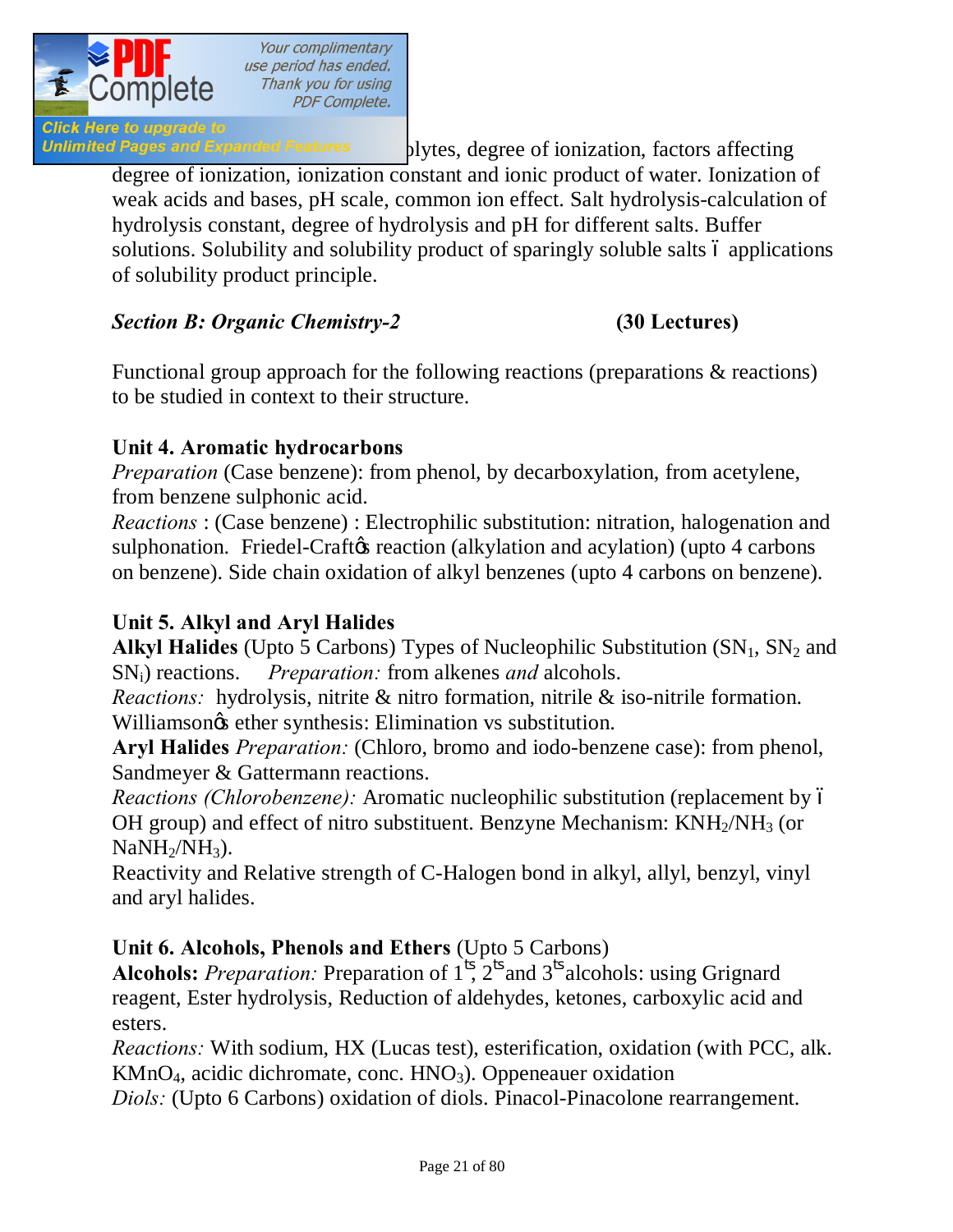

**Phenole case) Phenole case) Preparation: Phenomenol case) Preparation:** Cumene hydroperoxide method, from Unlimited Pages and Expanded Features ophilic substitution: Nitration, halogenation and

sulphonation. Reimer - Tiemann Reaction, Gattermann-Koch Reaction, Houben ó Hoesch Condensation, Schotten ó Baumann Reaction.

**Ethers (aliphatic and aromatic):** Cleavage of ethers with HI.

#### **Unit 7. Aldehydes and ketones (aliphatic and aromatic):** (Formaldehye,

acetaldehyde , acetone and benzaldehyde)

*Preparation:* from acid chlorides and from nitriles.

*Reactions* 6 Reaction with HCN, ROH, NaHSO<sub>3</sub>, NH<sub>2</sub>-G derivatives. Iodoform test. Aldol Condensation, Cannizzaroos reaction, Wittig reaction, Benzoin condensation. Clemensen reduction and Wolff Kishner reduction. Meerwein-Pondorff Verley reduction.

### **SUGGESTED READINGS**

- 1. T. W. Graham Solomons : *Organic Chemistry, John Wiley and Sons*.
- 2. Peter Sykes: *A Guide Book to Mechanism in Organic Chemistry,* Orient Longman.
- 3. I.L. Finar: *Organic Chemistry* (Vol. I & II), E. L. B. S.
- 4. R. T. Morrison & R. N. Boyd: *Organic Chemistry*, Prentice Hall.
- 5. Arun Bahl and B. S. Bahl: *Advanced Organic Chemistry,* S. Chand.
- 6. G. M. Barrow: *Physical Chemistry* Tata McGraw‐Hill (2007).
- 7. G. W. Castellan: *Physical Chemistry* 4th Edn. Narosa (2004).
- 8. J. C. Kotz, P. M. Treichel & J. R. Townsend: *General Chemistry* Cengage Lening India Pvt. Ltd., New Delhi (2009).
- 9. B. H. Mahan: *University Chemistry* 3rd Ed. Narosa (1998).
- 10. R. H. Petrucci: *General Chemistry* 5th Ed. Macmillan Publishing Co.: New York (1985).
- 11. A.I. Vogel: Textbook of Practical Organic Chemistry, 5<sup>th</sup> edition, Prentice Hall.
- 12. F. G. Mann & B. C. Saunders, Practical Organic Chemistry, Orient Longman (1960).
- 13. B.D.Khosla, Senior Practical Physical Chemistry, R. Chand & Co.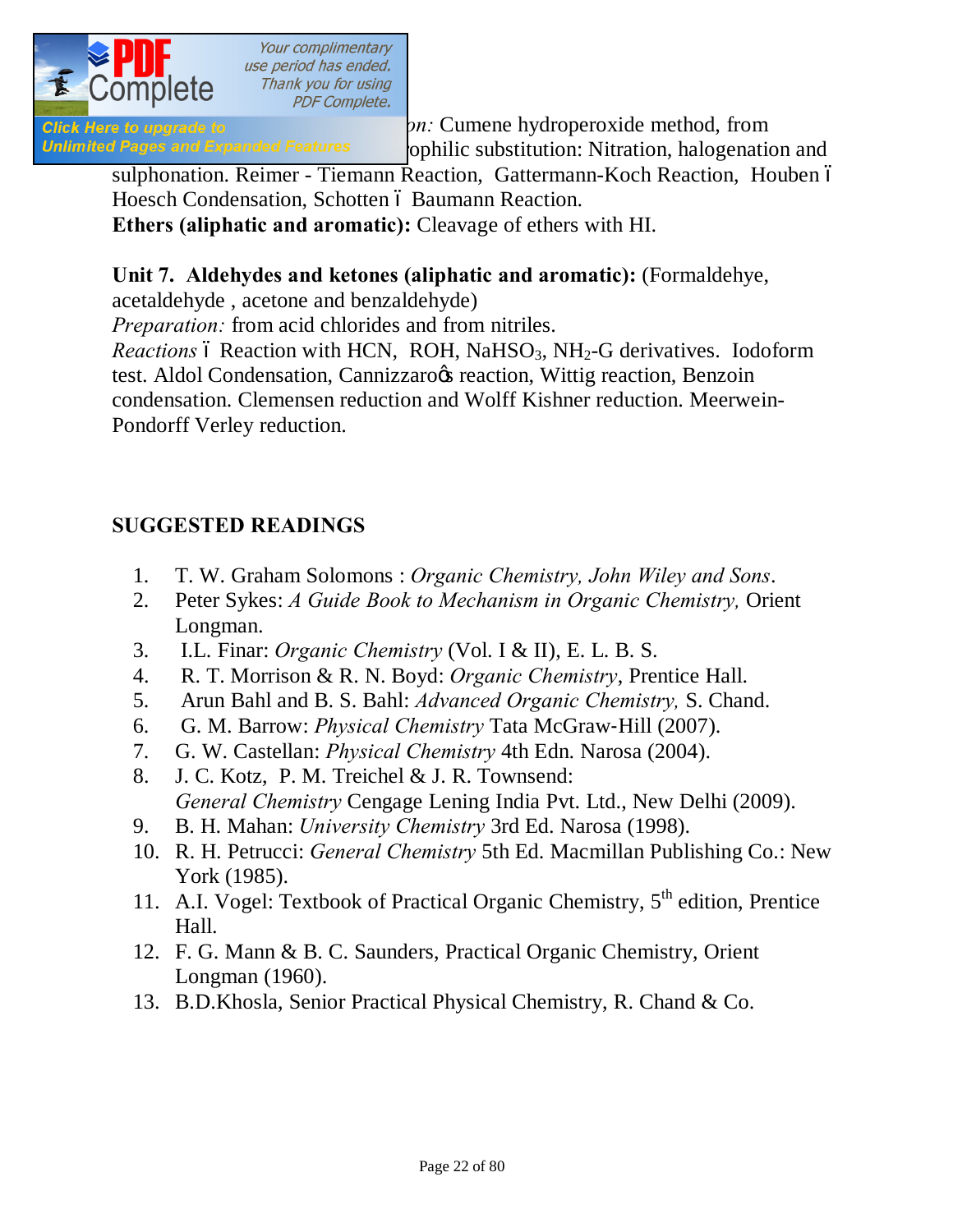

Click Here to upgrade to<br>Unlimited Pages and Expanded Features **CAL CHEMISTRY** 

#### Section A: Physical Chemistry

Thermochemistry

- 1. Determination of heat capacity of calorimeter for different volumes.
- 2. Determination of enthalpy of neutralization of hydrochloric acid with sodium hydroxide.
- 3. Determination of enthalpy of ionization of acetic acid.
- 4. Determination of integral enthalpy of solution of salts  $(KNO<sub>3</sub>, NH<sub>4</sub>Cl)$ .
- 5. Determination of enthalpy of hydration of copper sulphate.
- 6. Study of the solubility of benzoic acid in water and determination of  $\Delta H$ .

#### Section B: Organic Chemistry

- 1) Purification of organic compounds by crystallization (from water and alcohol) and distillation.
- 2) Criteria of Purity: Determination of melting and boiling points.
- 3) Preparations: Mechanism of various reactions involved to be discussed. Recrystallisation, determination of melting point and calculation of quantitative yields to be done.
	- (a) Bromination of Phenol/Aniline
	- (b)Benzoylation of amines/phenols
	- (c) Oxime and 2,4 dinitrophenylhydrazone of aldehyde/ketone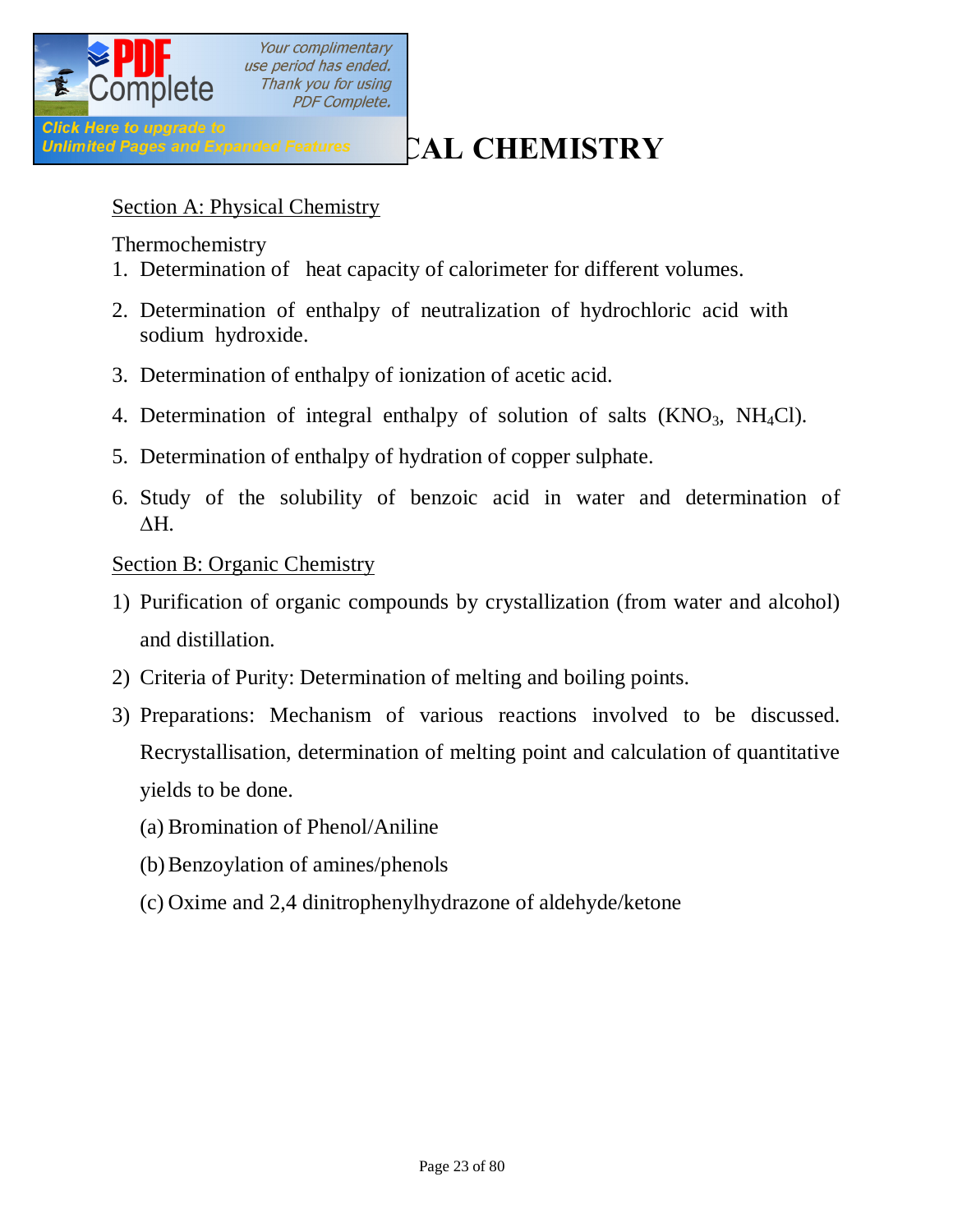

# **PAPER-6**

# **MAPT- 101: CALCULUS AND MATRICES**

### **Unit I MATRICES (20 L)**

R1, R2, R3 as vector spaces over R. Standard basis for each of them. Concept of Linar Independence and examples of different bases. Subspaces of R2, R3, Translation, Dilation, Rotation, Reflection in a point, line and plane, matrix form a basic geometric transformations. Interpretation of eigenvalues and eigen vectors for such transformations and eigen spaces as invariant subspaces. Matrices in diagonal form. Reduction to diagonal form upto matrices of order 3. Computation of matrix inverses using elementary row operations. Rank of Matrix. Solutions of a system of linar equations using matrices. Illustrative examples of above concepts from Geometry. Physics, Chemistry. Combinations and Statistics.

#### **Unit II. CALCULUS (34 L)**

Sequences to be introduced through the examples arising in Science beginning with finite sequences, followed by concepts of recursion and difference equations. For instance the sequence arising from Tower of Hanoi game, the Fibonacci sequence arising from branching habit of trees and breeding habit of rabbits. Convergence of a sequence and algebra or convergent sequences, Illustration of proof of convergence of some simple sequences such as  $(-1)n/n$ ,  $1/n2$ ,  $(1+1/n)n$ , sin n/n, xn with y I. Graphs of simple concrete functions such as polynomial, trigonometric, inverse trigonometric, exponential, logarithmic and hyperbolic functions arising in problems or chemical reaction, simple pendulum, radioactive decay temperature cooling/heating problem and biological rhythms, Successive differentiation, Leibnitz theorem, Recursion formulae for higher derivative. Function of two variables, Graphs and Level Curves of functions of two variables. Partial differentiation upto second order. Computation of Taylor & Maclaurinos series of functions such as  $e^x$ . Log (1+x), sin (2x), cos x, their use in polynomial approximation and error estimation, Formation and solution of differential equations arising in population growth. Radioactive decay, administration of medicine and cell division.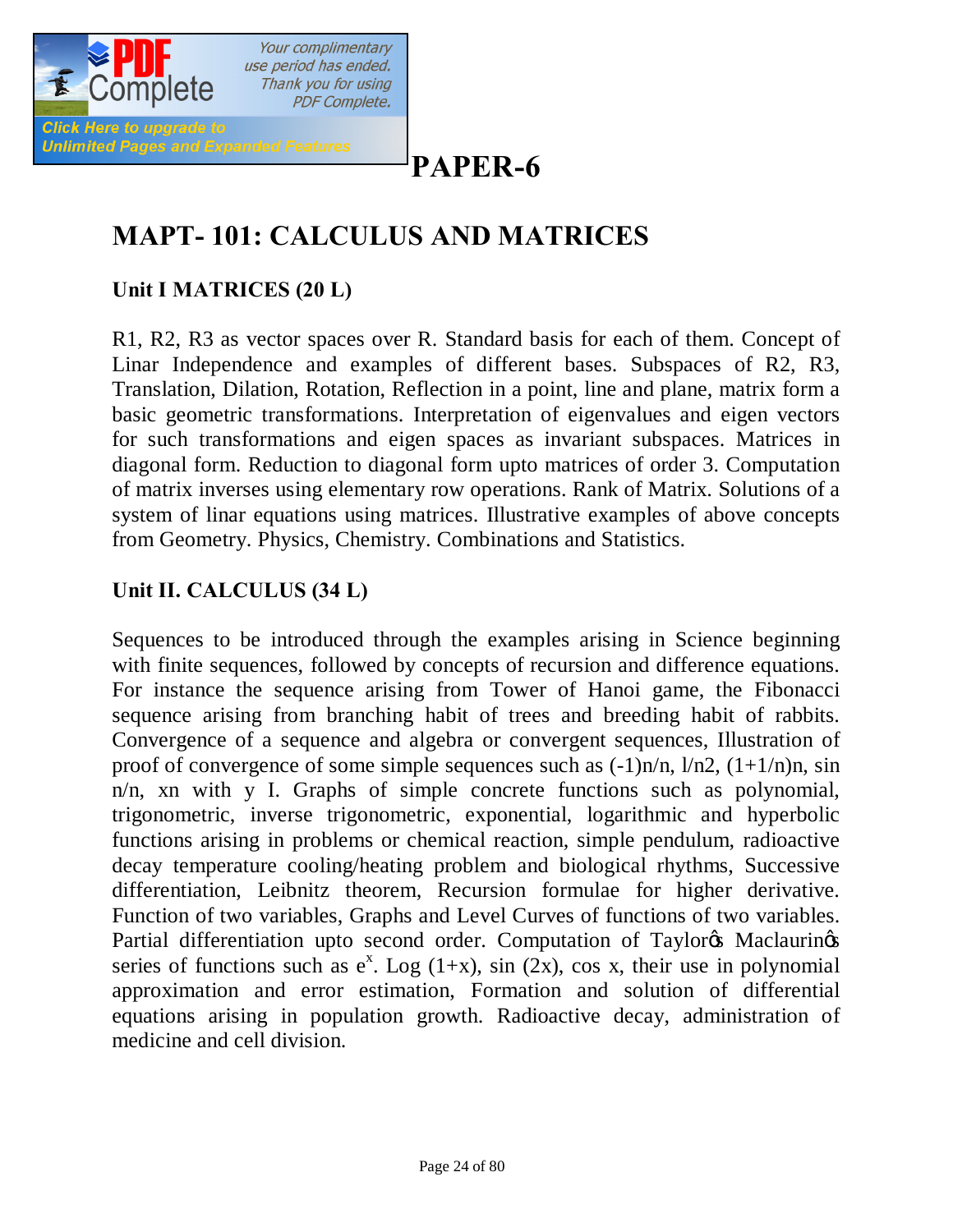

Geometrical representation of addition, subtraction, multiplication and division of complex numbers, Lines, half planes, circles, discs in terms of complex variables. Statement of the Fundamental Theorem of Algebra and its consequences, De Moivre $\alpha$  theorem for rational indices and its simple applications.

#### **Suggested Readings:**

- 1. George B. Thomas JR., Ross L.Finney: Calculus and Analytic Geometry, Pearson Education (Singapore) (2001).
- 2. T.M Apostal: Calculus, Vol, 1, John Wiley and Sons (Asia) (2002).
- 3. A.L. Kostrikin: Introduction to Algebra. Springer Verlag (1984).

Using computer aided software for example. Matlab/ Mathematica/ Maple/ MuPad/ wxMaxima for operations of complex numbers. Plotting of complex numbers matrices. Operations of matrices, determinant, rank, eigenvalue, eigenvector, inverse of a matrix, solution of system of equations.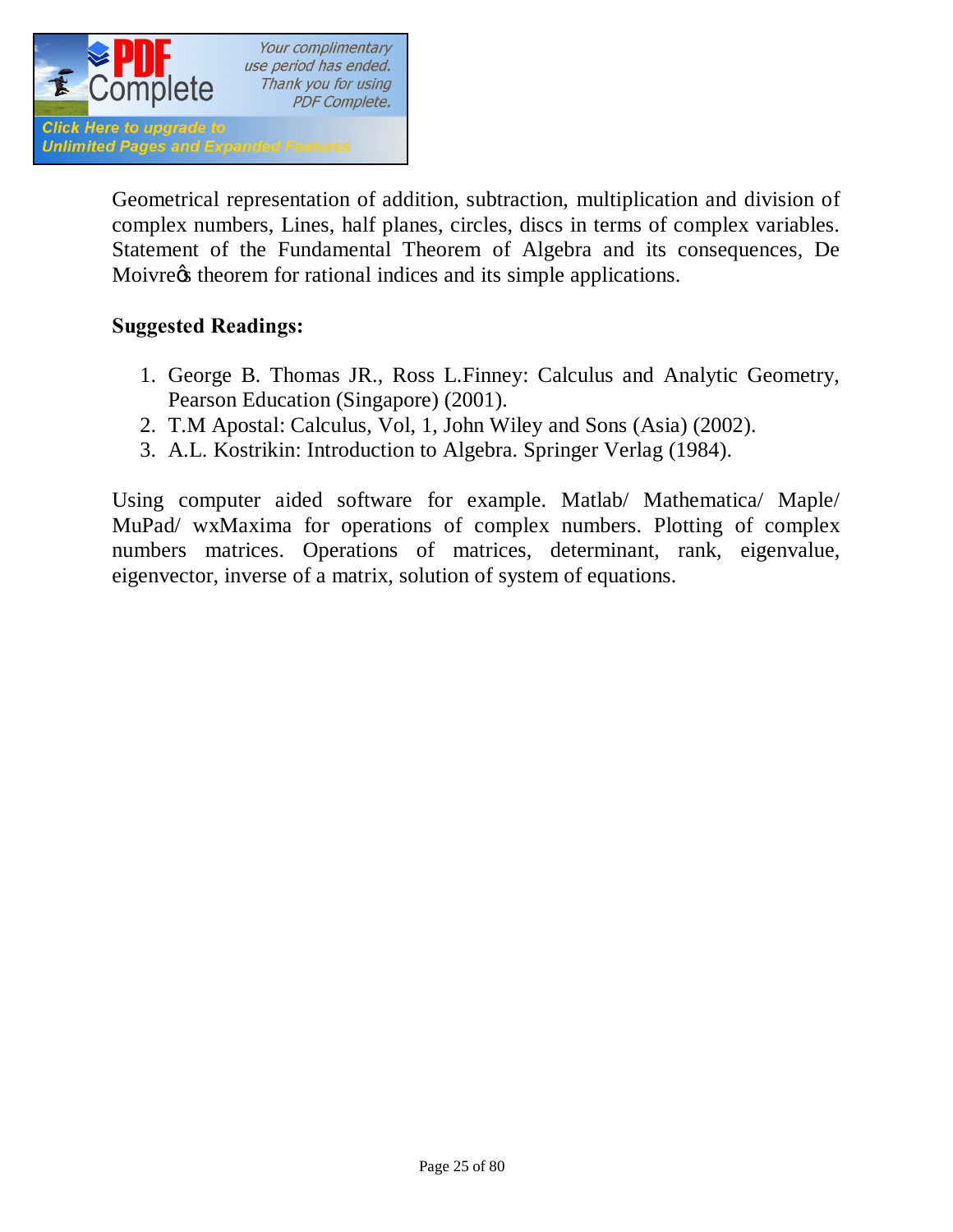

**PAPER-7**

# **ICPT-202: INDUSTRIAL CHEMISTRY-2:FOSSIL FUELS, CLEANSING AGENTS AND FOOD ADDITIVES**

#### **1. Fuel Chemistry**

**Unlimited Pages and Expanded Features** 

 Review of energy sources (renewable and non-renewable). Classification of fuels and their calorific value.

- **(a) Coal:** Uses of coal (fuel and non fuel ) in various industries, its composition, carbonization of coal.Coal gas, producer gas and water gasô composition and uses. Fractionation of coal tar, uses of coal tar bases chemicals, requisites of a good metallurgical coke, Coal gasification (Hydro Gasification and Catalytic gasification), Coal liquefaction and Solvent Refining.
- **(b) Petroleum and Petrochemical Industry:** Composition of crude petroleum, Refining and different types of petroleum products and their applications. Fractional Distillation (Principle and process), Cracking (Thermal and catalytic cracking), Reforming Petroleum and non-petroleum fuels (LPG, CNG, LNG, bio-gas, fuels derived from biomass), fuel from waste, synthetic fuels (gaseous and liquids), clean fuels. Petrochemicals: Vinyl acetate, Propylene oxide, Isoprene, Butadiene, Toluene and its derivatives Xylene.
- **(c) Lubricants:** Classification of lubricants, lubricating oils (conducting and non-conducting) Solid and semisolid lubricants, synthetic lubricants. Properties of lubricants (viscosity index, cloud point, pore point) and their determination.

#### **2. Oils and Fats**

 Classification of oils, fat splitting, distillation of completely miscible and nonmiscible oils, hydrogenation of oils, rancidity, saponification value, iodine number, acid value, Soap and Synthetic Detergent, preparation of soap and detergent, different types of soap and their composition, surfactants (LAS, ABS, LABS), detergent binders and builders.

#### **3. Food additives**

A general study of food flavours, colours and preservatives, artificial sweetners.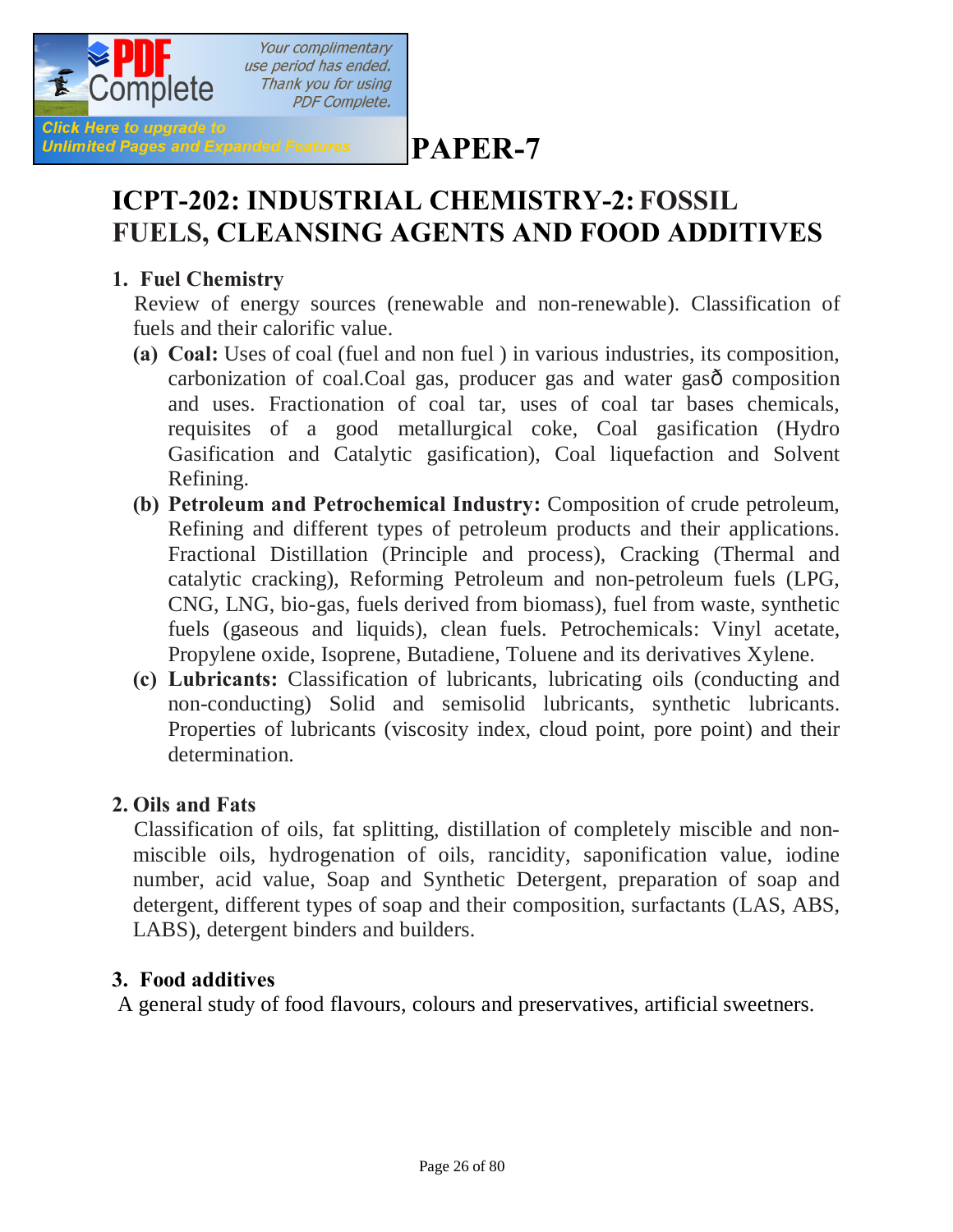

# **ICPP-202: PRACTICAL INDUSTRIAL CHEMISTRY**

- 1. Determination of alkali in water samples and soaps.
- 2. Separation of essential oils by soxhlet extractor.
- 3. Analysis of oils and fats (iodine value, saponification value, acid value).
- 4. Testing of turmeric powder, milk and mustard oil for adulterants.
- 5. Estimation of glucose in food samples.
- 6. Extraction of natural coloring and flavoring agent from flowers and fruits
- 7. Estimation of hardness of water by titration with soap solution.
- 8. Estimation of Available Oxygen in Hydrogen Peroxide.
- 9. Preparation of soap.

#### **Suggested Readings**

- 1. O. P. Vermani, A. K. Narula: *Industrial Chemistry,* Galgotia Publications Pvt. Ltd., New Delhi.
- 2. S. C. Bhatia: *Chemical Process Industries,* Vol. I & II, CBS Publishers, New Delhi.
- 3. P. C. Jain, M. Jain: *Engineering Chemistry,* Dhanpat Rai & Sons, Delhi.
- *4.* R. Gopalan, D. Venkappayya, S. Nagarajan: *Engineering Chemistry,* Vikas Publications, New Delhi.
- 5. B. K. Sharma: *Engineering Chemistry*, Goel Publishing House, Meerut.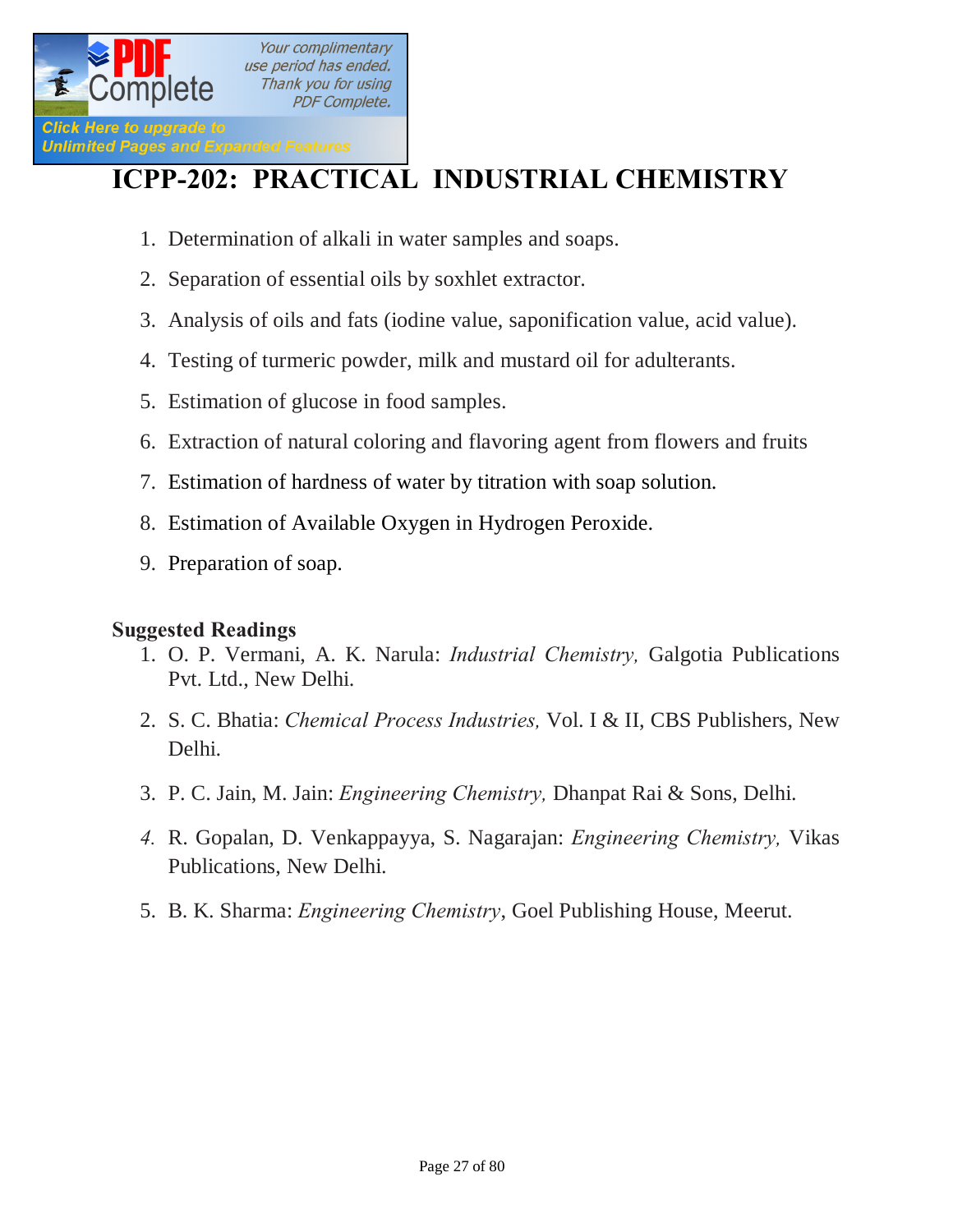

# **PAPER-8**

# **ENPT-101: TECHNICAL WRITING AND COMMUNICATION IN ENGLSH**

#### **Unit 1**

Communication: Language and communication, differences between speech and writing, distinct features of speech, distinct features of writing.

#### **Unit 2**

Writing Skills; Selection of topic, thesis statement, developing the thesis; introductory, developmental, transitional and concluding paragraphs, linguistic unity, coherence and cohesion, descriptive, narrative, expository and argumentative writing.

#### **Unit 3**

Technical Writing: Scientific and technical subjects; formal and informal writings; formal writings/reports, handbooks, manuals, letters, memorandum, notices, agenda, minutes; common errors to be avoided.

#### **SUGGESTED READINGS**

- 1. M. Frank. Writing as thinking: *A guided process approach, Englewood Cliffs,* Prentice Hall Reagents.
- 2. L. Hamp-Lyons and B. Heasely: Study Writing; *A course in written English.* For academic and professional purposes, Cambridge Univ. Press.
- 3. R. Quirk, S. Greenbaum, G. Leech and J. Svartik: *A comprehensive grammar of the English language*, Longman, London.
- 4. Daniel G. Riordan & Steven A. Panley: *"Technical Report Writing Today"* Biztaantra.

#### **Additional Reference Books**

- 5. Daniel G. Riordan, Steven E. Pauley, Biztantra: *Technical Report Writing Today*,  $8^{\text{th}}$  Edition (2004).
- **6.** Scot Ober *Contemporary Business Communication*, Biztantra, 5<sup>th</sup> Edition (2004).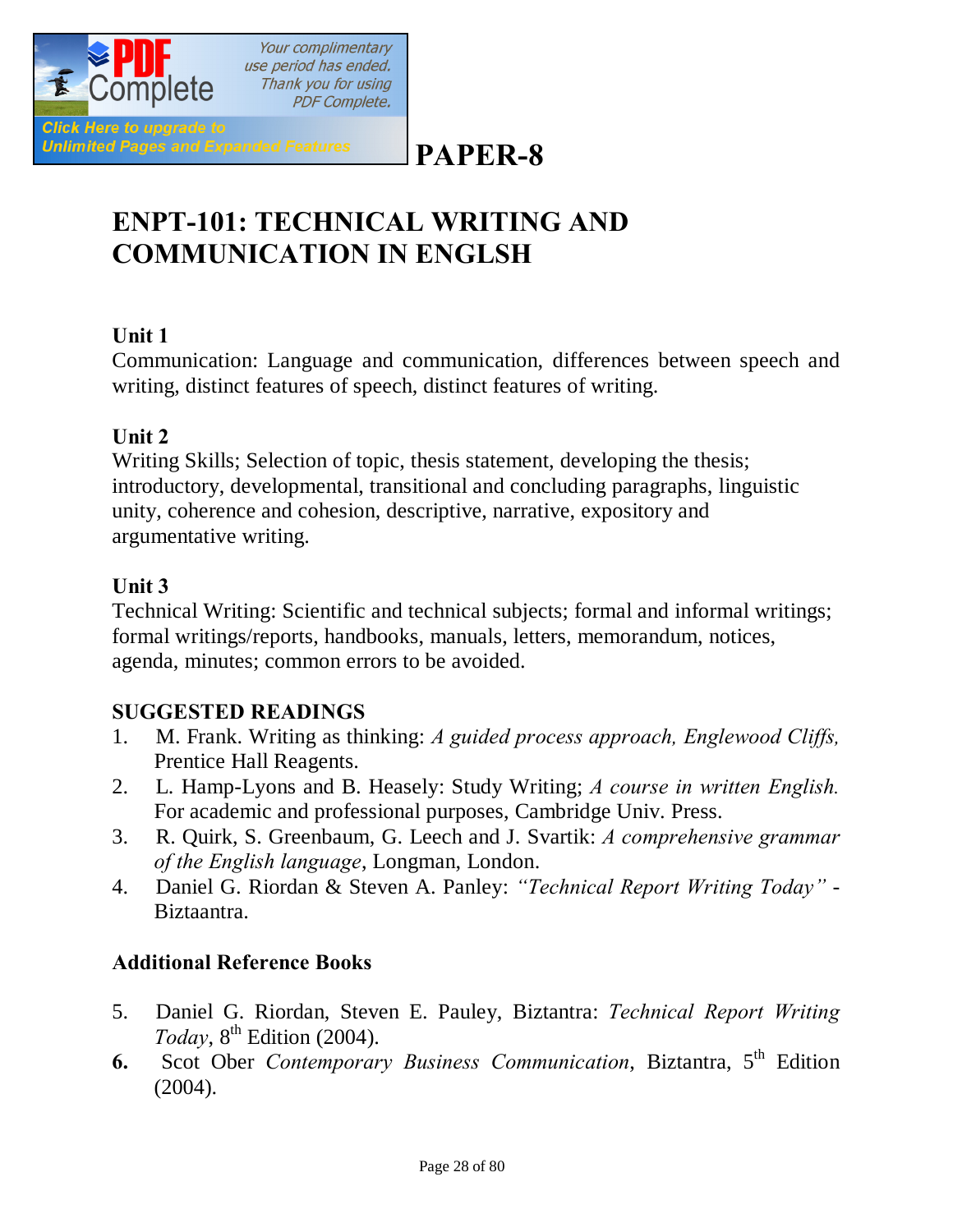

# **PAPER-8**

# **CSPT-101: COMPUTATIONAL SKILLS**

### **Computer Fundamentals (12 Periods)**

Introduction to Computers: Characteristics of Computers, Uses of computers, Types and generations of Computers;

Basic Computer Organization - Units of a computer, CPU, ALU, memory hierarchy, registers, I/O devices;

User Interface with the Operating System, System Tools.

#### **Data Representation (8 Periods)**

Binary representation of integers and real numbers, 1's Complement, 2's Complement, Addition and subtraction of binary numbers, BCD, ASCII, Unicode;

#### **Networks terminology (4 Periods)**

Types of networks, router, switch, server-client architecture.

#### **Multimedia (4 Periods)**

Introduction, Characteristics, Elements, Applications.

#### **Problem Solving (10 Periods)**

Notion of algorithms, stepwise methodology of developing an algorithm, developing macros in spreadsheet.

#### **General Awareness (4 Periods)**

IT Act, System Security (virus/firewall etc.)? *I-Tax, Reservations, Banking?*

#### **SUGGESTED READINGS :**

[1] V. Rajaraman, **Fundamentals of Computers,** Fourth Edition, PHI.

[2] Anita Goel, **Fundamentals of Computers;** Forthcoming title in Pearson-Education

Note: Use of Open Office/Star Office is recommended, as they are freely downloadable.

Reference manual for Open Office available at: http://www.openffice.org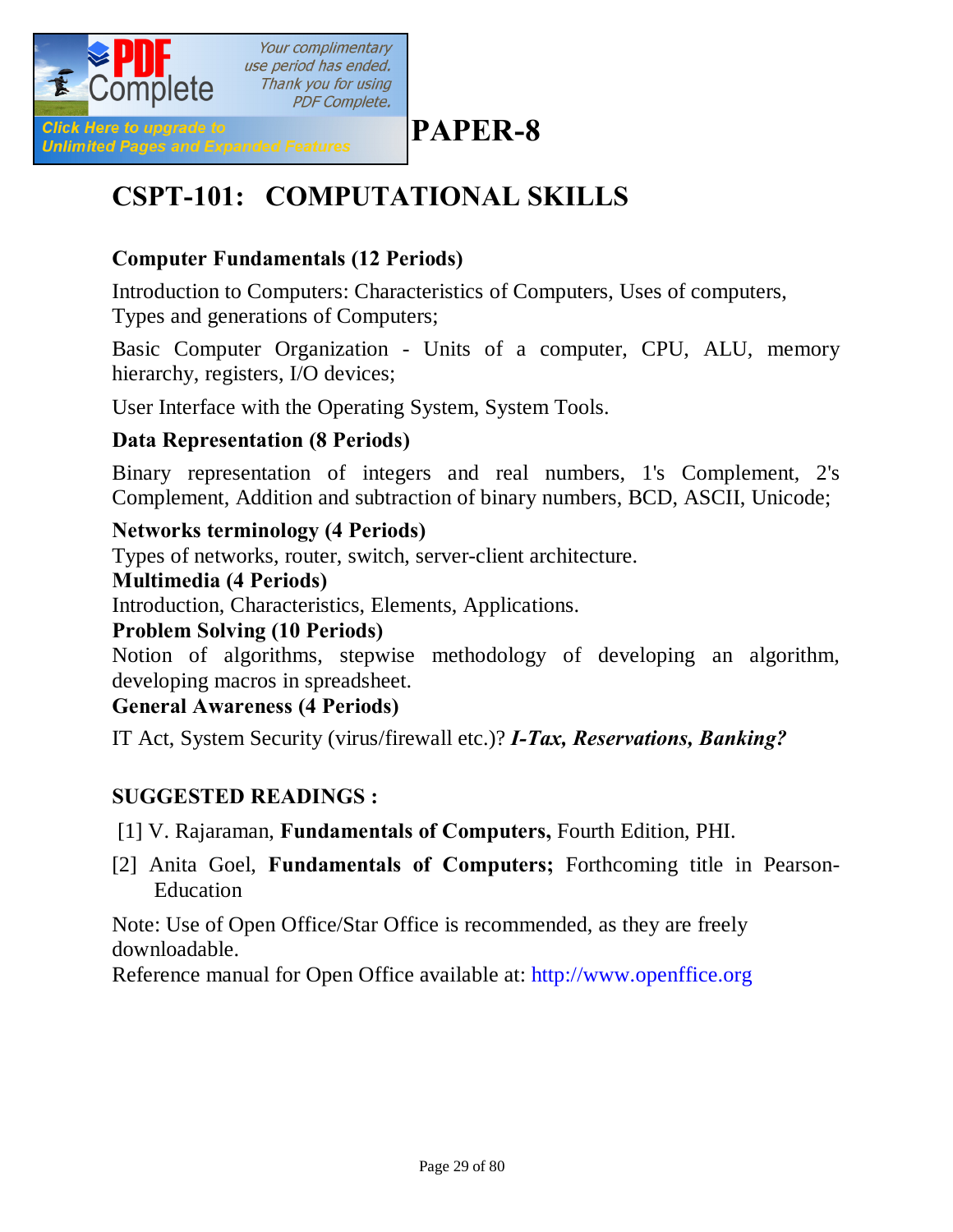

- 1. Defined projects will be done by the students and evaluated by the instructor.
- 2. Document Preparation
- 3. Presentation Software
- 4. Familiarizing with the Operating System, Control Panel, Networking Configuration, Firewall setting
- 5. Spreadsheet Handing, Working with worksheets, Creating a spreadsheet, entering and formatting information, basic functions and formulas, creating charts, tables and graphs.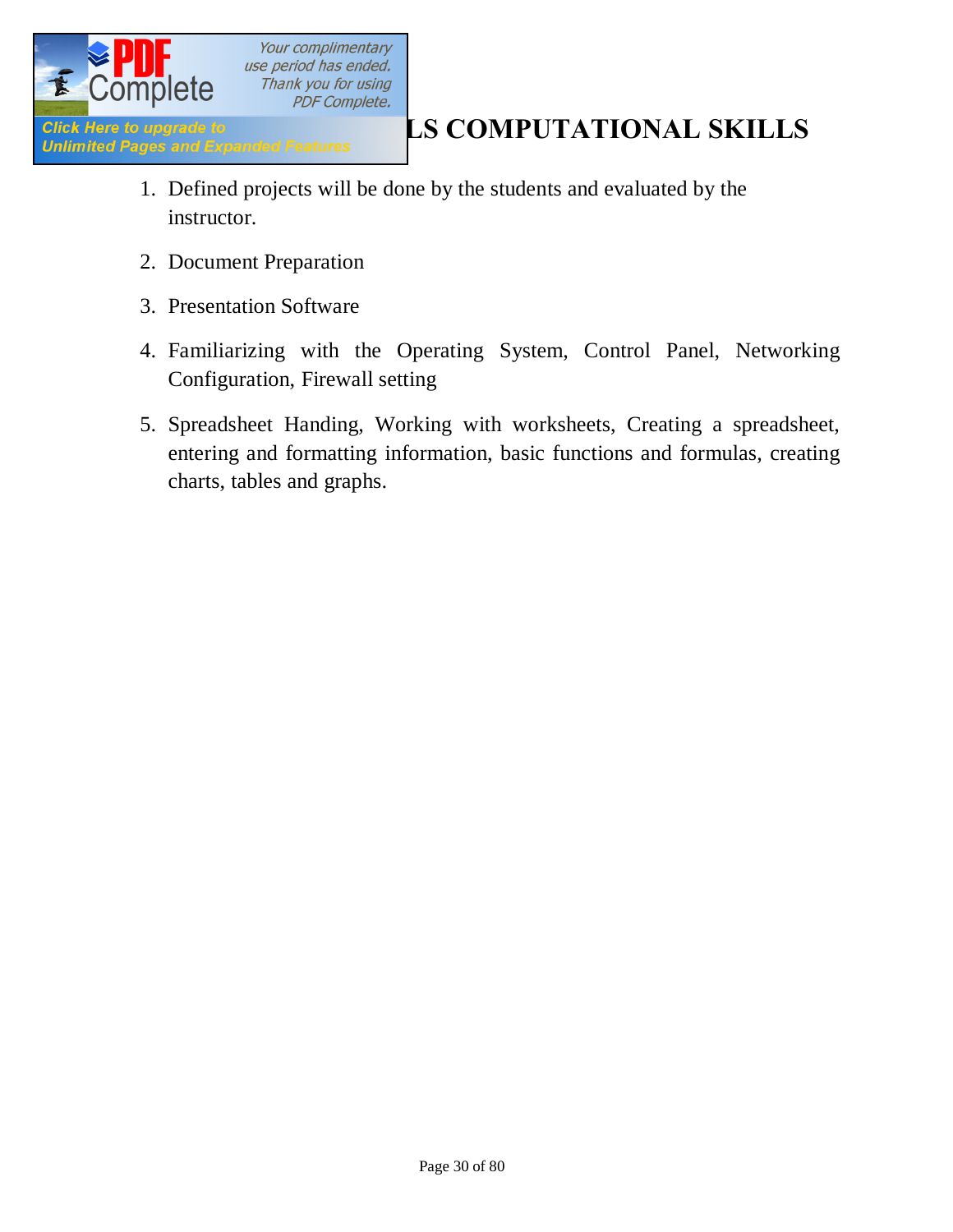

Your complimentary use period has ended. Thank you for using PDF Complete.

**Click Here to upgrade to Unlimited Pages and Expanded Features** 

# SEMESTER III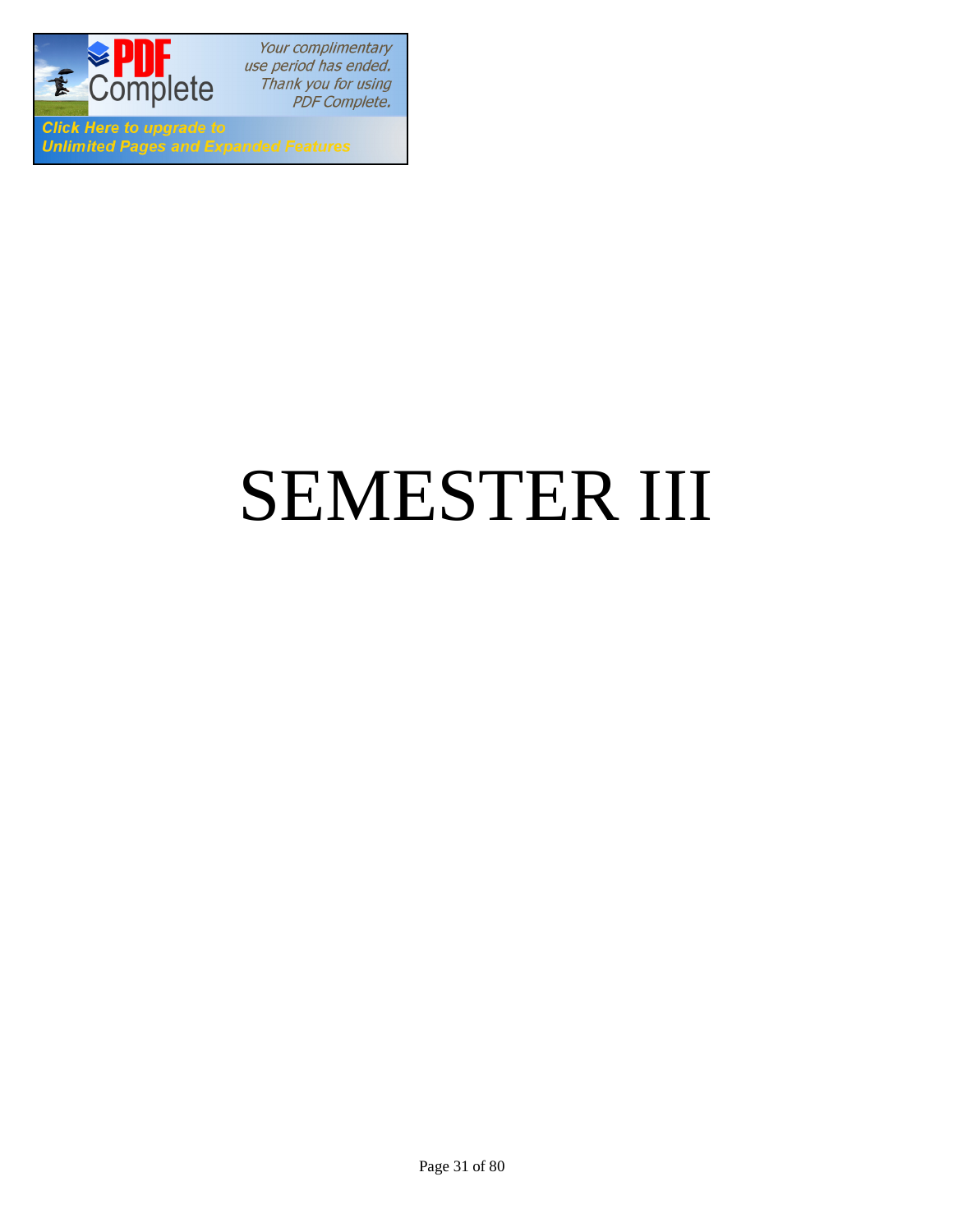

Click Here to upgrade to

**Unlimited Pages and Expanded Features** 

**PAPER-9**

# **CHPT-303: CHEMISTRY-3 (SOLUTIONS, CONDUCTANCE, ELECTROCHEMISTRY AND FUNCTIONAL GROUP CHEMISTRY-2)**

#### *Section A: Physical Chemistry-2* **(30 Lectures) Unit 1 Solutions**

Your complimentary use period has ended. Thank you for using **PDF Complete.** 

Thermodynamics of ideal solutions: Ideal solutions and Raoultos law, deviations from Raoulto law 6 non-ideal solutions. Vapor pressure-composition and temperature-composition curves of ideal and non-ideal solutions. Distillation of solutions. Lever rule. Azeotropes.

Partial miscibility of liquids: Critical solution temperature; effect of impurity on partial miscibility of liquids. Immiscibility of liquids- Principle of steam distillation. Nernst distribution law and its applications, solvent extraction.

### **Unit 2 Phase Equilibrium**

Phases, components and degrees of freedom of a system, criteria of phase equilibrium. Gibbs Phase Rule and its thermodynamic derivation. Derivation of Clausius ó Clapeyron equation and its importance in phase equilibria. Phase diagrams of one-component systems (water and sulphur) and two component systems involving eutectics, congruent and incongruent melting points (lead-silver,  $FeCl<sub>3</sub>-H<sub>2</sub>O$  and Na-K only).

#### **Unit 3 Conductance**

Conductivity, equivalent and molar conductivity and their variation with dilution for weak and strong electrolytes. Kohlrausch law of independent migration of ions. Transference number and its experimental determination using Hittorf and Moving boundary methods. Ionic mobility. Applications of conductance measurements: determination of degree of ionization of weak electrolyte, solubility and solubility products of sparingly soluble salts, ionic product of water, hydrolysis constant of a salt. Conductometric titrations (only acid-base).

#### **Unit 4 Electrochemistry**

Reversible and irreversible cells. Concept of EMF of a cell. Measurement of EMF of a cell. Nernst equation and its importance. Types of electrodes. Standard electrode potential. Electrochemical series. Thermodynamics of a reversible cell,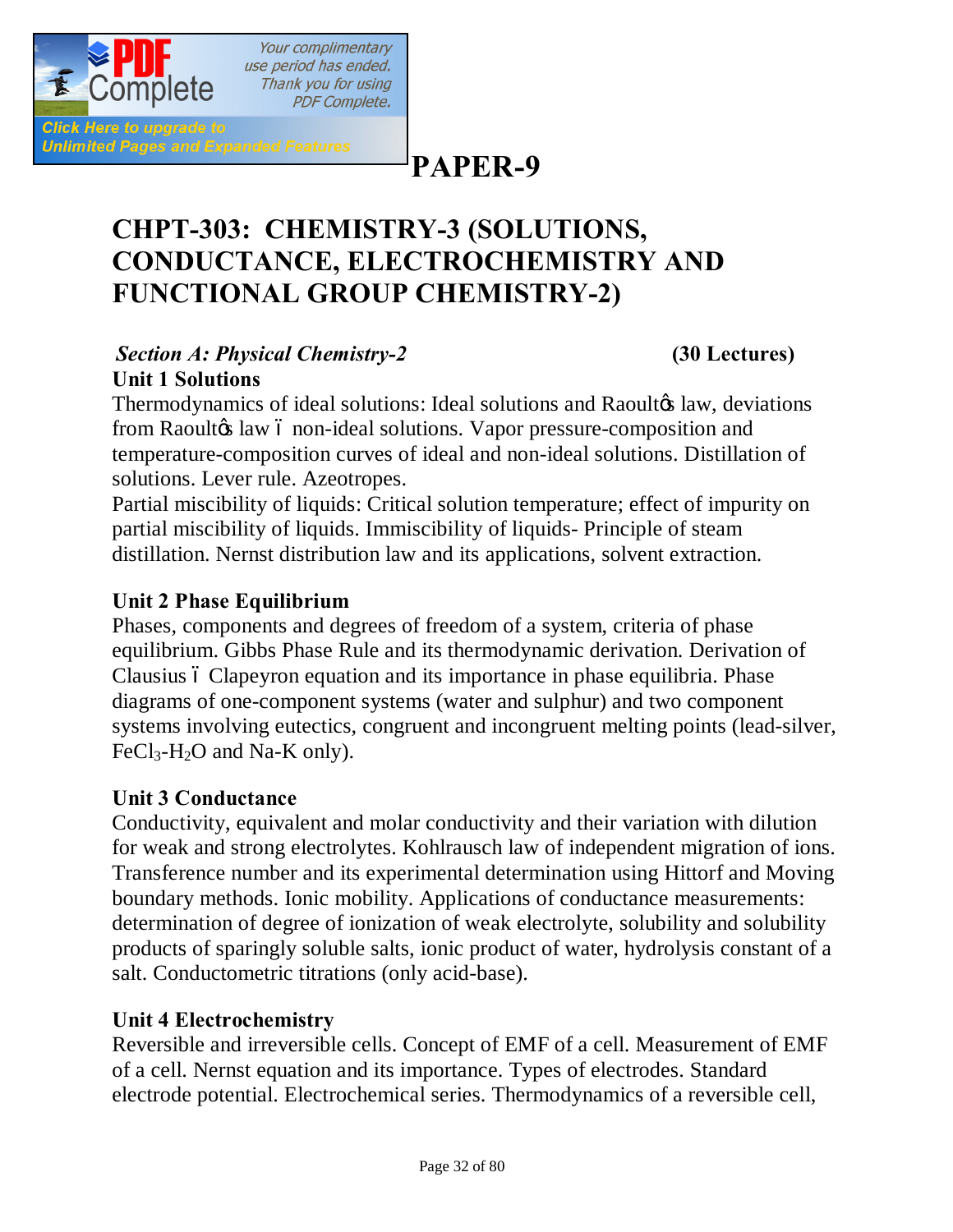

Click Here to upgrade to  $\rho$  berties:  $G$ ,  $H$  and  $S$  from EMF data. Unlimited Pages and Expanded Features 11 from EMF data. Concentration cells with

transference and without transference. Liquid junction potential and salt bridge. pH determination using hydrogen electrode and quinhydrone electrode. Potentiometric titrations -qualitative treatment (acid-base and oxidation-reduction

only).

#### *Section B: Organic Chemistry-3* **(30 Lectures)**

Functional group approach for the following reactions (preparations & reactions) to be studied in context to their structure.

## **Unit 5 Carboxylic acids and their derivatives**

#### **Carboxylic acids (aliphatic and aromatic)**

*Preparation:* Acidic and Alkaline hydrolysis of Esters.

*Reactions:* Hell ó Vohlard - Zelinsky Reaction.

**Carboxylic acid derivatives (aliphatic):** (Upto 5 carbons)

*Preparation:* Acid chlorides, Anhydrides, Esters and Amides from acids and their inter-conversion.

*Reactions:* Comparative study of nucleophilicity of acyl derivatives. Reformatsky Reaction, Perkin condensation.

#### **Unit 6 Active methylene compounds:**

*Preparation:* Claisen ester condensation. Keto-enol tautomerism. *Reactions:* Synthetic uses of ethylacetoacetate (preparation of non-hetero molecules having upto 6 carbon).

#### **Unit 7 Amines and Diazonium Salts**

#### **Amines (Aliphatic and Aromatic):** (Upto 5 carbons)

*Preparation*: from alkyl halides, Gabriel & Phthalimide synthesis, Hofmann Bromamide reaction.

*Reactions:* Hofmann Vs Saytzeff elimination, Carbylamine test, Hinsberg test, with HNO<sub>2</sub>, Schotten 6 Baumann Reaction. Electrophilic substitution (case aniline): nitration, bromination, sulphonation.

**Diazonium salts**: *Preparation:* from aromatic amines.

*Reactions:* conversion to benzene, phenol, dyes.

**Unit 8. Carbohydrates**: Classification, and General Properties, Glucose and Fructose (open chain and cyclic structure), Determination of configuration of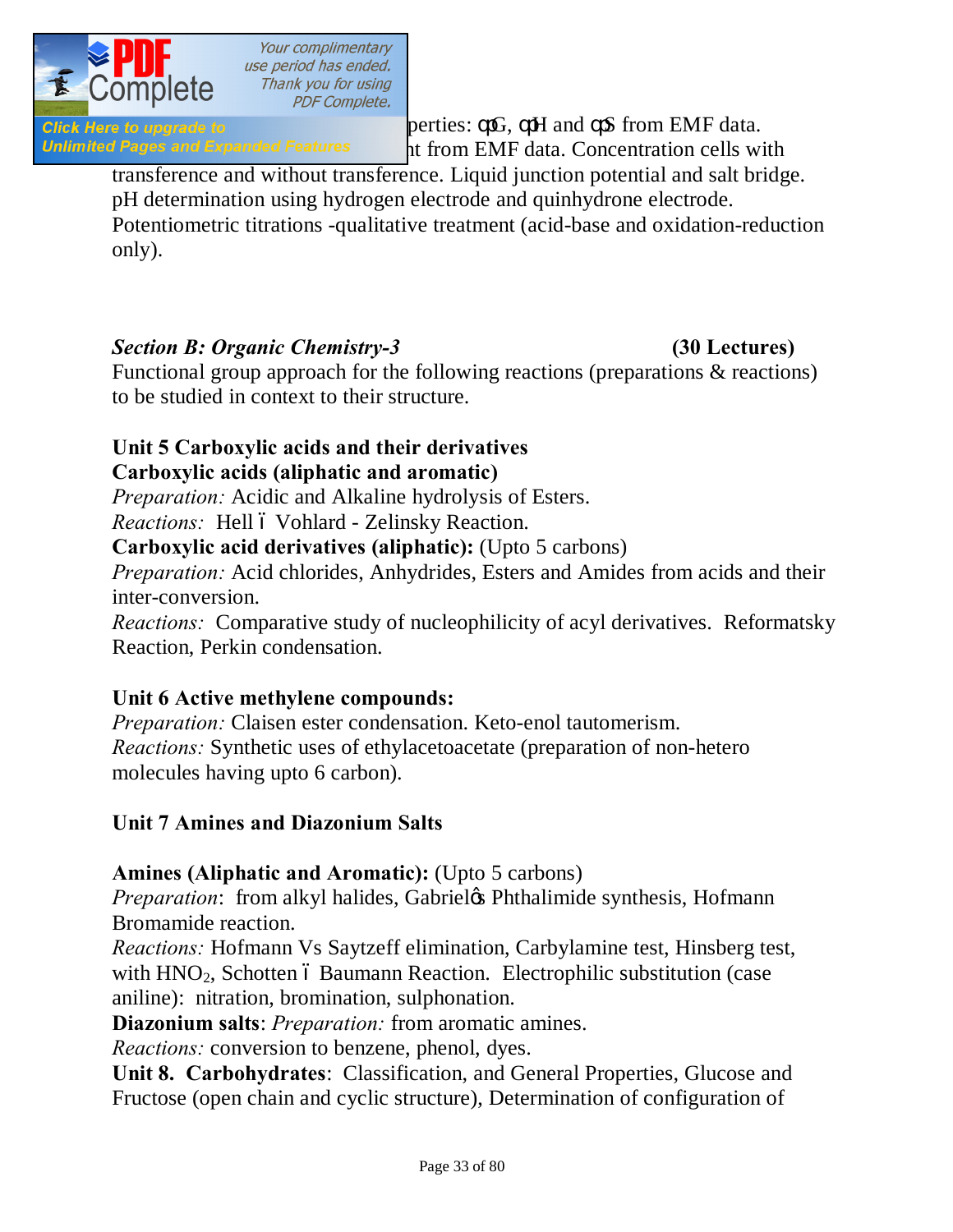

**Click Here to upgrade to non- monoclarides** absolute configuration of Glucose and Fructose, Mutarotation,

Unlimited Pages and Expanded Features osaccharides. Structure of disacharrides (sucrose,

cellobiose, maltose, lactose) and polysacharrides (starch and cellulose) excluding their structure elucidation.

#### **SUGGESTED READINGS**

- 1. G. M. Barrow: *Physical Chemistry* Tata McGraw‐Hill (2007).
- 2. G. W. Castellan: *Physical Chemistry* 4th Ed. Narosa (2004).
- 3. J. C. Kotz, P. M. Treichel, J. R. Townsend, *General Chemistry*, Cengage Learning India Pvt. Ltd.: New Delhi (2009).
- 4. B. H. Mahan: *University Chemistry*, 3rd Edn. Narosa (1998).
- 5. R. H. Petrucci, *General Chemistry*, 5<sup>th</sup> Edn., Macmillan Publishing Co.: New York (1985).
- 6. T. W. Graham Solomon's: *Organic Chemistry,* John Wiley and Sons.
- 7. R. T. Morrison & R. N. Boyd: *Organic Chemistry,* Prentice Hall.
- 8. I. L. Finar: *Organic Chemistry (Vol. I & II),* E. L. B. S.
- 9. Jerry March: *Advanced organic Chemistry,* John Wiley & Sons.
- 10. Peter Sykes: *A Guide Book to Mechanism in Organic Chemistry,* Orient Longman.
- 11. Arun Bahl and B. S. Bahl: *Advanced Organic Chemistry,* S. Chand.
- 12. A.I. Vogel: Textbook of Practical Organic Chemistry, Prentice Hall, 5<sup>th</sup> Edn.
- 13. F. G. Mann & B. C. Saunders: Practical Organic Chemistry, Orient Longman, 1960.
- 14. B.D. Khosla: Senior Practical Physical Chemistry, R. Chand & Co.

## **CHPP-303: PRACTICAL CHEMISTRY**

#### Section A: Physical Chemistry

1. pH measurements

a) Measurement of pH of different solutions like aerated drinks, fruit juices, shampoos and soaps (use dilute solutions of soaps and shampoos to prevent damage to the glass electrode) using pH-meter. b) Preparation of buffer solutions:

(i) Sodium acetate-acetic acid

(ii) Ammonium chloride-ammonium hydroxide

Measurement of the pH of buffer solutions and comparison of the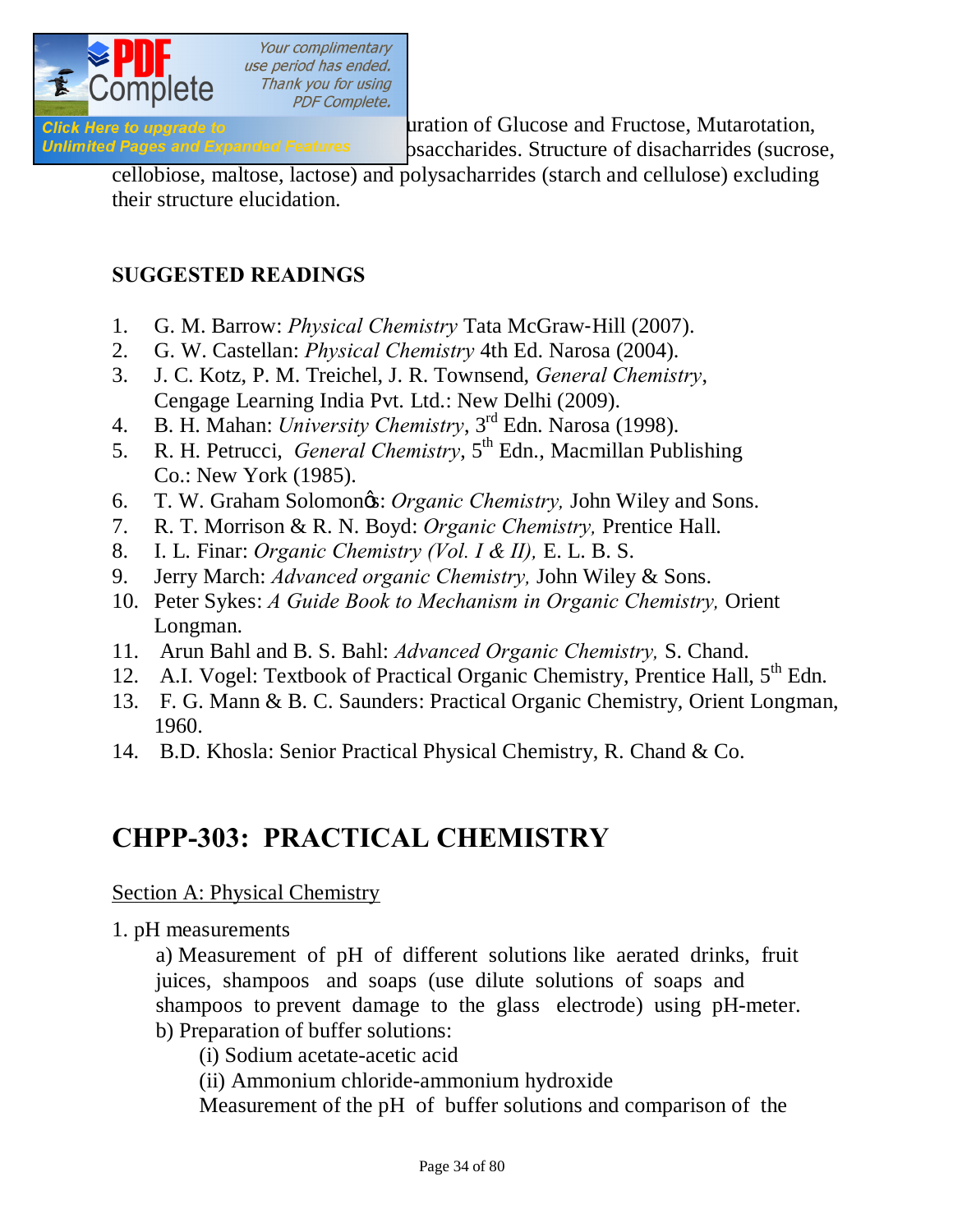

Study of the equilibrium of one of the following reactions by the distribution method:

$$
I_2(aq) + I^-(aq) \rightarrow I_3^-(aq)
$$

$$
Cu^{2+}(aq) + x NH_3(aq) \rightarrow [Cu(NH_3)_x]^{2+}
$$

#### Section B: Organic Chemistry

Preparations: Mechanism of various reactions involved to be discussed. Recrystallisation, determination of melting point and calculation of quantitative yields to be done.

- (a) Nitration of Nitrobenzene
- (b) Preparation of carboxylic acid by alkaline hydrolysis of ester/amide.
- (c) Oxidation of alcohol/aldehydes/hydrocarbons to carboxylic acid
- (d) Osazone from glucose/fructose
- (e) Amides and anilides from carboxylic acid.
- (f) Preparation of methyl orange.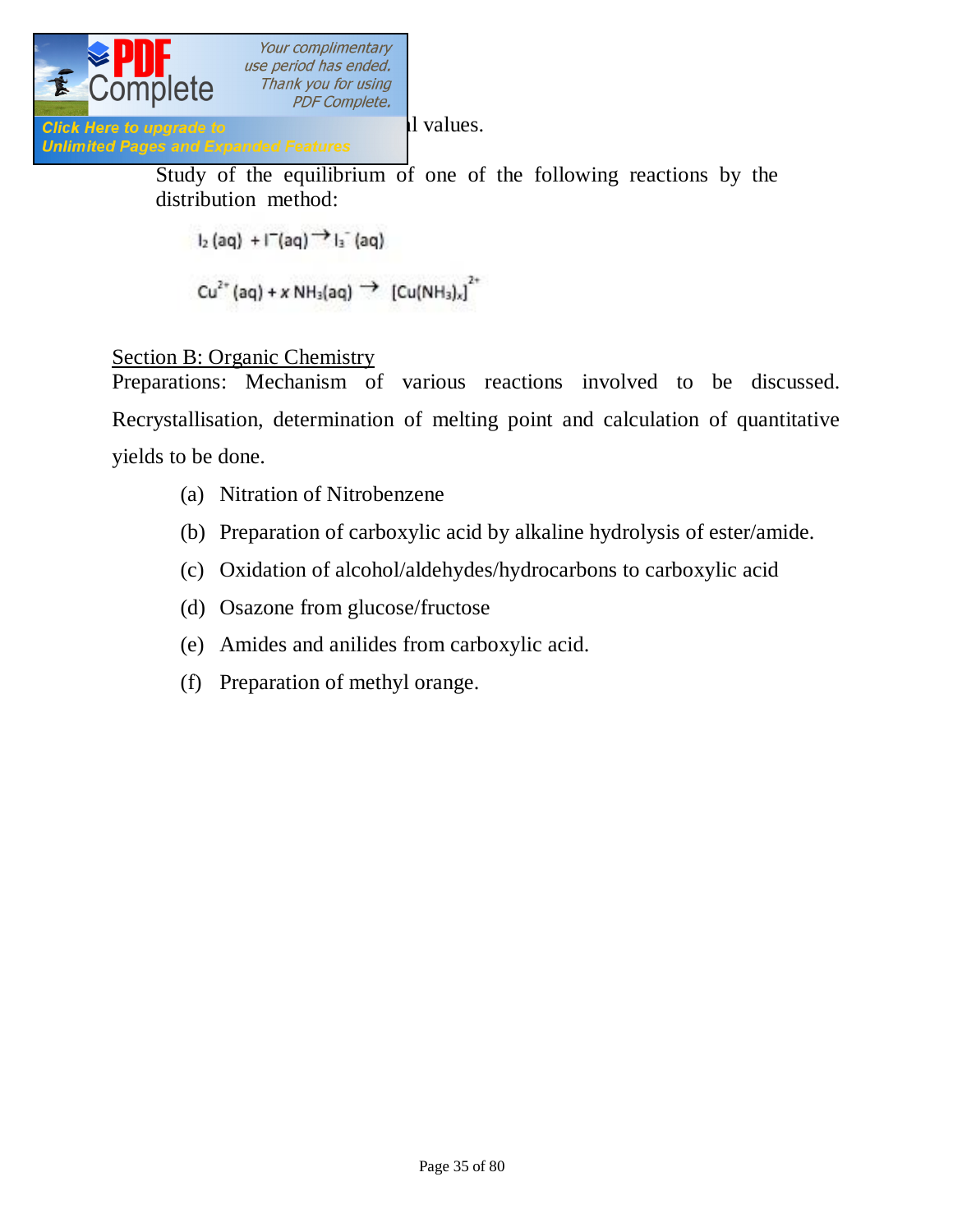

# **[P](http://www.pdfcomplete.com/cms/hppl/tabid/108/Default.aspx?r=q8b3uige22)APER-10**

# **MAPT-303: ALGEBRA**

Groups: Definition and examples of groups, examples of abelian and non-abelian groups: the group Zn of integers under addition modulo n and the groups U(n) of units under multiplication modulo n. Cyclic groups from number systems, complex roots of unity, circle group, the general linear group GLn (n, R), groups of symmetries of (i) iso equilateral triangle, (ii) an equilateral triangle, (iii) a rectangle, and (iv) a square, the permutation groups Sym (n), Group of quaternion. Subgroups, cyclic subgroups, the subgroups generated by a subset and the commutator subgroup of group, examples of subgroups including the center of a group, Cosets, Index of subgroup, Lagrange theorem, order of an element. Normal subgroups: their definition, and characterization. Quotient groups.

Rings: Definition and examples of rings, examples of commutative and noncommutative rings; rings from number systems,  $Z<sub>n</sub>$  the ring of integers modulo n ring of real quaternion rings of matrices, polynomial rings, and rings of continuous functions. Subrings and ideals, Integral domains and fields, examples of field. Z , Q, R and C field of radial functions.

Vector spaces: Definition and examples of vector spaces. Subspaces and its properties, Linear independence, basis, invariance of basis size dimension of vector space.

Linear Transformations on real and complex vector spaces: definition, examples, kernel, range, rank, nullity, isomorphism theorems, invertible linear transformations (characterizations). Algebra of Linear transformations and matrix of a linear transformation Linear functional over real & vector spaces - definition and examples.

Use of computer aided software for example, Matlab/ Mathematica/ Maple/ MuPad/ wxMaxima in Linear Transformations, group of symmetries, rectangle, square and permutation groups.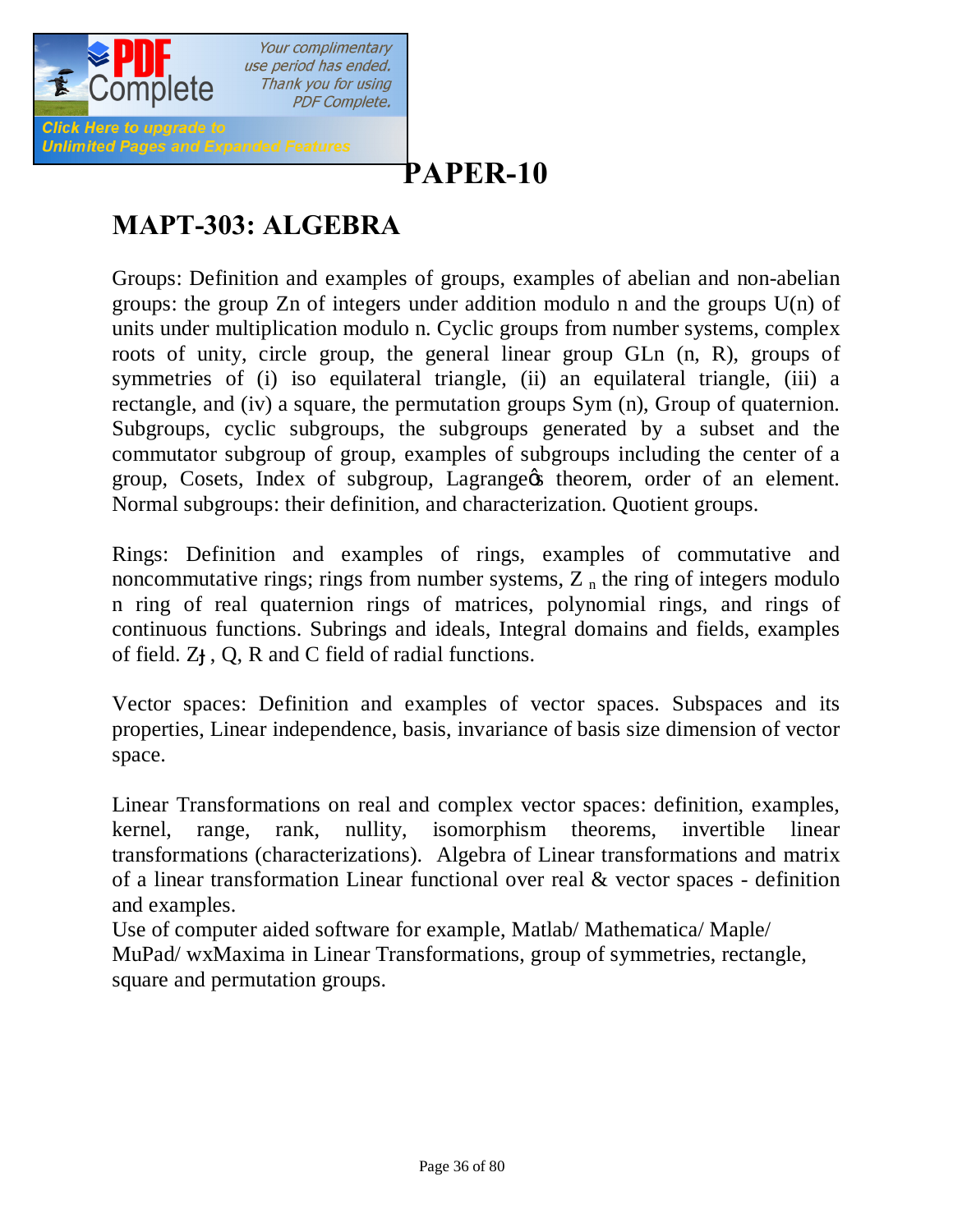

- 1. Joseph A Gallian: *Contemporary Abstract Algebra*, 4<sup>th</sup> Edn., Narosa (1999).
- 2. George E. Andrews: *Number Theory,* Hindustan Publishing Corporation (1984).
- 3. C.W. Curtis, *Linear Algebra, an introductory approach,* Springer-Verlag (1991).
- 4. David M. Blotin, *Linear algebra and Geometry,* Cambridge Press (1979).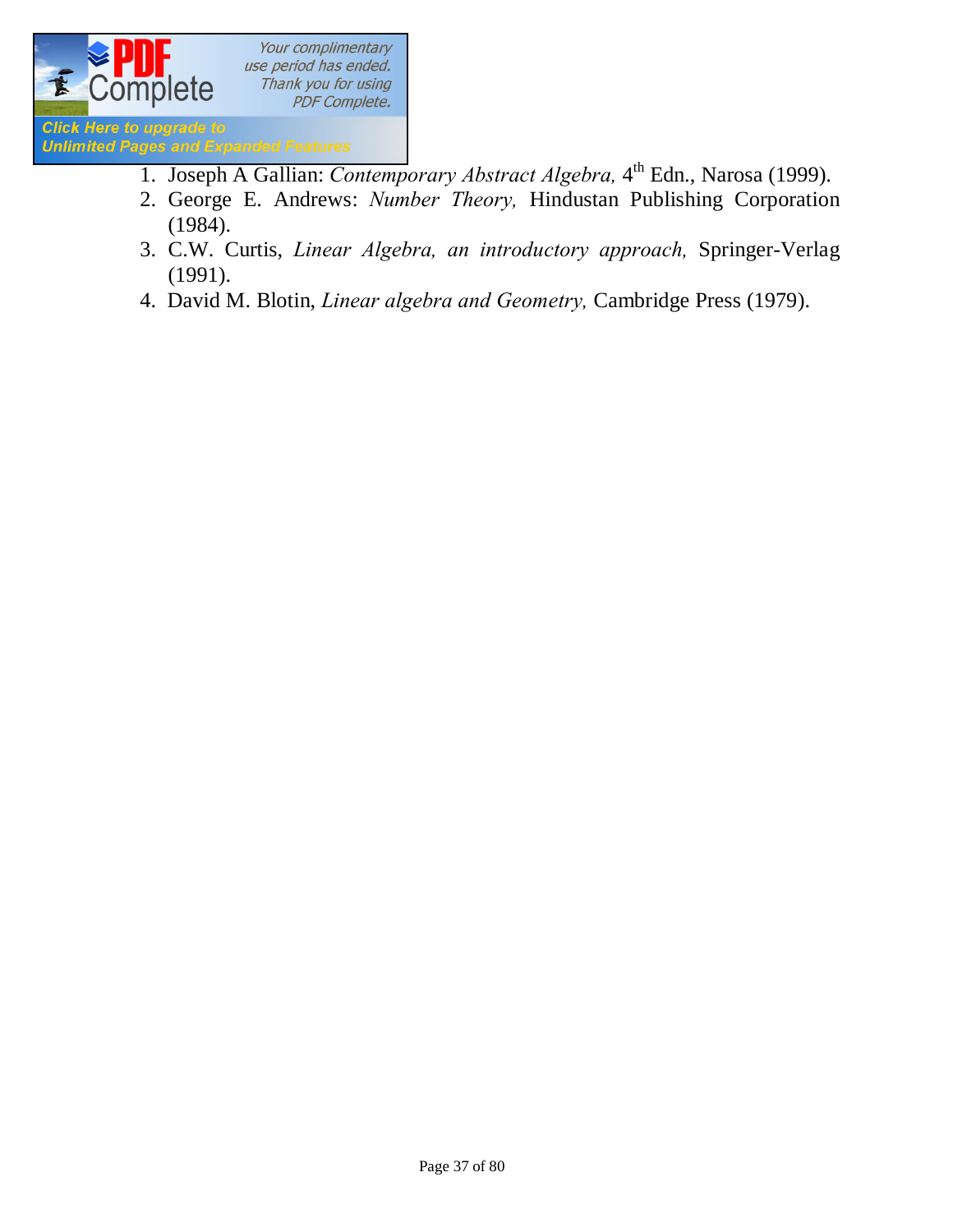

## **PAPER-11**

## **ICPT-303: INDUSTRIAL CHEMISTRY-3: INORGANIC MATERIALS**

### **1. Silicate Industries**

- **(a) Glass:** Glassy state and its properties, classification (silicate and non silicate glasses). Manufacture and processing of glass. Composition and properties of the following types of glasses: Soda lime glass, lead glass, armoured glass, safety glass, borosilicate glass, fluorosilicate, coloured glass, photosensitive glass.
- **(b) Ceramics:** Important clays and feldspar, ceramic, their types and manufacture. High technology ceramics and their applications, super conducting and semi conducting oxides, fullerenes carbon nanotubes and carbon fiber.
- **(c) Cements :** Classification of cement, ingredients and their role, Manufacture of cement and the setting process, quick setting cements.

### **2. Fertilizers:**

 Fertilizers: Different types of fertilizers. Manufacture of the following fertilizers: Urea, Ammonium nitrate, Calcium ammonium nitrate, Ammonium phosphates; Polyphosphate, Super phosphate, Compound and mixed fertilizers Potassium Chloride, Potassium sulphate.

### **3. Surface Coatings**

 Objectives of coatings surfaces, preliminary treatment of surface, classification of surface coatings. Paints and pigments-formulation, composition and related properties. Oil paint, Vehicle, modified oils, Pigments, toners and lakes pigments, Fillers, Thinners, Enamels, emulsifying agents. Special paints (Heat retardant, Fire retardant, Eco-friendly paint, Plastic paint), Dyes, Wax polishing, Water and Oil paints, additives, Metallic coatings (electrolytic and electroless), metal spraying and anodizing.

### **4. Battery**

 Primary and secondary batteries, battery components and their role, Characteristics of Battery. Working of following batteries: Pb acid, Li-Battery, Solid state electrolyte battery. Fuel Cells, Solar cell and polymer cell.

### **5. Alloys**

 Classification of alloys, Ferrous and Non-Ferrous alloys, Specific properties of elements in alloys. Manufacture of Steel (removal of silicon decarbonization,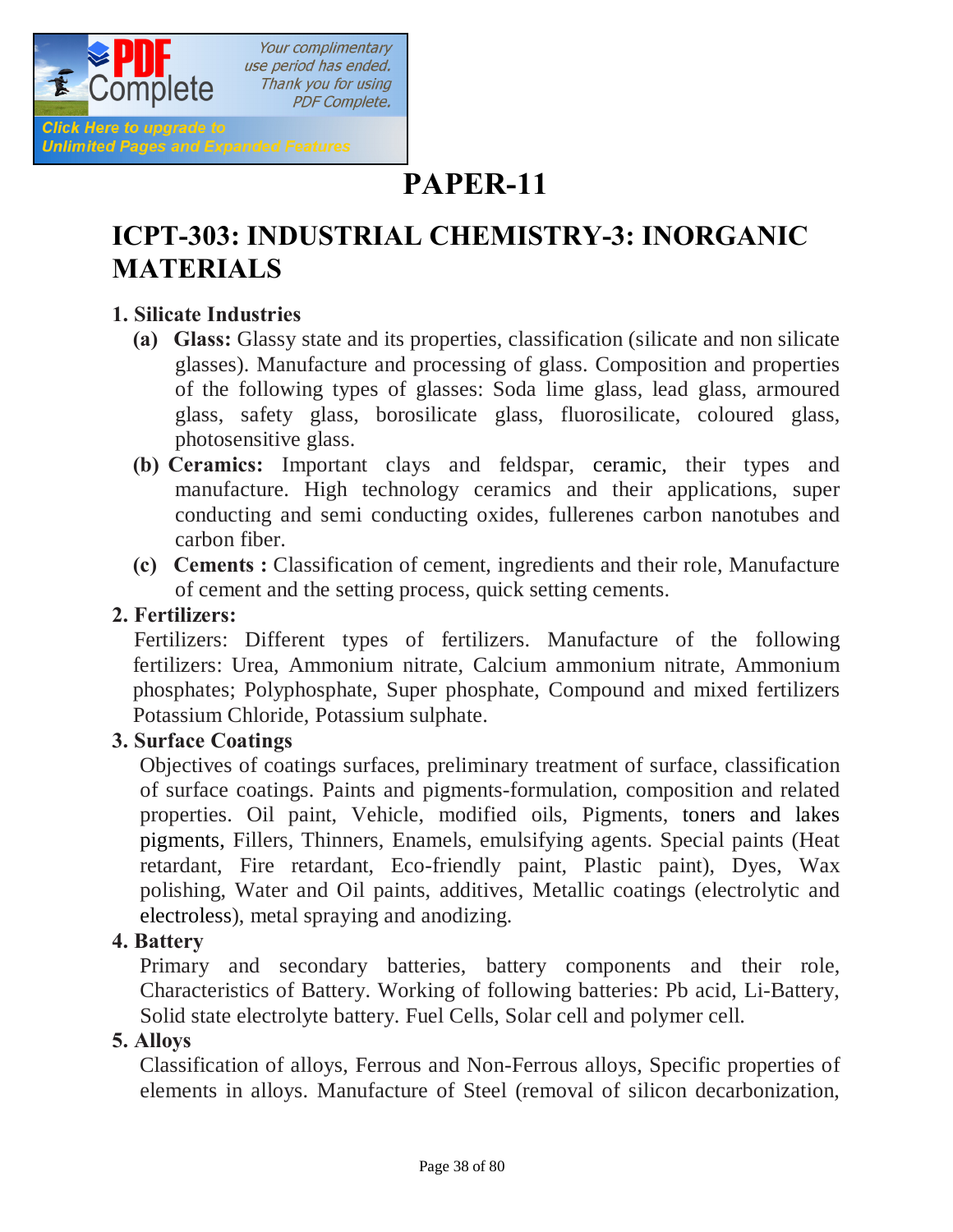

**Click Here to upgrade to ation** dephosphorisation) and surface treatment Unlimited Pages and Expanded Features hent, nitriding, carburizing). Composition and

properties of different types of steels.

### **6. Catalysis**

 General principles and properties of catalysts, homogenous catalysis (catalytic steps and examples) and heterogenous catalysis (catalytic steps and examples) and their industrial applications, Deactivation or regeneration of catalysts. Phase transfer catalysts, application of zeolites as catalysts.

### **7. Chemical Explosive**

 Origin of explosive properties in organic compounds, preparation and explosive properties of lead azide, PETN, cyclonite (RDX). Introduction of rocket propellant.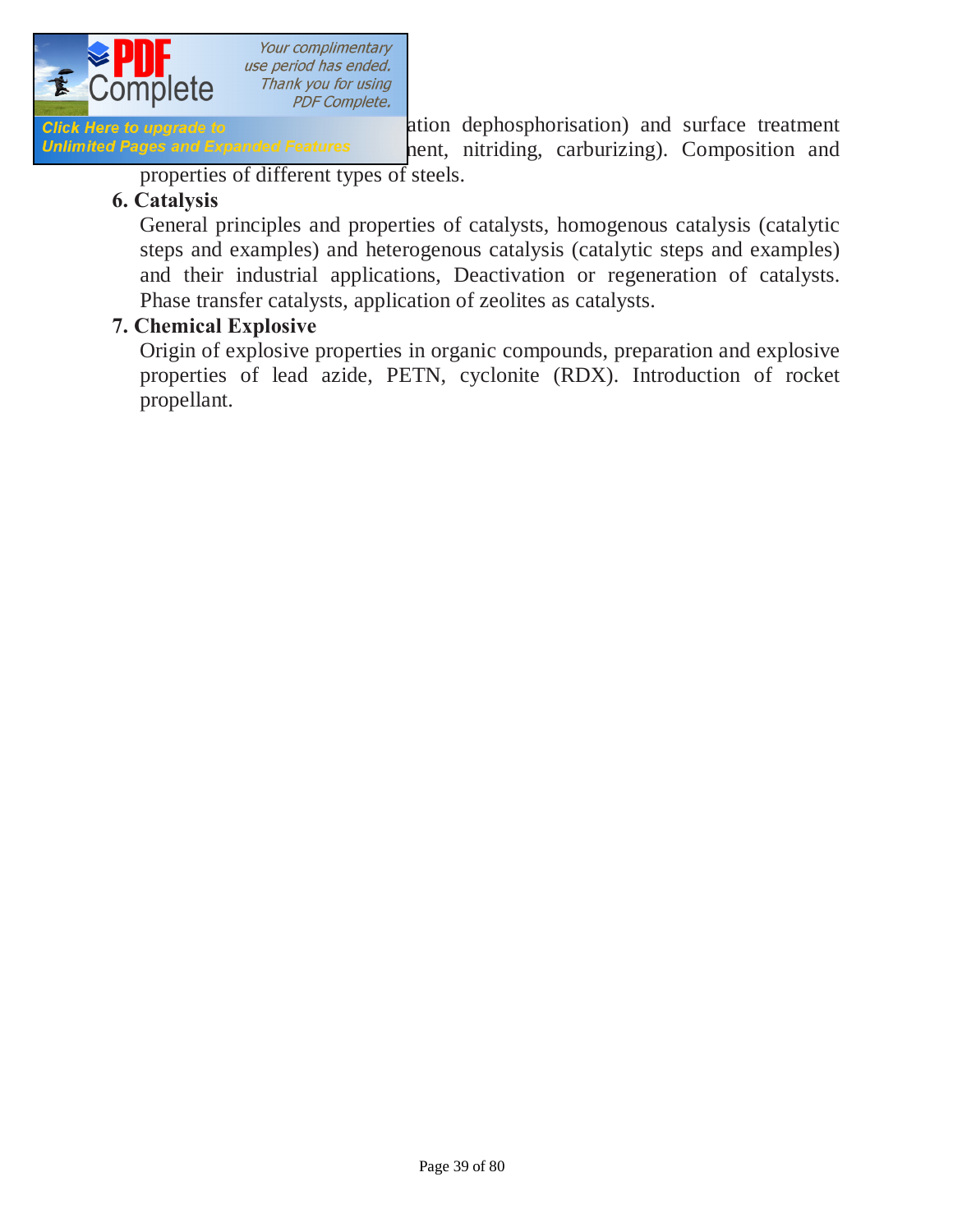

## **IClick Here to upgrade to**<br> **Inlimited Pages and Expanded Features**<br> **Inlimited Pages and Expanded Features**

- 1. Determination of free acidity in ammonium sulphate fertilizer.
- 2. Estimation of Calcium in Calcium ammonium nitrate fertilizer.
- 3. Estimation of phosphoric acid in superphosphate fertilizer.
- 4. Electroless metallic coatings on ceramic and plastic material.
- 5. Determination of composition of dolomite (by complexometric titration).
- 6. Analysis of (Cu, Ni); (Cu, Zn ) in alloy or synthetic samples.
- 7. Analysis of Cement.
- 8. Preparation of pigment (zinc oxide).

### **Suggested Readings**

- 1. E. Stocchi: *Industrial Chemistry*, Vol-I, , Ellis Horwood Ltd. UK.
- *2.* R. M. Felder, R. W. Rousseau: *Elementary Principles of Chemical Processes*, Wiley Publishers, New Delhi.
- *3.* W. D. Kingery, H. K. Bowen, D. R. Uhlmann: *Introduction to Ceramics,*  Wiley Publishers, New Delhi.
- 4. J. A. Kent: Riegel's *Handbook of Industrial Chemistry*, CBS Publishers, New Delhi.
- 5. P. C. Jain, M. Jain: *Engineering Chemistry,* Dhanpat Rai & Sons, Delhi.
- *6.* R. Gopalan, D. Venkappayya, S. Nagarajan: *Engineering Chemistry,* Vikas Publications, New Delhi.
- 7. B. K. Sharma: *Engineering Chemistry*, Goel Publishing House, Meerut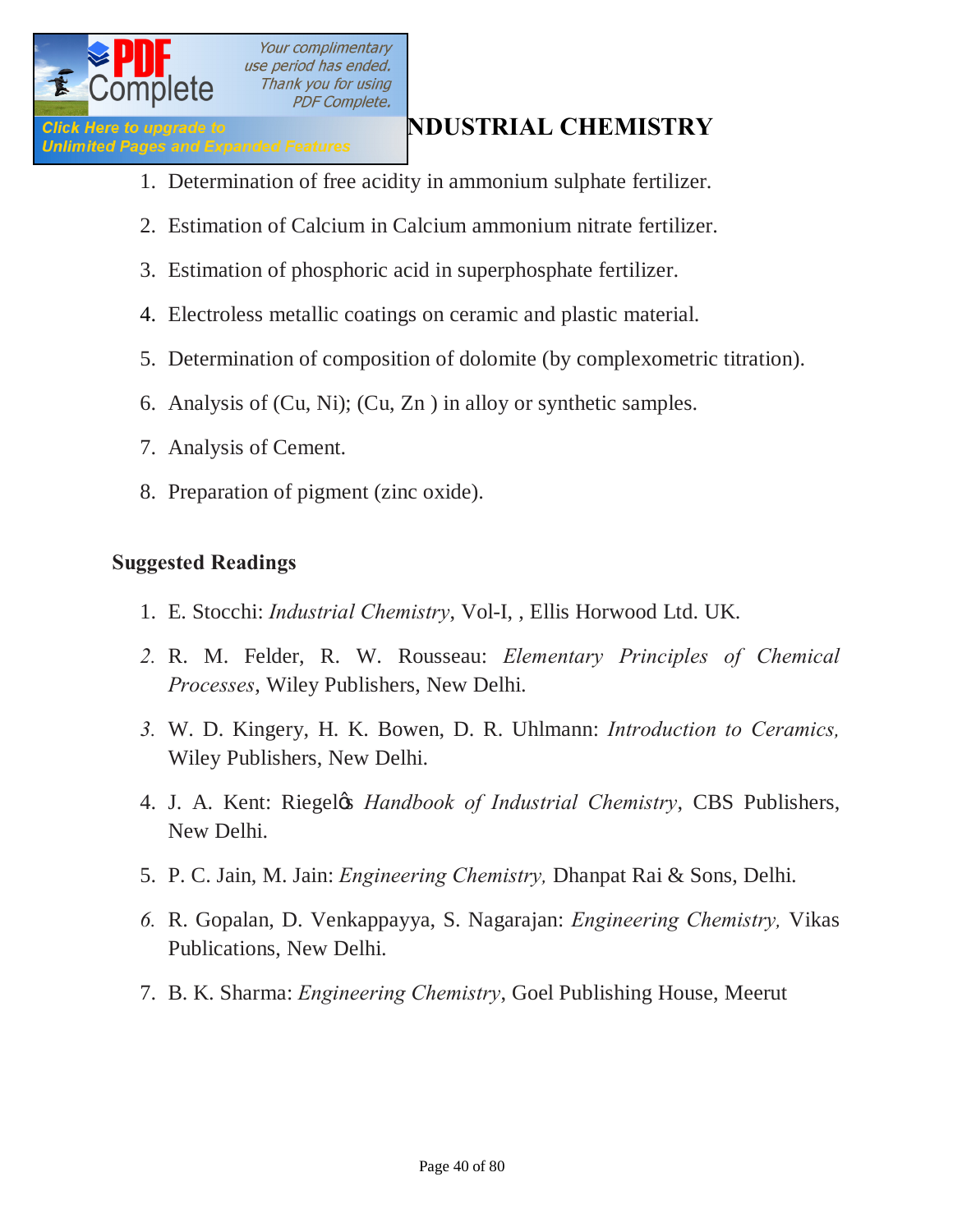

Your complimentary use period has ended. Thank you for using **PDF Complete.** 

## **PAPER-12**

## **PAPER 602: BIOCHEMISTRY AND ENVIRONMENTAL CHEMISTRY**

**Unit I:** 

- Carbohydrates: Biological importance of carbohydrates, Metabolism, Cellular currency of energy (ATP), Glycolysis, Alcoholic and Lactic acid fermentations, Krebs cycle.
- **•** Proteins: classification, biological importance; Primary and secondary and tertiary structures of proteins: -helix and - pleated sheets, Denaturation of proteins.
- Enzymes: Nomenclature, Characteristics (mention of Ribozymes), Classification; Active site, Mechanism of enzyme action, Stereospecificity of enzymes, Coenzymes and cofactors, Enzyme inhibitors, Introduction to Biocatalysis: Importance in  $\tilde{O}$ Green Chemistry $\ddot{O}$  and Chemical Industry.

### **Unit II:**

- Lipids: Biological importance of triglycerides and phosphoglycerides and cholesterol; Lipid membrane, Liposomes and their biological functions and underlying applications.
- **Structure of DNA (Watson-Crick model) and RNA, Genetic Code,** Biological roles of DNA and RNA: Replication, Transcription and Translation, Introduction to Gene therapy.

### **Unit III:**

- **Environment and it is segments, Ecosystems, Biogeochemical cycles of** carbon, nitrogen and sulphur.
- Air Pollution: Major regions of atmosphere, Chemical and photochemical reactions in atmosphere. Air pollutants: types, sources, particle size and chemical nature; Photochemical Smog: its constituents and photochemistry, Environmental effects of Ozone, Major sources of Air pollution.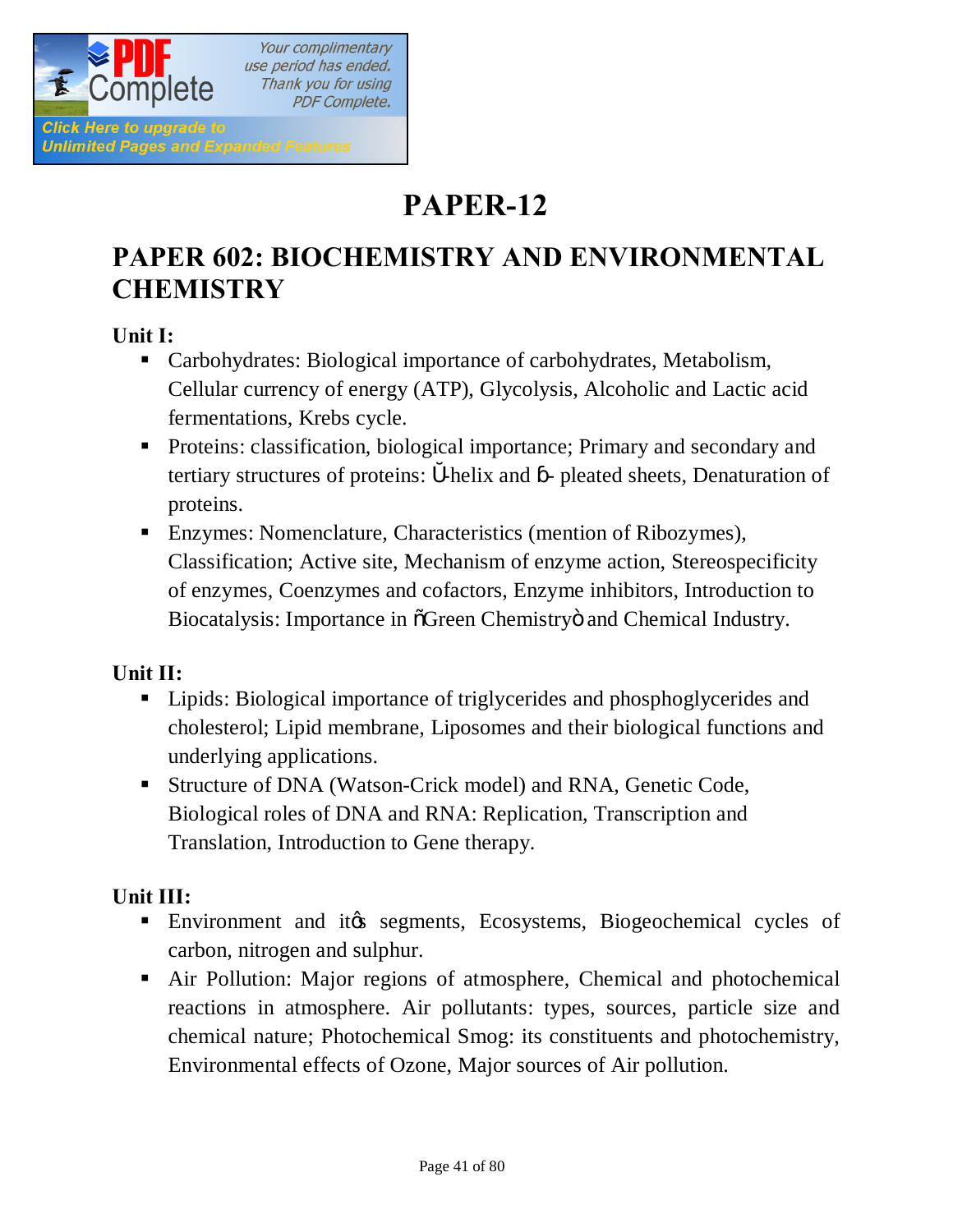

Click Here to upgrade to **Effect Strategier Click** living organisms and vegetation, Controls of air Unlimited Pages and Expanded Features Green house effect, global warming. Techniques

of measuring air pollutants.

• Water Pollution: Hydrological cycle, water resources, aquatic ecosystems, Sources and nature of water pollutants, Techniques for measuring water pollution, Impacts of water pollution on hydrological and ecosystems. Water purification methods.

### **Unit IV:**

- Energy and Enviornment: Sources of energy: Coal, petrol and Natural gas. Nuclear Fusion / Fisson, Solar energy, Hydrogen, geothermal, Tidal and Hydel etc.
- In Nuclear Pollution: Disposal of nuclear waste, nuclear disaster and ites management.

### **Recommended Texts:**

- 1. J.M. Berg, J.L. Tymoczko and L. Stryer, Biochemistry, 6<sup>th</sup> Edn. W.H. Freeman and Co. (2006).
- 2. D.L. Nelson, M.M. Cox, and A.L. Lehninger, Principles of Biochemistry. IV Edition. W.H. Freeman and Co. (2009).
- 3. R.K. Murray, D.K. Granner, P.A. Mayes and V.W. Rodwell, Harperøs Illustrated Biochemistry. XXVIII edition. Lange medical Books/ McGraw-Hill (2009).
- 4. S.E. Manahan, Environmental Chemistry, CRC Press (2005).
- 5. G.T. Miller, Environmental Science 11<sup>th</sup> edition. Brooks/Cole (2006).
- 6. A. Mishra, Environmental Studies. Selective and Scientific Books, New Delhi (2005).

## **PAPER 602: PRACTICAL BIOCHEMISTRY AND ENVIRONMENTAL CHEMISTRY**

1. To perform quantitative estimation of protein using Lowry & method. Determine the concentration of the unknown sample using the standard curve plotted.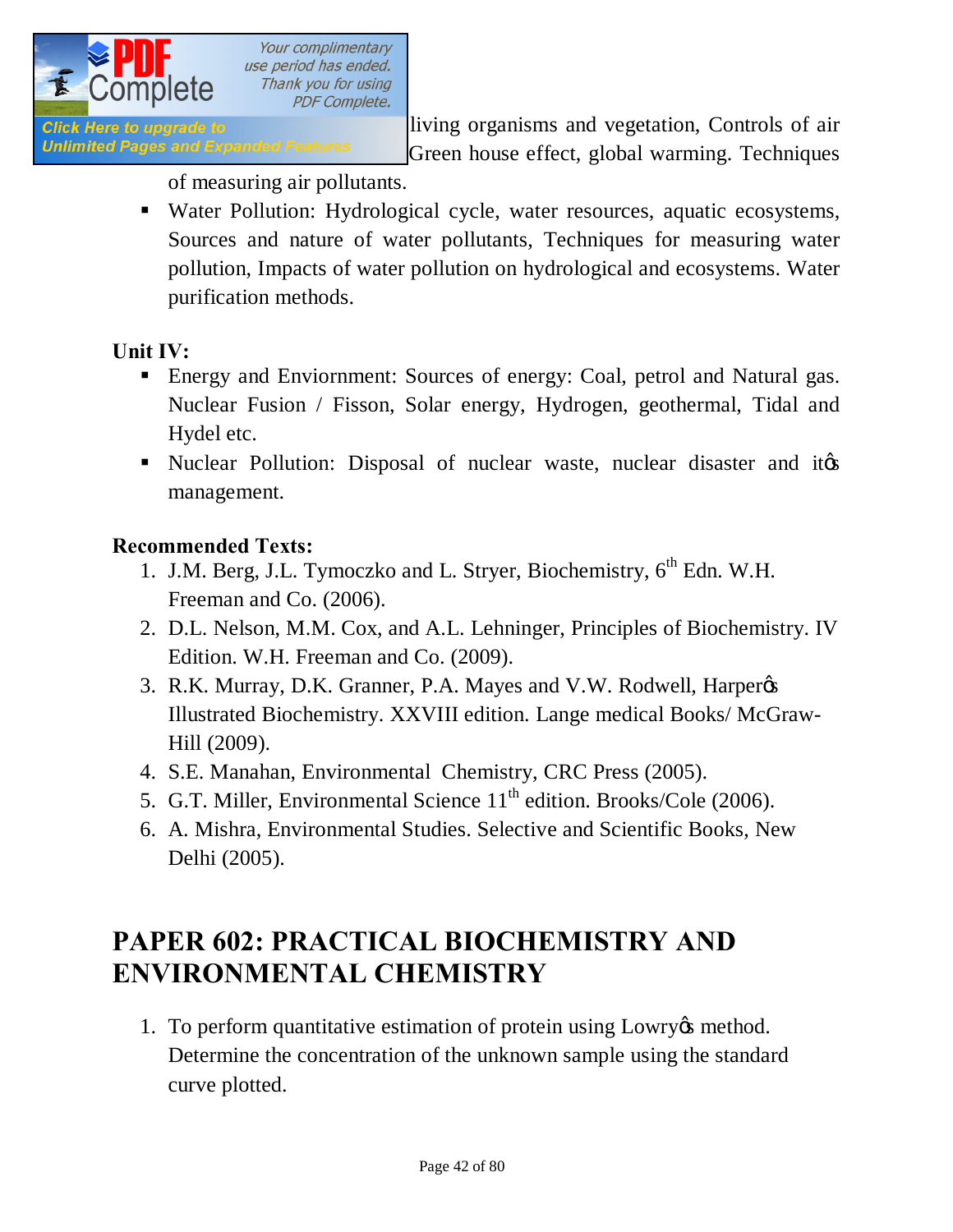

Unlimited Pages and Expanded Features of salivary amylase.

**Click Here to upgrade to salivary amylase at optimum conditions.** 

- 4. Effect of temperature on the action of salivary amylase.
- 5. Effect of inhibitor on the action of salivary amylase.
- 6. Study of the activity of Trypsin using fresh tissue extracts.
- 7. To study the effect of temperature, organic solvents, on semi-permeable membrane.
- 8. Isolation of Genomic DNA from E. Coli.
- 9. Qualitative analysis of the soil from different locations for pH and different water soluble cations and anions.
- 10.Quantitative estimation of oxidisable organic matter in soil, carbonate and bicarbonates by volumetry and calcium and magnesium by EDTA titration.
- 11.Hardness of water by EDTA titration.
- 12.Study of pH and conductivity of tap water and polluted water.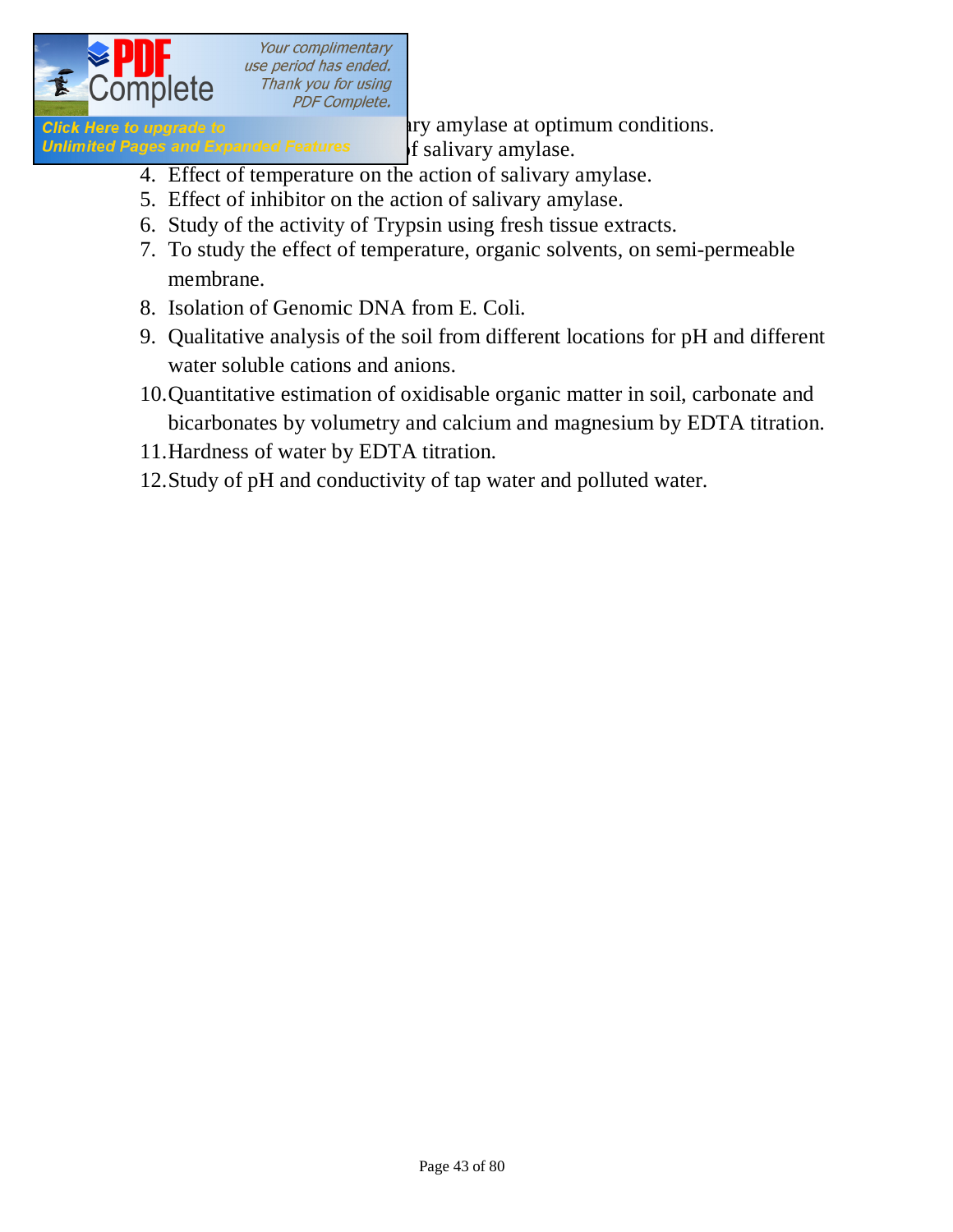

**Click Here to upgrade to Unlimited Pages and Expanded Features** 

# SEMESTER IV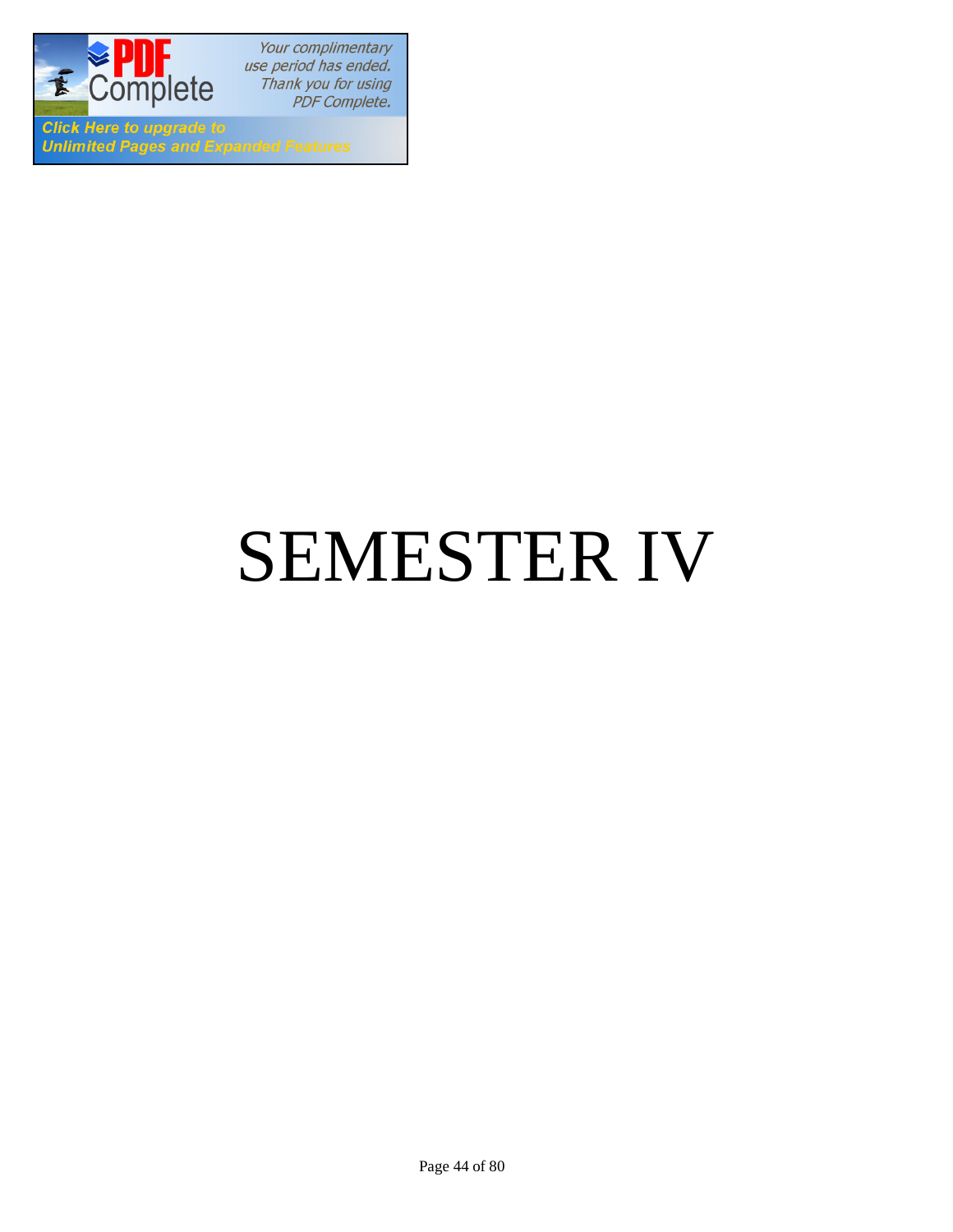

**[P](http://www.pdfcomplete.com/cms/hppl/tabid/108/Default.aspx?r=q8b3uige22)APER-13**

## **CHPT-404: CHEMISTRY-4 (CHEMISTRY OF s & p BLOCK ELEMENTS, STATES OF MATTER AND PHASE EQUILIBRIUM)**

### *Section A: Inorganic Chemistry-2* **(30 Lectures) Unit 1 General Principles of Metallurgy**

Chief modes of occurrence of metals based on standard electrode potentials. Ellingham diagrams for reduction of metal oxides using carbon as reducing agent. Hydrometallurgy, Methods of purification of metals (Al, Pb, Ti, Fe, Cu, Ni, Zn): electrolytic, oxidative refining, Kroll process, Parting process, van Arkel-de Boer process and Mond $\alpha$  process.

### **Unit 2** *s***- and** *p***- Block Elements**

Periodicity in s- and p- block elements w.r.t. electronic configuration, atomic and ionic size, ionization enthalpy, electronegativity (Pauling, Mullikan, and Alfred-Rochow scales). Allotropy in C, S, and P.

Oxidation states with reference to elements in unusual and rare oxidation states like carbides and nitrides), inert pair effect, diagonal relationship and anomalous behaviour of first member of each group.

### **Unit 3 Compounds of** *s***- and** *p***- Block Elements**

Hydrides and their classification (ionic, covalent and interstitial), structure and properties with respect to stability of hydrides of p- block elements.

Concept of multicentre bonding (diborane).

Structure, bonding and their important properties like oxidation/reduction, acidic/basic nature of the following compounds and their applications in industrial, organic and environmental chemistry.

Hydrides of nitrogen  $(NH_3, N_2H_4, N_3H, NH_2OH)$ 

Oxoacids of P, S and Cl.

Halides and oxohalides:  $PCl_3$ ,  $PCl_5$ ,  $SOCl_2$  and  $SO_2Cl_2$ 

### *Section B: Physical Chemistry-3* **(30 Lectures)**

**Unit 1 Kinetic Theory of Gases**

Postulates of Kinetic Theory of Gases and derivation of the kinetic gas equation. Deviation of real gases from ideal behaviour, compressibility factor, causes of deviation. Vander Waals equation of state for real gases. Boyle temperature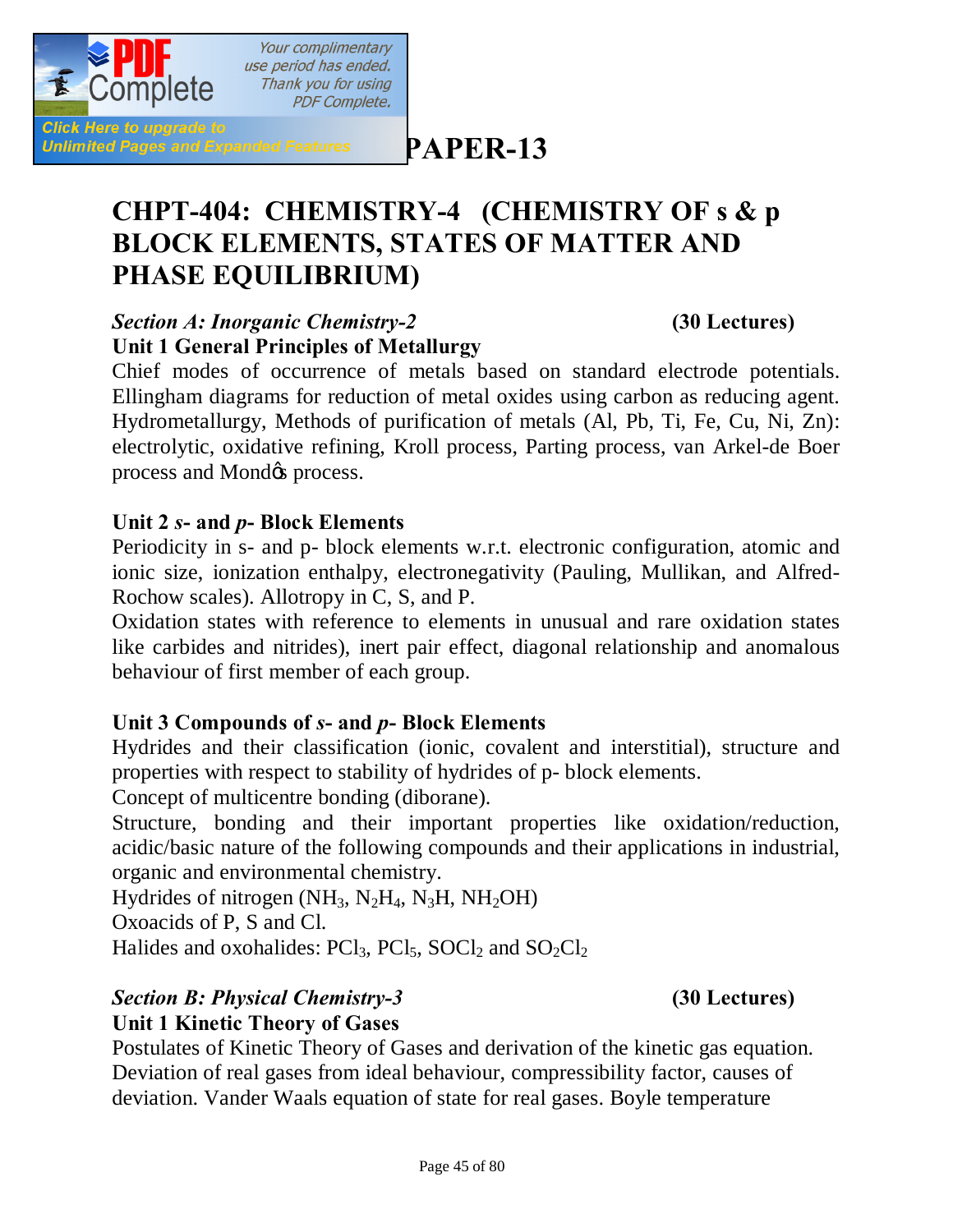

Unlimited Pages and Expanded Features quation. Andrews isotherms of  $CO<sub>2</sub>$ .

Maxwell Boltzmann distribution laws of molecular velocities and molecular energies (graphic representation 6 derivation not required) and their importance. Temperature dependence of these distributions. Most probable, average and root mean square velocities (no derivation). Collision cross section, collision number, collision frequency, collision diameter and mean free path of molecules. Viscosity of gases and effect of temperature and pressure on coefficient of viscosity (qualitative treatment only).

### **Unit 2 Liquids**

Surface tension and its determination using stalagmometer. Viscosity of a liquid and determination of coefficient of viscosity using Ostwald viscometer. Effect of temperature on surface tension and coefficient of viscosity of a liquid (qualitative treatment only)

### **Unit 3 Solids**

Forms of solids. Symmetry elements, unit cells, crystal systems, Bravais lattice types and identification of lattice planes. Laws of Crystallography - Law of constancy of interfacial angles, Law of rational indices. Miller indices. XóRay diffraction by crystals, Braggos law. Structures of NaCl, KCl and CsCl (qualitative treatment only). Defects in crystals. Glasses and liquid crystals.

### **Unit 4 Chemical Kinetics**

The concept of reaction rates. Effect of temperature, pressure, catalyst and other factors on reaction rates. Order and molecularity of a reaction. Derivation of integrated rate equations for zero, first and second order reactions (both for equal and unequal concentrations of reactants). Halfólife of a reaction. General methods for determination of order of a reaction. Concept of activation energy and its calculation from Arrhenius equation.

Theories of Reaction Rates: Collision theory and Activated Complex theory of bimolecular reactions. Comparison of the two theories (qualitative treatment only).

### **SUGGESTED READINGS**

- 1. G. M. Barrow: *Physical Chemistry* Tata McGraw‐Hill (2007).
- 2. G. W. Castellan: *Physical Chemistry* 4th Edn. Narosa (2004).
- 3. J. C. Kotz, P. M. Treichel & J. R. Townsend: *General Chemistry* Cengage Lening India Pvt. Ltd., New Delhi (2009).
- 4. B. H. Mahan: *University Chemistry* 3rd Ed. Narosa (1998).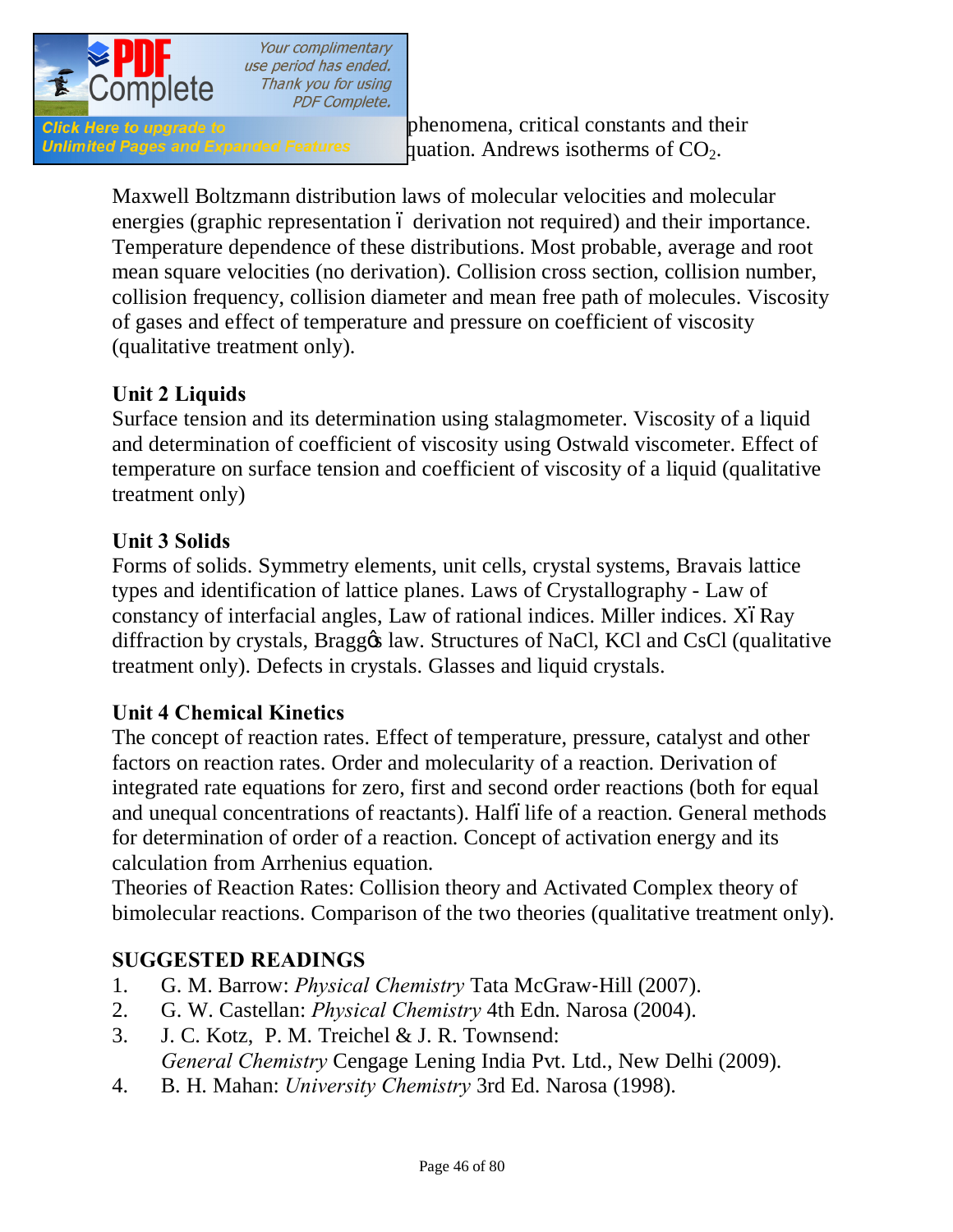

**Glick Here to upgrade to** *mistry* 5th Ed. Macmillan Publishing Co.: New

**Unlimited Pages and Expanded Features** 

- 6. J. D. Lee: *A New Concise Inorganic Chemistry,* E.L.B.S.
- 7. F.A. Cotton & G. Wilkinson: *Basic Inorganic Chemistry,* John Wiley.
- 8. D. F. Shriver and P. W. Atkins: *Inorganic Chemistry*, Oxford University Press.
- 9. Gary Wulfsberg: *Inorganic Chemistry,* Viva Books Pvt. Ltd.
- 10. A.I. Vogel, Qualitative Inorganic Analysis, Prentice Hall,  $7<sup>th</sup>$  Edn.
- 11. A.I. Vogel, Quantitative Chemical Analysis, Prentice Hall, 6<sup>th</sup> Edn.
- 12. B.D. Khosla, Senior Practical Physical Chemistry, R. Chand & Co.

## **CHPP-404: PRACTICAL CHEMISTRY**

Section A: Inorganic Chemistry

Semi-micro qualitative analysis using  $H<sub>2</sub>S$  of mixtures- not more than four ionic species (two anions and two cations and excluding insoluble salts) out of the following:

Cations :  $NH_4^+$ ,  $Pb^{2+}$ ,  $Ag^+$ ,  $Bi^{3+}$ ,  $Cu^{2+}$ ,  $Cd^{2+}$ ,  $Sn^{2+}$ ,  $Fe^{3+}$ ,  $Al^{3+}$ ,  $Co^{2+}$ ,  $Cr^{3+}$ ,  $Ni^{2+}$ ,  $Mn^{2+}, Zn^{2+}, Ba^{2+}, Sr^{2+}, Ca^{2+}, K^+$ Anions :  $CO_3^{26}$ ,  $S^2^{6}$ ,  $SO_3^{26}$ ,  $S_2O_3^{26}$ ,  $NO_3^6$ ,  $CH_3COO^6$ ,  $Cl^6$ ,  $Br^6$ ,  $I^6$ ,  $NO_3^6$ ,  $SO_4^2$ <sup>2</sup>,  $PO_4^3$ <sup>3</sup>,  $BO_3^3$ <sup>3</sup>,  $C_2O_4^2$ <sup>2</sup>, F

(Spot tests should be carried out wherever feasible)

Section B: Physical Chemistry

(I) Surface tension measurement (use of organic solvents excluded).

- a) Determination of the surface tension of a liquid or a dilute solution using a stalagmometer.
- b) Study of the variation of surface tension of a detergent solution with concentration.
- (II) Viscosity measurement (use of organic solvents excluded).
	- a) Determination of the relative and absolute viscosity of a liquid or dilute solution using an Ostwald & viscometer.
	- b) Study of the variation of viscosity of an aqueous solution with concentration of solute.

(III) Phase equilibria

a) Construction of the phase diagram of a binary system (simple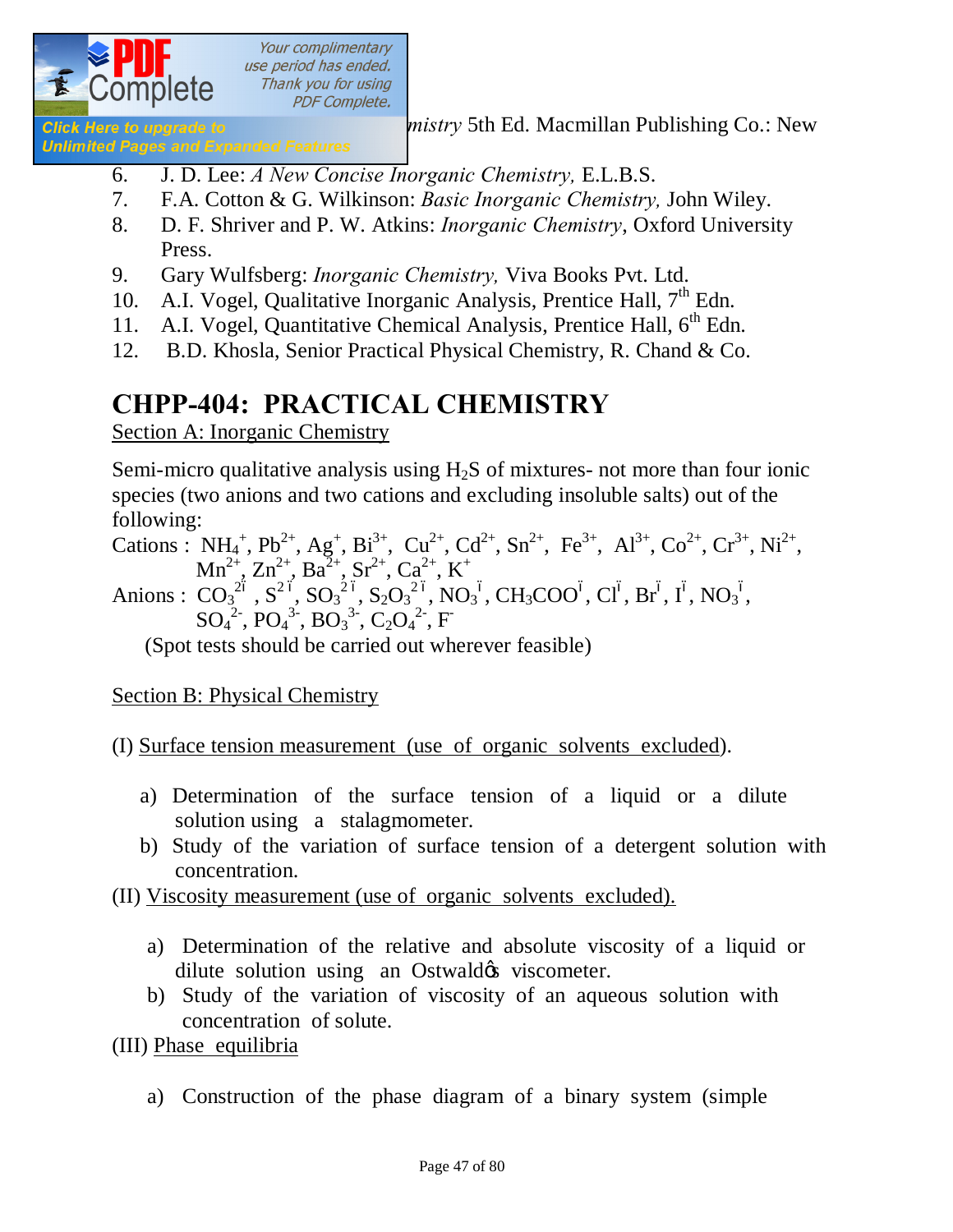

Click Here to upgrade to entitled curves.<br>
Unlimited Pages and Expanded Features tical so

tical solution temperature and composition of the phenol water system and study of the effect of impurities on it.

c) Study of the variation of mutual solubility temperature with concentration for the phenol water system and determination of the critical solubility temperature.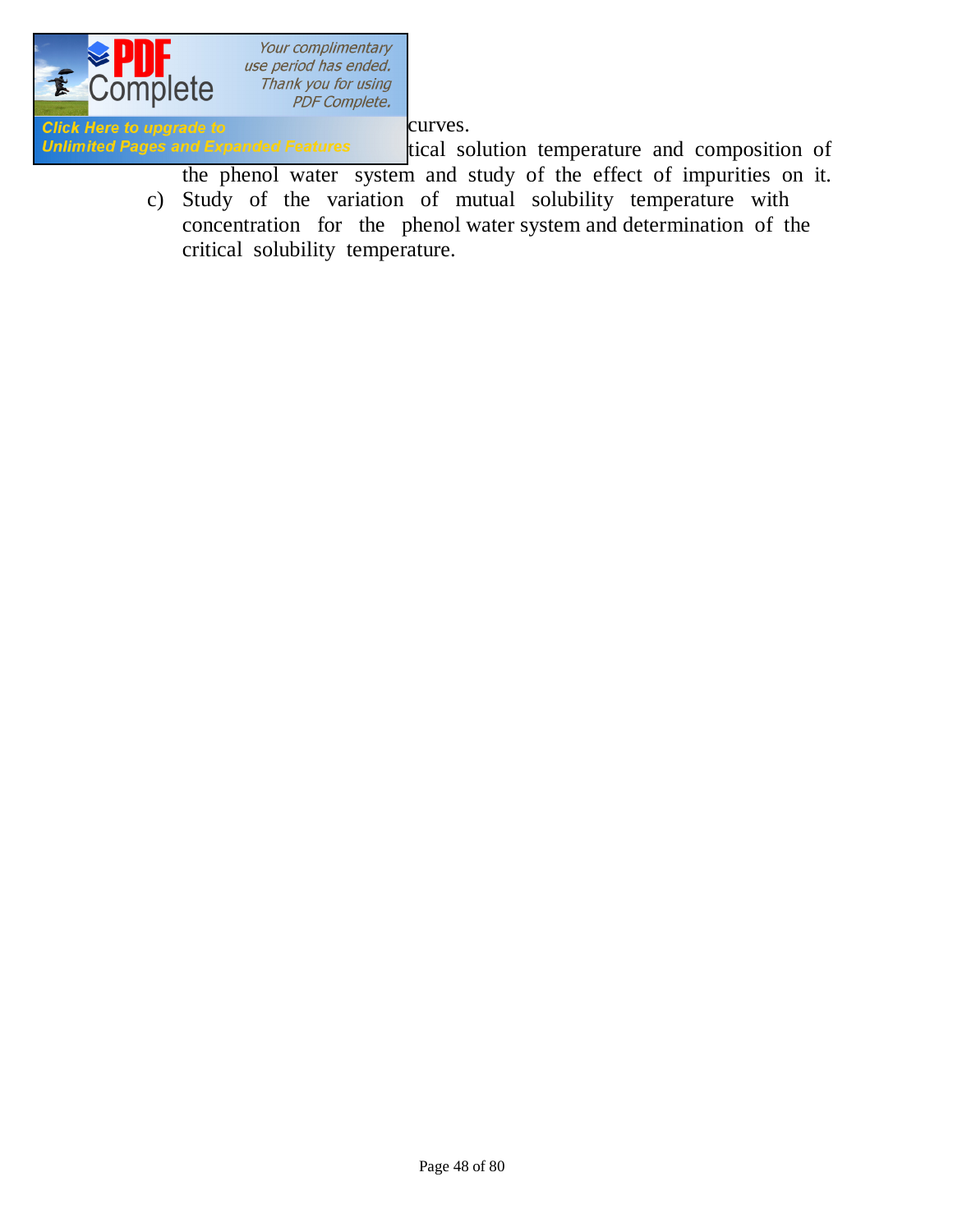

## **[P](http://www.pdfcomplete.com/cms/hppl/tabid/108/Default.aspx?r=q8b3uige22)APER-14**

## **PHPT-303: PHYSICS -2: WAVE AND OPTICS**

**Oscillations and Waves (Total Number of Lectures = 30)**

**Simple Harmonic Motion:** Simple Harmonic Oscillator, Motion of simple and compound pendulum, Loaded spring, Energy in simple harmonic motion, Superposition of two SHM: (i) collinear SHM cf same frequency (ii) collinear SHM of different frequencies 6 phenomenon of Beats (iii) SHM of same frequency but perpendicular to each other and (iv) Lissajous figures.

**Damped Harmonic Motion:** Equation of motion, Dead beat motion, Critically damped system, Lightly damped system: relaxation time, logarithmic decrement, qualify factor.

**Forced Oscillations:** Equation of motion, complete solution, Steady state solution, Resonance, Sharpness of resonance, Quality factor.

**Couples Oscillator:** Degrees of freedom, Couples oscillatory with two degrees of freedom; Normal modes; General method of finding normal modes for a system of two degrees of freedom.

**Wave Motion:** One dimensional plane wave, Classical wave equation, Superposition principle, Standing wave on a stretched string (both ends fixed).

### **Wave Optics (Total Number of Lectures = 30)**

Interference: Essential conditions for observing interference; Division of wave front: Young & double slit experiment, colour of thin films, Division of amplitude: Newton rings.

Diffraction: Fresnel and Fraunhofer diffraction, Fraunhofer Diffraction 6 single slit (intensity distribution, position of maxima and minima), circular aperture (qualitative), plan diffraction grating, resolving power of grating, Rayleigh&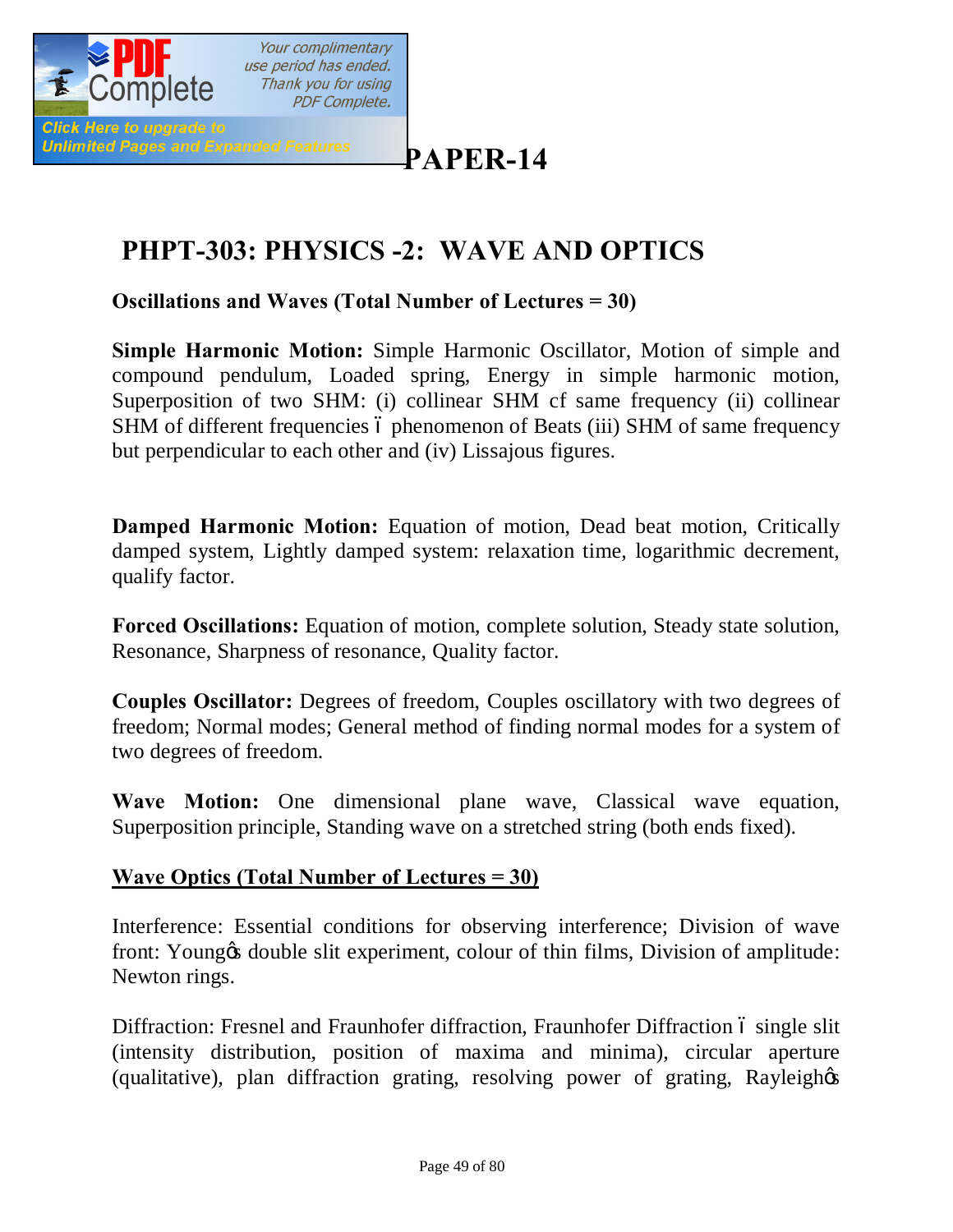

Polarization: Polarization of light (plane polarized light), Double refraction, Law of Malus, Nicol Prism, Polarizing materials, Polarizer, Analyzer, Light propagation in anoxia crystals.

### **REFERENCES**

- 1. Francis Arthur Jenkins and Heavy Elliott White: Fundamentals of optics, Tata Mc-Graw Hill (1976).
- 2. Ajoy Ghatak: Optics, Tata McGraw Hill (2008).
- 3. A.K. Ghatak & K. Thyagarajan: Contemporary optics, Plenum Press (1978).
- 4. Khanna and Gulati: Introduction to Optics.
- 5. N.K. Bajaj: The physics of waves and oscillations,Tata Mc-Graw Hill (1988).
- 6. A.P. French: Vibrations and Waves, CBS Pub. & Dist. (1987).
- 7. B.K. Mathu: Optics.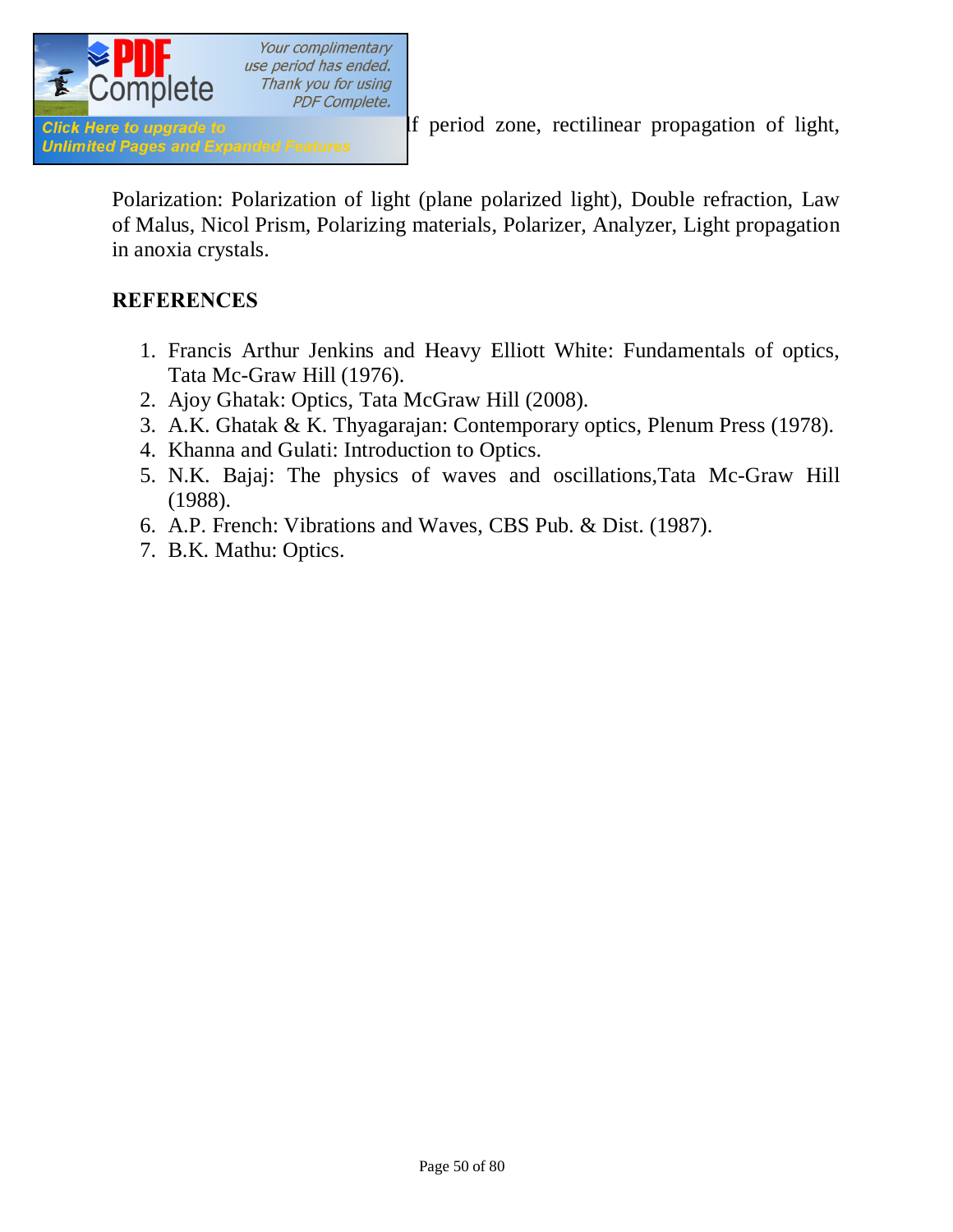

## **Unlimited Pages and Expanded Features L** PHYSICS

- 1. To determine the Coefficient of Thermal Conductivity of Copper by Searlegs apparatus.
- 2. To determine the Coefficient of Thermal Conductivity of a bad conductor by Lee and Charlton $\alpha$ s disc method.
- 3. To determine the Temperature Coefficient of Resistance ( ) by Platinum Resistance Thermometer (PRT). Assume R\_
- 4. To draw a calibration curve for a Thermocouple using a Potentiometer.
- 5. To determine Stefangs Constant.
- 6. To determine wavelength of sodium light using Fresnel Biprism.
- 7. To determine wavelength of sodium light suing Newton<sub>of</sub> rings.
- 8. To determine the Cauchy to constant and dispersive power of a prism using mercury light.
- 9. To determine the wavelength of Sodium light using plane diffraction grating.
- 10.To study the polarization of light by the reflection and to determine the polarizing angle for air-glass interface.

### **Suggested Books for Reference**

- 1. B.L. Worsnop and H.T. Flint: Advanced Practical Physics, Asia Publishing House, New Delhi.
- 2. Indu Prakash and Ramakrishna: A Text Book of Practical Physics, Kitab Mahal, New Delhi.
- 3. Nelson and Jon Ogborn: Practical Physics.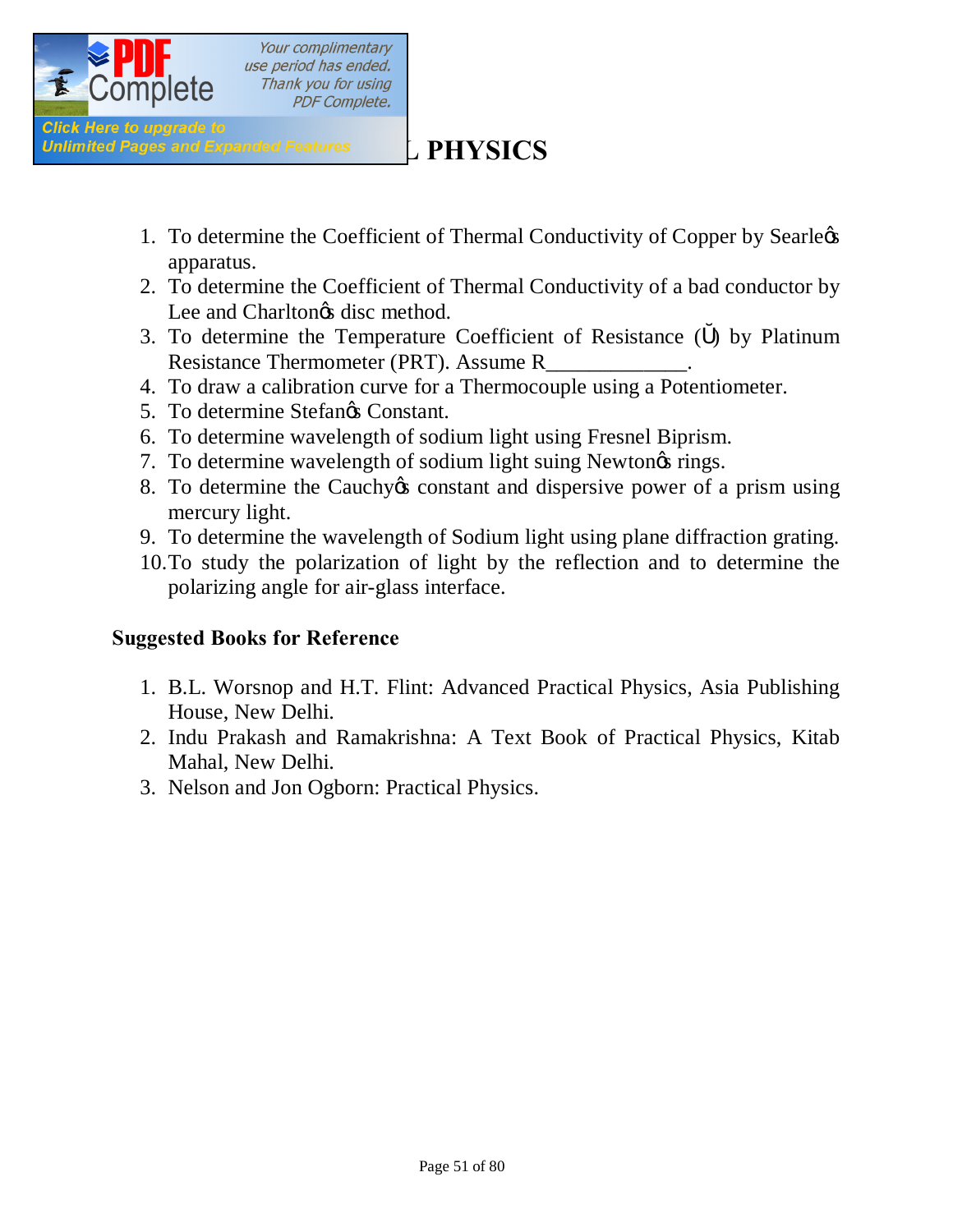

## **[P](http://www.pdfcomplete.com/cms/hppl/tabid/108/Default.aspx?r=q8b3uige22)APER-15**

## **ICPT-404: INDUSTRIAL CHEMISTRY-4: PHARMACEUTICALS, FERMENTATION, PESTICIDES & PERFUMES**

### **1. Drugs and Pharmaceuticals**

 Drug discovery, design and development; Basic Retrosynthetic approach. Synthesis of the representative drugs of the following classes: analgesics agents, antipyretic agents, anti-inflammatory agents (Aspirin, paracetamol, lbuprofen); antibiotics (Chloramphenicol); antibacterial and antifungal agents (Sulphonamides; Sulphanethoxazol, Sulphacetamide, Trimethoprim); antiviral agents (Acyclovir), Central Nervous System agents (Phenobarbital, Diazepam),Cardiovascular (Glyceryl trinitrate), antilaprosy (Dapsone), HIV-AIDS related drugs (AZT- Zidovudine).

### **2. Cosmetics and Perfumes**

A general study including preparation and uses of the following: Hair dye, hair spray, Shampoo, Sun-tan lotions, face powder, lipsticks, talcum powder, nail enamel, creams (cold, vanishing and shaving creams), antiperspirants and artificial flavours. Essential oils and their importance in cosmetic industries with reference to Eugenol, Geraniol, sandalwood oil, eucalyptus, rose oil, -phenyl ethyl alcohol, Jasmone, Civetone, Muscone.

### **3. Pesticides**

General introduction to pesticides (natural and synthetic), benefits and adverse effects, changing concepts of pesticides, structure activity relationship, synthesis and technical manufacture and uses of representative pesticides in the following classes: Organochlorines (DDT, Gammexene,); Organophosphates (Malathion, Parathion ); Carbamates (Carbofuran and carbaryl); Quinones ( Chloranil), Anilides (Alachlor and Butachlor).

### **4. Fermentation Industries**

Aerobic and anaerobic fermentation. Production of (i) Ethyl alcohol and citric acid, (ii) Antibiotics; Pencillin, Cephalosporin, Chloromycetin and Streptomycin, (iii) Lysine, Glutamic acid, Vitamine B2 Vitamine B12 and Vitamine C.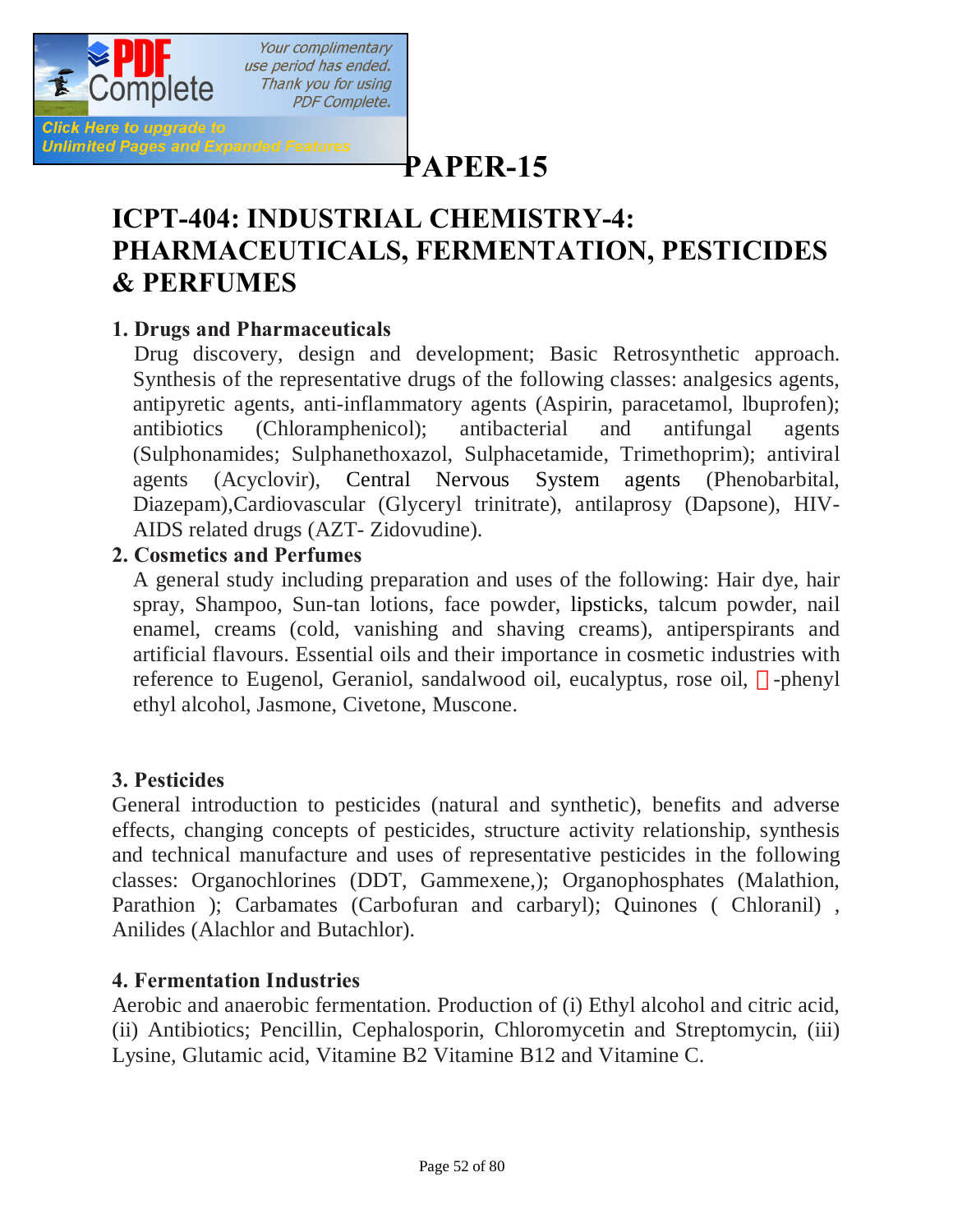

## Click Here to upgrade to<br>Unlimited Pages and Expanded Features **Expanded Features Expanditures**

- 1. Preparation of talcum powder.
- 2. Preparation of shampoo.
- 3. Preparation of enamels.
- 4. Preparation of hair remover.
- 5. Preparation of face cream.
- 6. Preparation of Aspirin and its analysis.
- 7. Preparation of nail polish and nail polish remover.
- 8. To calculate acidity/alkalinity in given sample of pesticide formulations as per BIS specifications.
- 9. Preparation of simple organophosphates, phosphonates and thiophosphates
- 10.Preparation of Magnesium bisilicate (Antacid).

### **Suggested Readings**

- 1. E. Stocchi: *Industrial Chemistry*, Vol -I, Ellis Horwood Ltd. UK.
- 2. P.C. Jain, M. Jain: *Engineering Chemistry*, Dhanpat Rai & Sons, Delhi.
- 3. B.K. Sharma: *Industrial Chemistry,* Goel Publishing House, Meerut.
- *4.* G.L. Patrick: Introduction to *Medicinal Chemistry, Oxford University* Press, UK.
- *5.* Hakishan, V.K. Kapoor: *Medicinal and Pharmaceutical Chemistry,* Vallabh Prakashan, Pitampura, New Delhi.
- 6. R. Cremlyn: *Pesticides*, John Wiley.
- *7.* William O. Foye, Thomas L., Lemke , David A. William: *Principles of Medicinal Chemistry*, B.I. Waverly Pvt Ltd. New Delhi.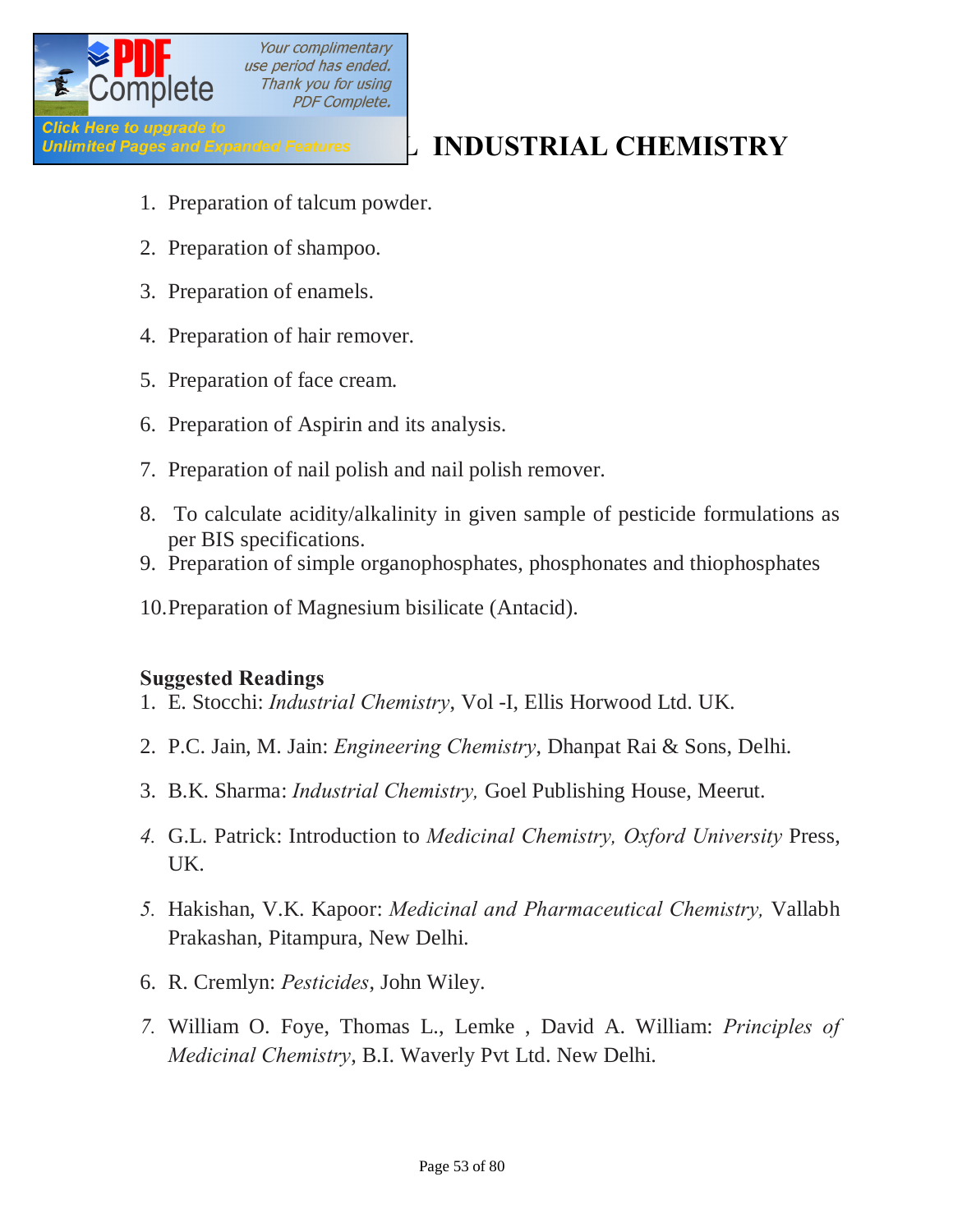

## **[P](http://www.pdfcomplete.com/cms/hppl/tabid/108/Default.aspx?r=q8b3uige22)APER-16**

## **EL 310 (vi) INTELLECTUAL PROPERTY RIGHTS (IPR)**

In this era of liberalization and globalization, the perception about science and its practices have undergone dramatic change. The importance of protecting the scientific discoveries, with commercial potential or the intellectual property rights is being discussed at all levels  $\acute{o}$  statutory, administrative, and judicial. With India ratifying the WTO agreement, it has become obligatory on its part to follow a minimum acceptable standard for protection and enforcement of intellectual property rights. The purpose of this course is to apprise the students about the multifaceted dimensions of this issue.

| <b>Unit I</b> | <b>Introduction to Intellectual Property</b> |                                                              |  |  |  |  |  |  |
|---------------|----------------------------------------------|--------------------------------------------------------------|--|--|--|--|--|--|
|               |                                              | Historical Perspective, Different Types of IP, Importance of |  |  |  |  |  |  |
|               | protecting IP.                               |                                                              |  |  |  |  |  |  |

### **Unit II Copyrights** Introduction, How to obtain, Differences from Patents.

### **Unit III Trade Marks**

Introduction, How to obtain, Different types of marks  $\acute{o}$  Collective marks, certification marks, service marks, Trade names, etc. Differences from Designs.

### **Unit IV Patents**

Historical Perspective, Basic and associated right, WIPO, PCT system, Traditional Knowledge, Patents and Healthcare 6 balancing promoting innovation with public health, Software patents and their importance for India.

### **Unit V Geographical Indications**  Definition, rules for registration, prevention of illegal exploitation, importance to India.

### **Unit VI Industrial Designs** Definition, How to obtain, features, International design registration.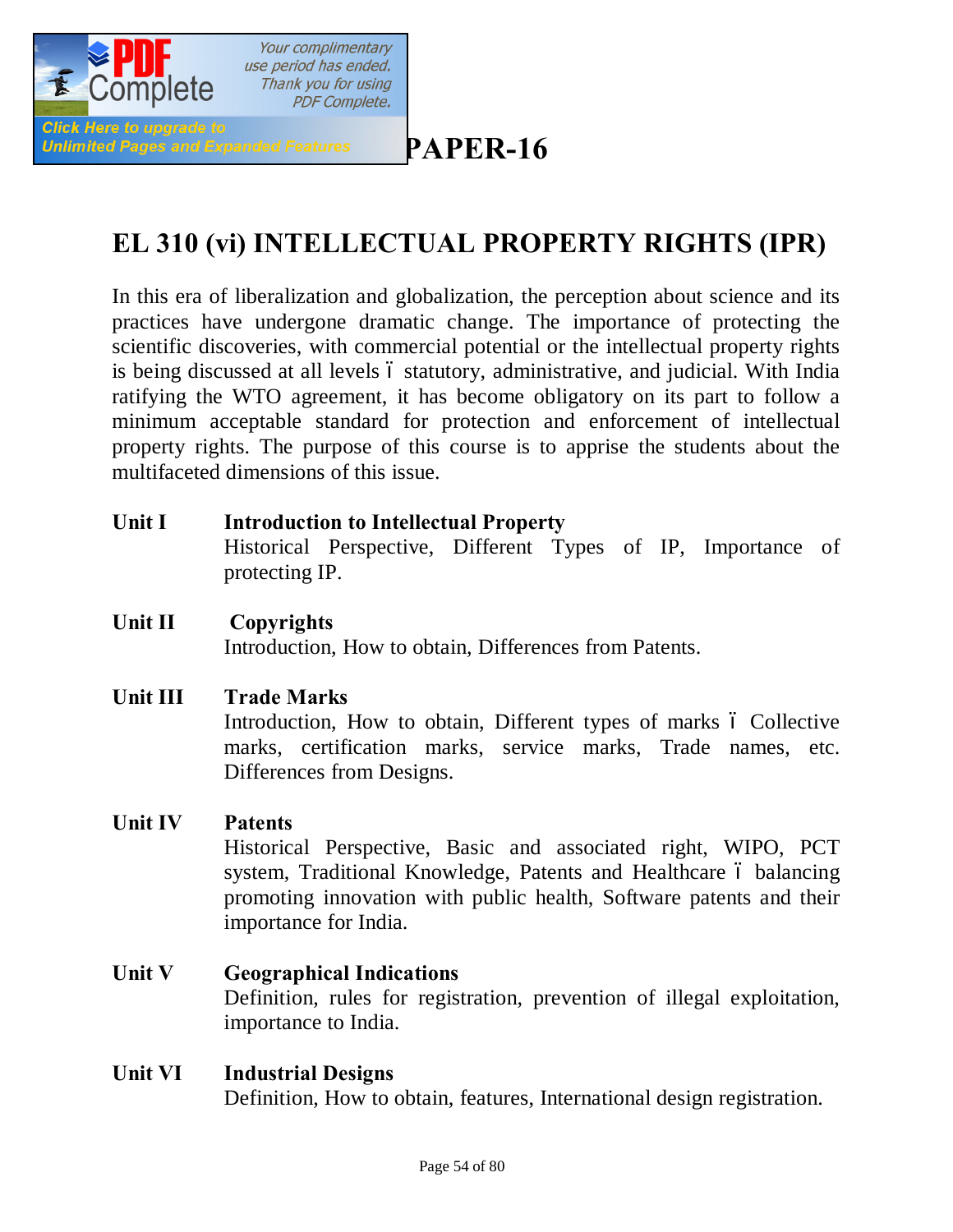

### **Unlimited Pages and Expanded Features egrated circuits**

Circuit Boards, Integrated Chips, Importance for electronic industry.

### **Unit VIII Trade Secrets**

Introduction and Historical Perspectives, Scope of Protection, Risks involved and legal aspects of Trade Secret Protection.

### **Unit IX Different International agreements**

### **(a) Word Trade Organization (WTO):**

- (i) General Agreement on Tariffs & Trade (GATT), Trade Related Intellectual Property Rights (TRIPS) agreement
- (ii) General Agreement on Trade related Services (GATS)
- (iii) Madrid Protocol
- (iv) Berne Convention
- (v) Budapest Treaty
- **(b) Paris Convention**
- **Unit X WIPO** and **TRIPS, IPR** and Plant Breeders Rights, IPR and **Biodiversity**
- **Unit XI IP Infringement issue and enforcement** 6 Role of Judiciary, Role of law enforcement agencies ó Police, Customs etc. Economic Value of Intellectual Property 6 Intangible assets and their valuation, Intellectual Property in the Indian Context  $\acute{o}$  Various laws in India Licensing and technology transfer.

### **Suggested Readings**

- 1. N.K. Acharya: *Textbook on intellectual property rights*, Asia Law House (2001).
- 2. Manjula Guru & *M.B.* Rao, *Understanding Trips: Managing Knowledge in Developing Countries*, Sage Publications (2003).
- 3. P. Ganguli, Intellectual Property Rights: *Unleashing the Knowledge Economy,* Tata McGraw-Hill (2001).
- 4. Arthur Raphael Miller, Micheal H.Davis; *Intellectual Property: Patents, Trademarks and Copyright in a Nutshell,* West Group Publishers (2000).
- 5. Jayashree Watal, *Intellectual property rights in the WTO and developing countries,* Oxford University Press, Oxford.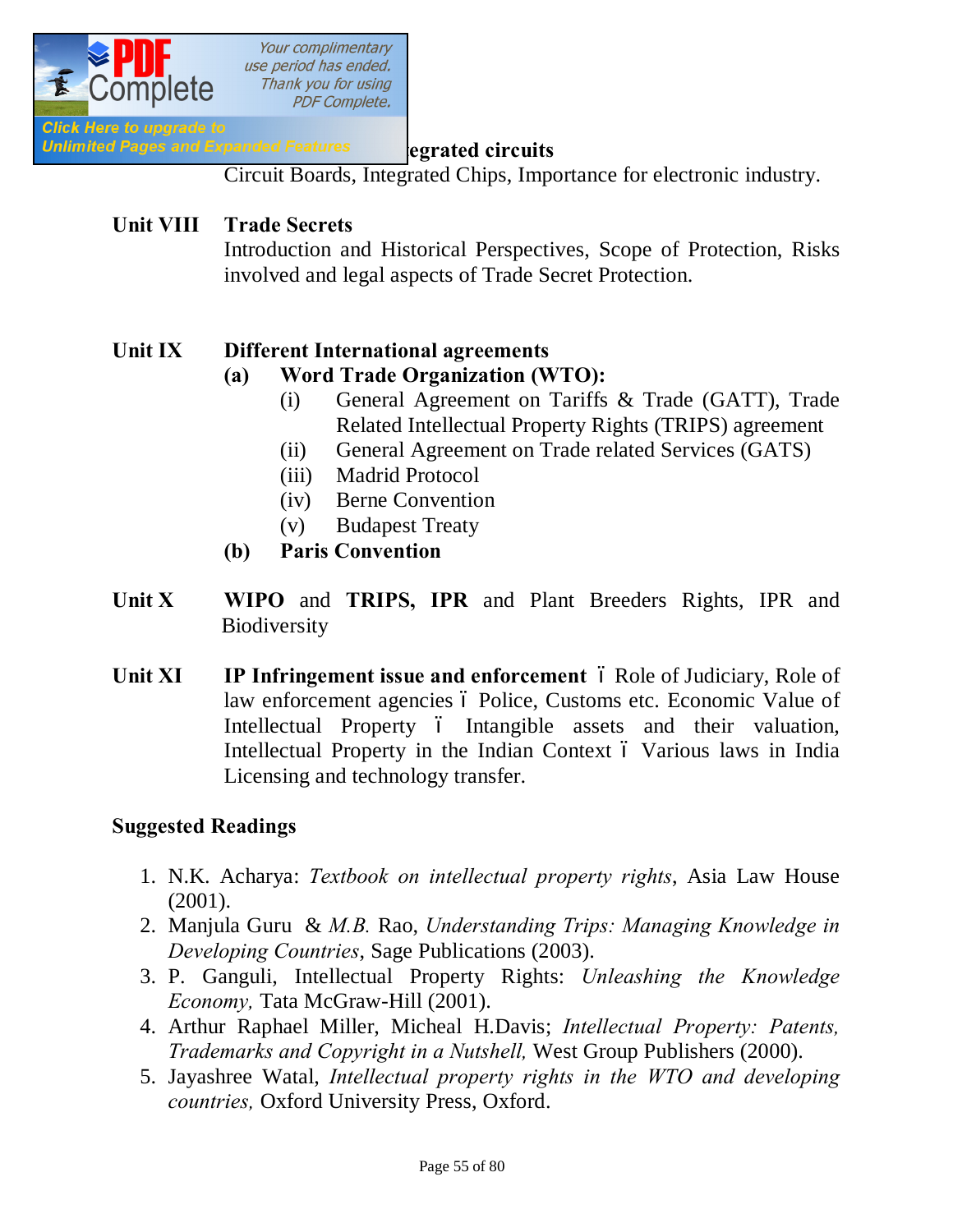

**Click Here to upgrade to Unlimited Pages and Expanded Features** 

# SEMESTER V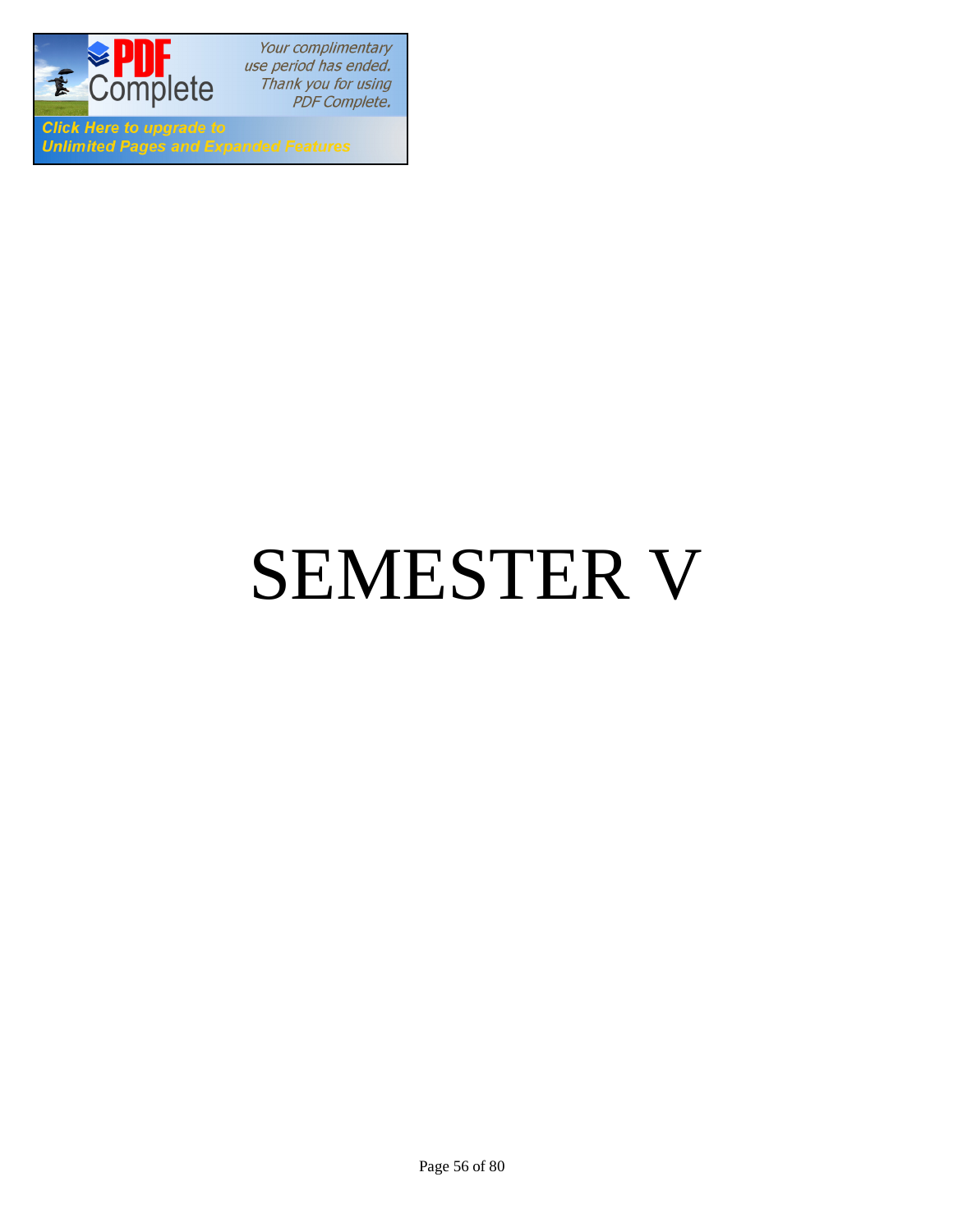

**Click Here to upgrade to Unlimited Pages and Expanded Features** 

## **[P](http://www.pdfcomplete.com/cms/hppl/tabid/108/Default.aspx?r=q8b3uige22)APER-17**

## **CHPT-505: CHEMISTRY-5 (CHEMISTRY OF d-BLOCK ELEMENTS, QUANTUM CHEMISTRY AND SPECTROSCOPY)**

### *Section A: Inorganic Chemistry-3* **(30 Lectures) Unit 1 Transition Elements (3d series)**

Your complimentary

Thank you for using **PDF Complete.** 

General group trends with special reference to electronic configuration, variable valency, colour, magnetic and catalytic properties, ability to form complexes and stability of various oxidation states (Latimer diagrams) for Mn, Fe and Cu.

Lanthanides and actinides: Electronic configurations, Oxidation states, colour, magnetic properties, lanthanide contraction, separation of lanthanides (ionexchange method only).

### **Unit 2 Coordination Chemistry**

Valency Bond Theory (VBT): Inner and outer orbital complexes of Cr, Fe, Co, Ni and Cu (coordination numbers 4 and 6). Structural and stereoisomerism in complexes with coordination numbers 4 and 6.

Drawbacks of VBT. IUPAC system of Nomenclature.

### **Unit 3. Crystal Field Theory**

Crystal field effect, octahedral symmetry. Crystal field stabilization energy (CFSE), Crystal field effects for weak and strong fields. Tetrahedral symmetry. Factors affecting the magnitude of  $\Delta$ . Spectrochemical series. Comparison of CFSE for  $O_h$  and  $T_d$  complexes, Tetragonal distortion of octahedral geometry. Jahn-Teller distortion, Square planar coordination.

### *Section B: Physical Chemistry-4* **(30 Lectures)**

### **Unit 4. Quantum Chemistry & Spectroscopy**

Spectroscopy and its importance in chemistry. Wave-particle duality. Link between spectroscopy and quantum chemistry. Electromagnetic radiation and its interaction with matter. Types of spectroscopy. Difference between atomic and molecular spectra. Born-Oppenheimer approximation: Separation of molecular energies into translational, rotational, vibrational and electronic components.

Postulates of quantum mechanics, quantum mechanical operators.

Free particle. Particle in a 1-D box (complete solution), quantization, normalization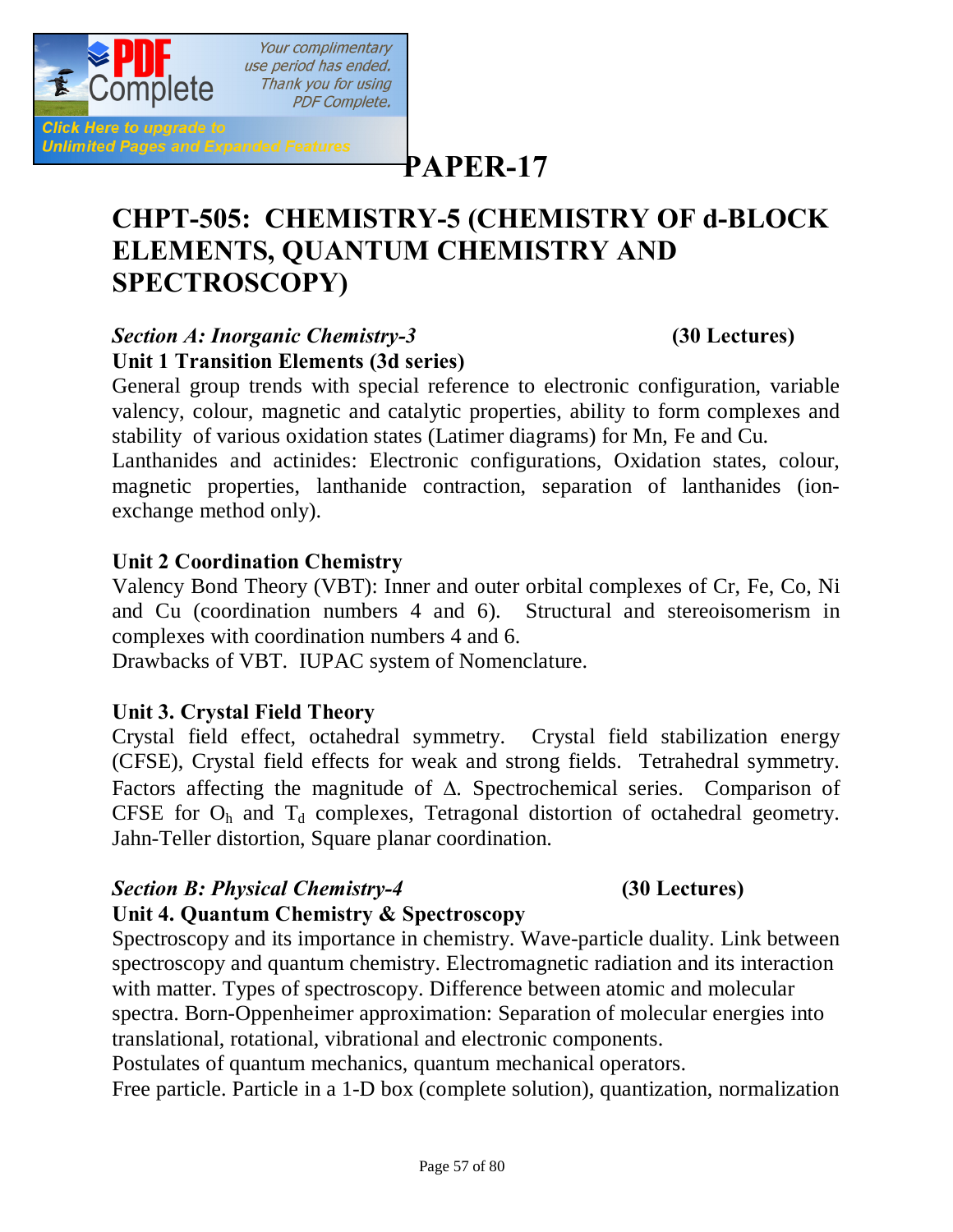

Click Here to upgrade to  $\blacksquare$ 

*Unlimited Pages and Expanded Features* quation of a rigid rotator and brief discussion of its results (solution not required). Quantization of rotational energy levels.

Microwave (pure rotational) spectra of diatomic molecules. Selection rules. Structural information derived from rotational spectroscopy.

*Vibrational Motion:* Schrödinger equation of a linear harmonic oscillator and brief discussion of its results (solution not required). Quantization of vibrational energy levels. Selection rules, IR spectra of diatomic molecules. Structural information derived from vibrational spectra. Vibrations of polyatomic molecules. Group frequencies. Effect of hydrogen bonding (inter- and intramolecular) and substitution on vibrational frequencies.

*Electronic Spectroscopy:* Electronic excited states. Free Electron model and its application to electronic spectra of polyenes. Colour and constitution, chromophores, auxochromes, bathochromic and hypsochromic shifts.

### **Unit 5. Photochemistry**

Laws of photochemistry. Lambert-Beer<sub>%</sub> law. Fluorescence and phosphorescence. Quantum efficiency and reasons for high and low quantum yields. Primary and secondary processes in photochemical reactions. Photochemical and thermal reactions. Photoelectric cells.

### **SUGGESTED READINGS**

- 1. M. Barrow: *Physical Chemistry* Tata McGraw‐Hill (2007).
- 2. G. W. Castellan: *Physical Chemistry* 4th Edn. Narosa (2004).
- 3. J. C. Kotz, P. M. Treichel & J. R. Townsend: *General Chemistry*, Cengage Lening India Pvt. Ltd., New Delhi (2009).
- 4. B. H. Mahan: *University Chemistry* 3rd Ed. Narosa (1998).
- 5. R. H. Petrucci: *General Chemistry* 5th Ed. Macmillan Publishing Co.: New York (1985).
- 6. J. D. Lee: *A New Concise Inorganic Chemistry,* E.L.B.S.
- 7. F.A. Cotton & G. Wilkinson: *Basic Inorganic Chemistry,* John Wiley.
- 8. D. F. Shriver and P. W. Atkins: *Inorganic Chemistry*, Oxford University Press.
- 9. Gary Wulfsberg: *Inorganic Chemistry,* Viva Books Pvt. Ltd.
- 10. A.I. Vogel, Qualitative Inorganic Analysis, Prentice Hall,  $7<sup>th</sup>$  Edn.
- 11. A.I. Vogel, Quantitative Chemical Analysis, Prentice Hall,  $6<sup>th</sup>$  Edn.
- 12. B.D. Khosla, Senior Practical Physical Chemistry, R. Chand & Co.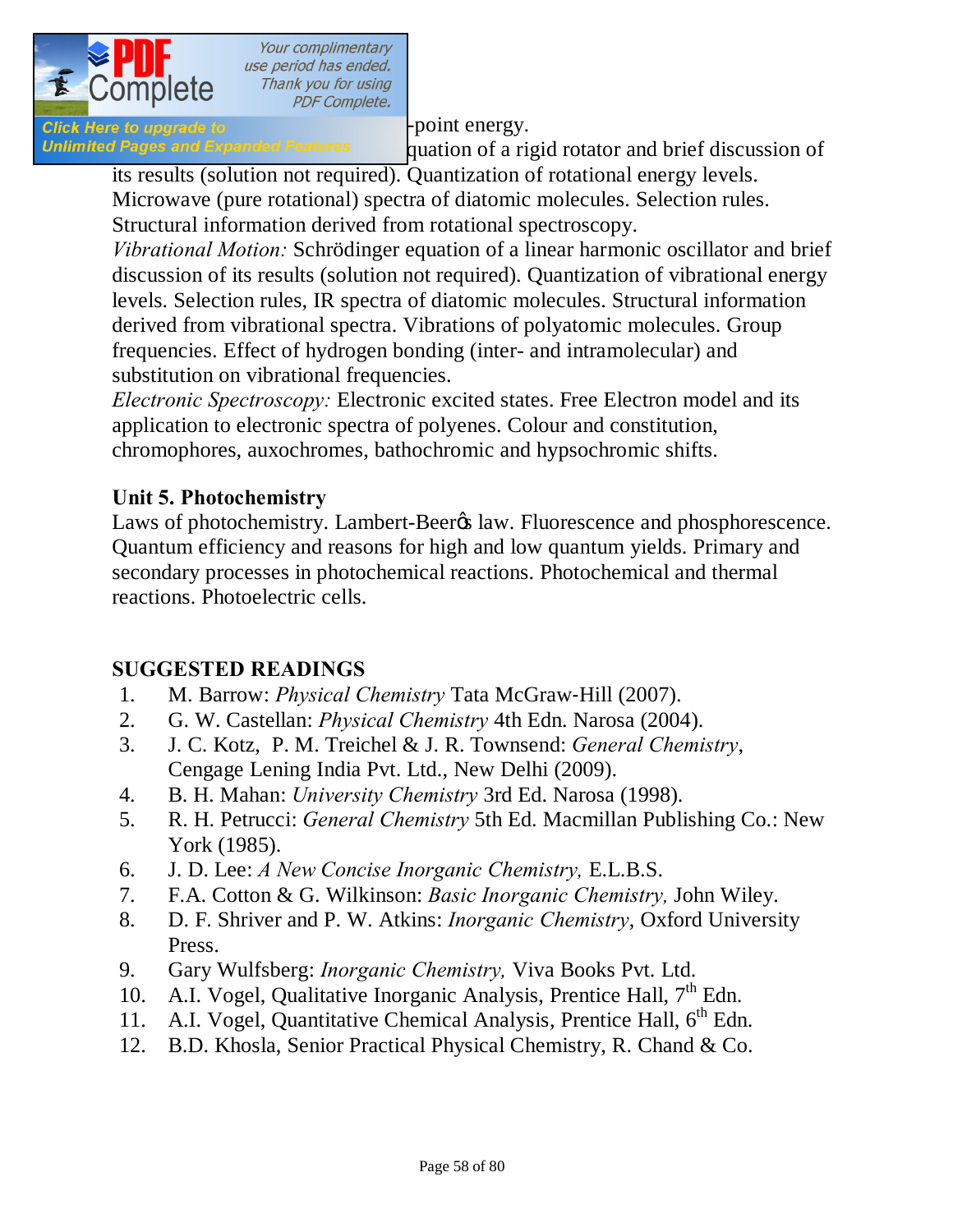

### Section A: Inorganic Chemistry

- 1. Estimation of the amount of nickel present in a given solution as Bis(dimethylglyoximato) nickel(II) or aluminium as oxinate in a given solution gravimetrically.
- 2. Estimation of (i)  $Mg^{2+}$  or (ii)  $Zn^{2+}$  by complexometric titrations using EDTA.
- 3. Estimation of total hardness of a given sample of water by complexometric titration.
- 4. To draw calibration curve (absorbance at  $_{\text{max}}$  vs. concentration) for various concentrations of a given coloured compound and estimate the concentration of the same in a given solution.
- 5. Determination of the composition of the  $\text{Fe}^{3+}$ -salicylic acid complex /  $\text{Fe}^{2+}$ phenanthroline complex in solution by Job $\alpha$  method.
- 6. Determination of concentration of Na<sup>+</sup> and K<sup>+</sup> using Flame Photometry.

### Section B: Physical Chemistry

- (I) Potentiometric measurements
	- (a) Strong acid with strong base
	- (b) Weak acid with strong base
	- (c) Mohr's salt with potassium dichromate
- (II) Conductometric measurements.
	- (a) Determination of the cell constant.
	- (b) Study of the variation of molar conductivity of a strong electrolyte (KCl) and of a weak electrolyte (acetic acid) with concentration.
	- (c) Conductometric titrations for the following systems :

 (i) strong acid - strong base (ii) weak acid - strong base (III) Kinetic studies

Study of the kinetics of the following reactions by integrated rate method:

- a) Acid hydrolysis of methyl acetate with hydrochloric acid, volumetrically or conductometrically.
- b) Iodide-persulphate reaction.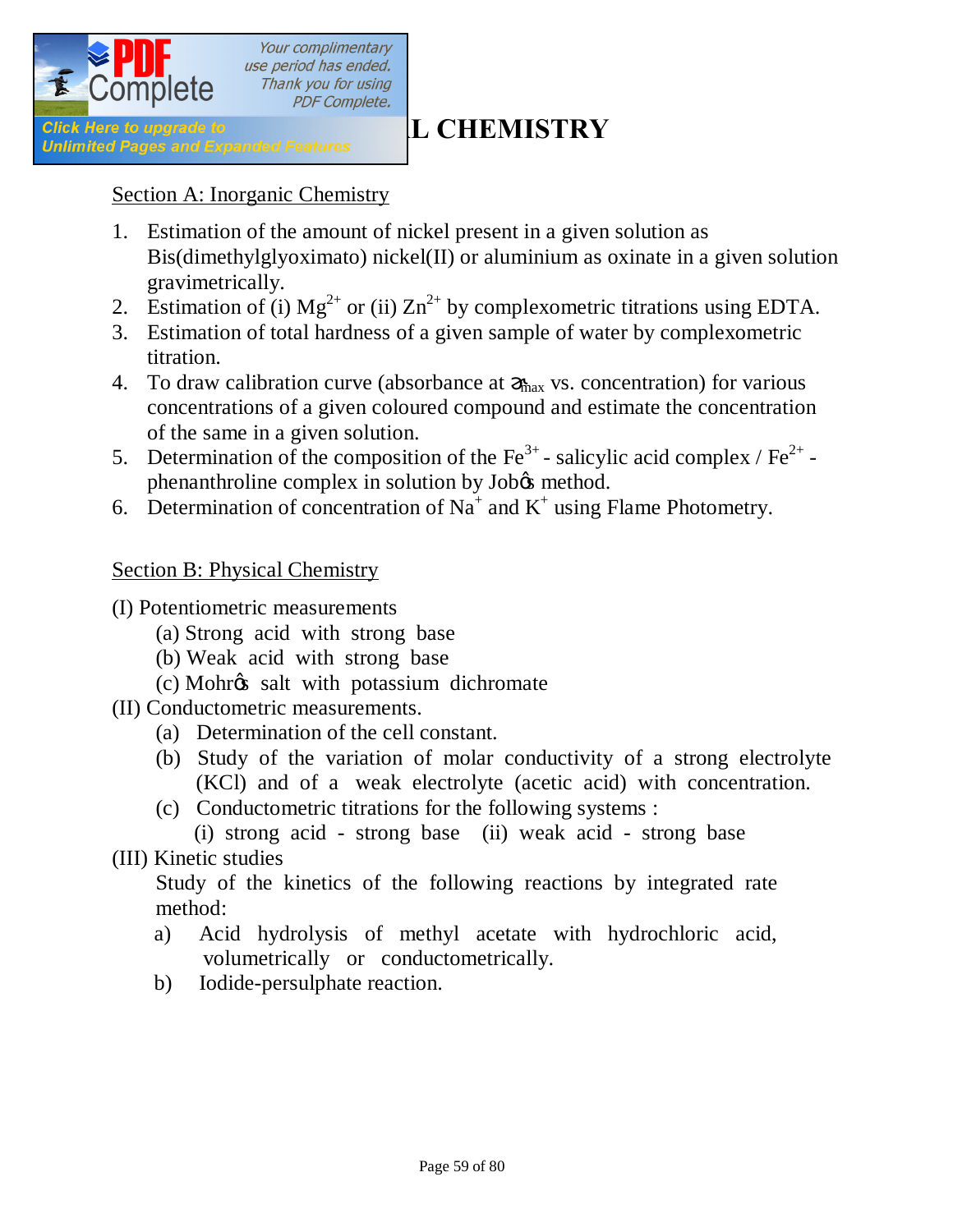

**[P](http://www.pdfcomplete.com/cms/hppl/tabid/108/Default.aspx?r=q8b3uige22)APER-18**

## **PHPT-404: PHYSICS-3: ELECTRICITY, MAGNETISM AND ELECTROMAGNETIC THEORY**

### **Electrostatics (Number of Lectures = 15)**

Electric field: - Concept of electric field lines and electric flux. Gaussos law (Integral and differential forms), application to linear, Plane and spherical charge distributions, Conservative nature of electric field E, irrotational field.

**Electric Potential:** Concept of electric potential, relation between electric potential and electric field, potential energy of a system of charges, energy density in an electric field Calculation of potential from electric field for a spherical charge distribution.

### **Magnetostatics (Number of Lectures = 20)**

Concept of magnetic field B and magnetic flux, Biot-Savarto alaw, B due to a straight current carrying conductor, Force on a point charge in a magnetic field. Properties of B cur and divergence of B, solenoidal field.

Integral form of Ampere $\alpha$  law, applications of Ampere $\alpha$  law: field due to straight, circular and solenoidal currents. Energy stored in magnetic field, Magnetic Energy in terms to current and inductance. Magnetic force between two current carrying conductors. Magnetic field intensity.

**Ballistic Galvanometer: -** Torque on a current loop in a uniform magnetic field, working principle of B.G., current and charge sensitivity, electromagnetic damping, critical damping resistance.

### **Electromagnetic Induction and electromagnetic Waves (Number of Lectures = 25)**

Faraday is laws of induction (differential and integral form), Lenz is law, self and mutual induction.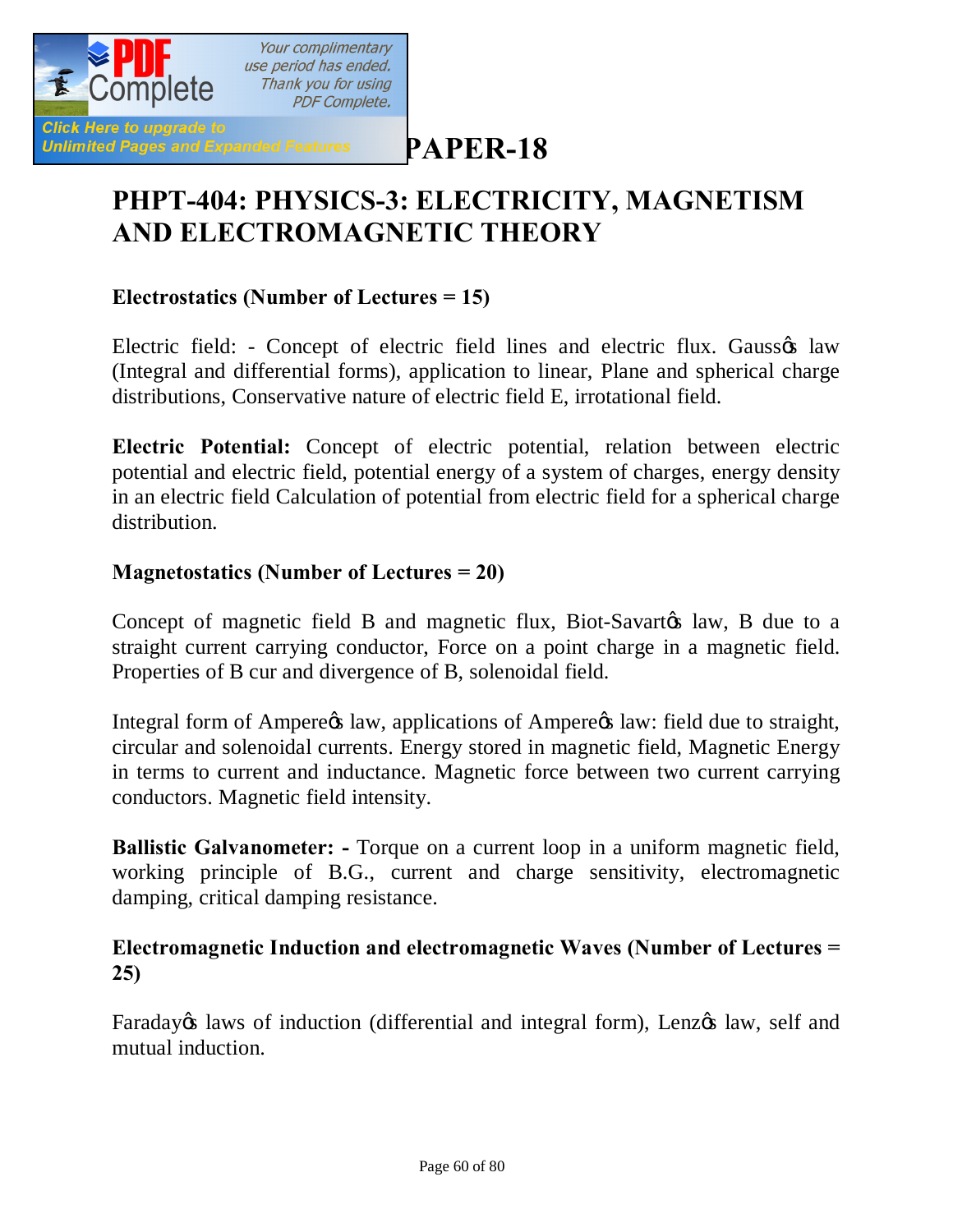

Click Here to upgrade to **Exercise 2018** on of Ampere's law, displacement current, Unlimited Pages and Expanded Features and dielectric medium, boundary conditions, plane

wave equation transverse nature of EM waves, velocity of light in vacuum and in medium, polarization, reflection and transmission.

Polarization of EM waves, Brewster & angle, description of linear, circular and elliptical polarization.

### **Suggested Books**

- 1. Arthur F. Kip: Fundamentals of electricity and magnetism, McGraw-Hill (1968)
- 2. J.H. Fewkes & John Yarwood: Electricity and magnetism, Vol. 1, Oxford Univ. Press (1991).
- 3. David J. Griffiths: Introduction to Electrodynamics,  $3<sup>rd</sup>$  Edn., Benjamin Cummings (1998).
- 4. Edward M. Purcell: Electricity and magnetism, McGraw-Hill Education (1986).
- 5. D.C. Tayal: Electricity and Magnetism, Himalaya Publishing House (1988).
- 6. Joseph A. Edminister: Electromagnetic,  $2<sup>nd</sup>$  Edn., ata Mc Graw Hill (2006).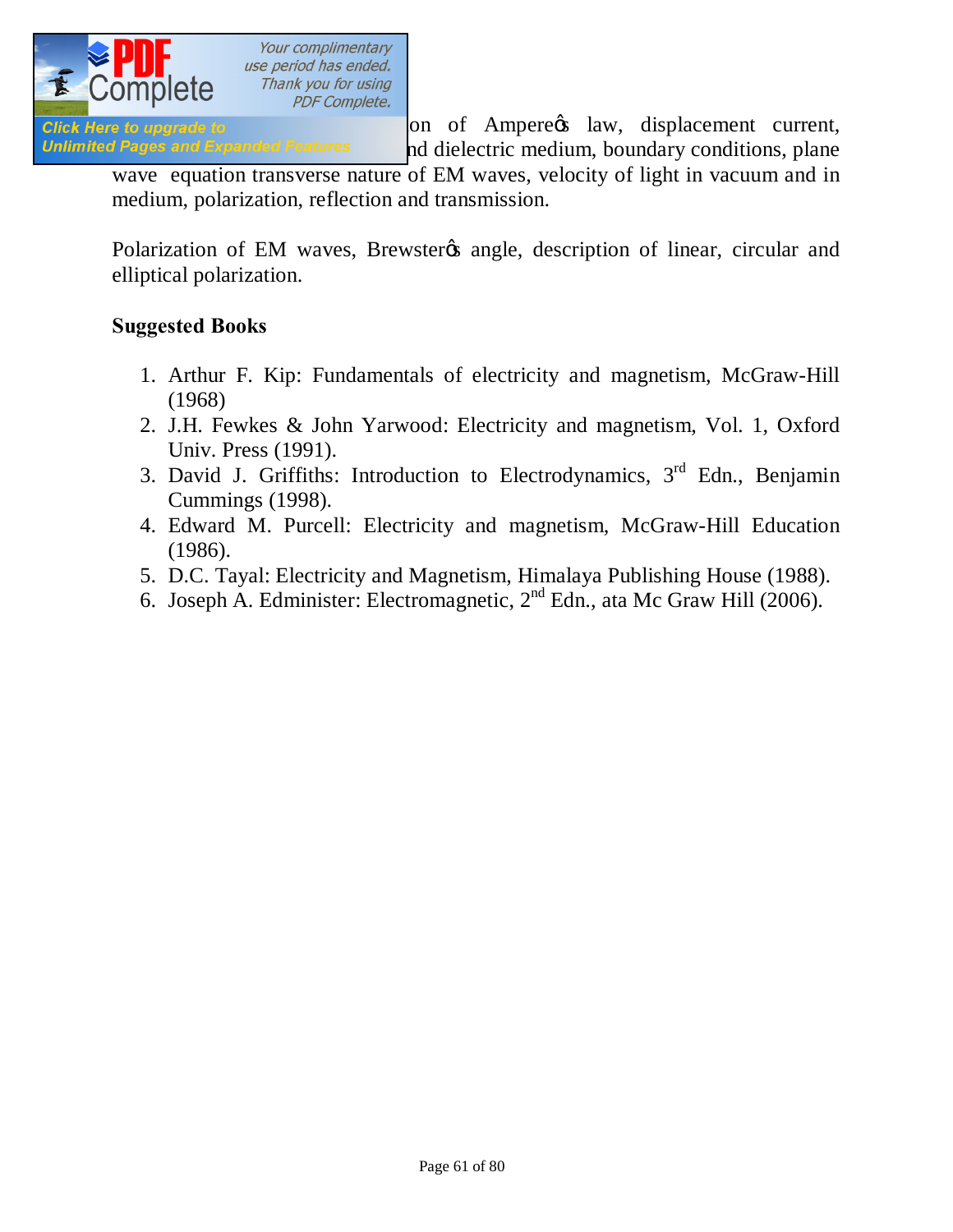

## *Pages and Expanded Features*<br> **[PHPP-404: PRACTICA](http://www.pdfcomplete.com/cms/hppl/tabid/108/Default.aspx?r=q8b3uige22)L PHYSICS**

- 1. To verify the Thevenin, Norton, Superposition, and maximum power transfer theorem.
- 2. To determine a low resistance by Carey foster ts bridge.
- 3. To determine the (a) current sensitivity, (b) charge sensitivity and (c) CDR of a B.G.
- 4. To determine high resistance by leakage method.
- 5. To determine the ratio of two capacitances by De Sauty to bridge.
- 6. To determine self inductance of a coil by Andersongs bridge using AC.
- 7. To determine self inductance of a coil by Rayleigh $\alpha$  method.
- 8. To determine coefficient of Mutual inductance by absolute method.

### **Suggested books:**

- 1. B.L. Worshop and H.T. Flint: Advanced Practical Physics, Asia Publishing House, New Delhi.
- 2. Indu Prakash and Ramakrishna: A Text Book of Practical Physics, Kitab Mahal, New Delhi.
- 3. Nelson and Jon Ogborn: Practical Physics.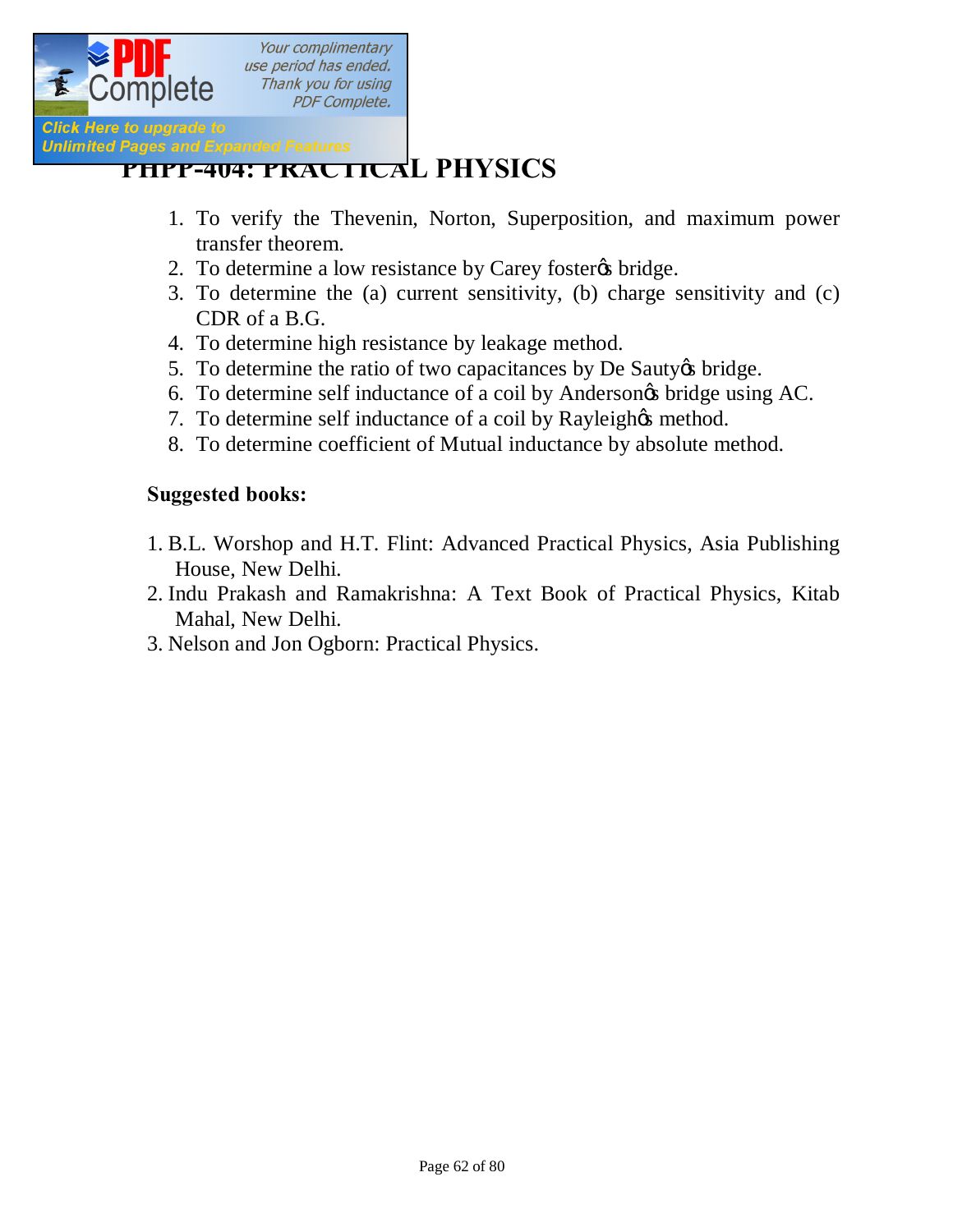

## **[P](http://www.pdfcomplete.com/cms/hppl/tabid/108/Default.aspx?r=q8b3uige22)APER-19**

## **ICPT-505: INDUSTRIAL CHEMISTRY-5: DYES AND POLYMERS**

### **1. Dyes:**

 General introduction and classification with special reference to textile and edible dyes and fabric brighteners. Industrial preparation and uses of methyl orange, malachite green, indigo, bismark brown, alizarin.

### **2. Polymers**

- 1. *Organic Polymers:* Preparation, Properties, Classification, Structure property relationship (Thermoplastic and Thermosetting). Industrial manufacture of the monomers and the following polymers, Polystyrene, Polyacrylonitrile, Polymethacrylate, Polymethylmethacrylate, Polyethene, Polybutadiene, Polyvinylidene, Polycarbonates, Polyesters, Polyurethanes, Nylon (6,6:6,6:10), Phenolic polyesters, Polyamides, Polysulphones, Alkyds. Speciality Polymers (Electro-luminescent, Biopolymers, Conducting polymers), Rubbers (synthetic and natural) and their processing, Elastomers, Cellulosics, Natural and Synthetic fibers, fiber processing, anti wrinkle and flame retardant. Comparison of natural and synthetic polymers, relation between molecular structure and properties. Polymer Processing: Moulding, compounding, blending. Polymer designing: packaging, certification and process evaluation.
- 2. *Inorganic Polymers:* Classification, preparation, properties and uses of boron containing polymers, phosphorus containing polymers, silicon containing polymers, Silicones (fluid, elastomers and resins) and sulphur containing polymers $(SN)_x$ .

## **ICPP-505: PRACTICAL INDUSTRIAL CHEMISTRY**

- 1. Preparation of Malachite Green.
- 2. Preparation of Methyl Orange.
- 3. Preparation of Maleic Anhydride/ glyptal resin.
- 4. Preparation of Caprolactum.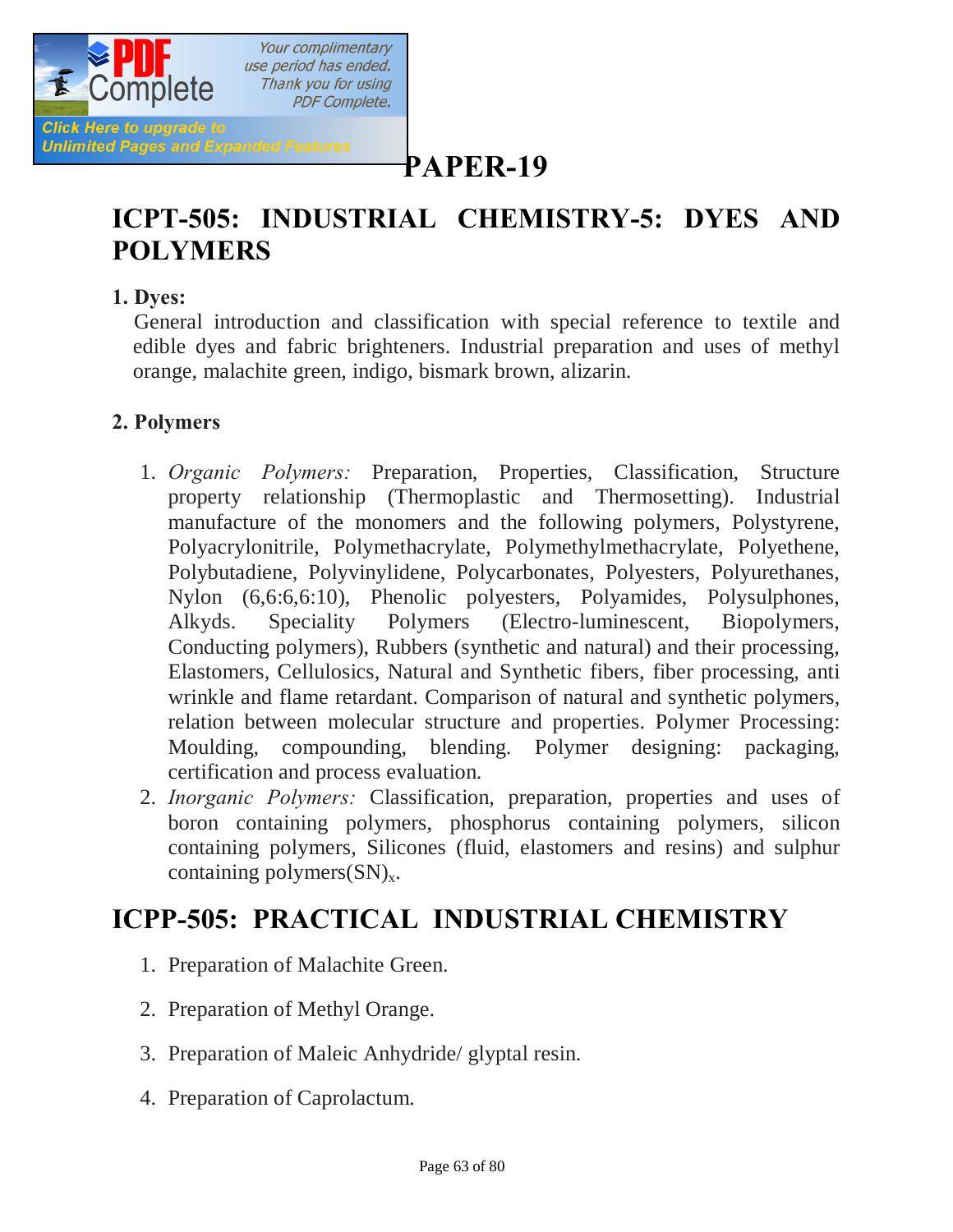

- 6. Preparation of phenol formaldehyde and urea formaldehyde.
- 7. Preparation of Hexamethylenediamine and Adipic acid.
- 8. Preparation of nylon 6,6.
- 9. Molecular weight determination of a polymer (nylon 6,6) by end group analysis.
- 10.Estimation of amino acid.
- 11.Estimation of amino group.

### **Suggested Readings**

- 1. K.J. Saunders: *Organic Polymer Chemistry*, Chapmann & Hall, London.
- 2. P.J. Flory: *Principles of Polymer Chemistry*, Cornell University Press, NY.
- 3. G. Odian: *Principles of Polymerization*, John Wiley & Sons Inc, NY.
- 4. James E. Mark, Hary Allcock, Robert West, *Inorganic Polymers*, Prentice Hall Englewood.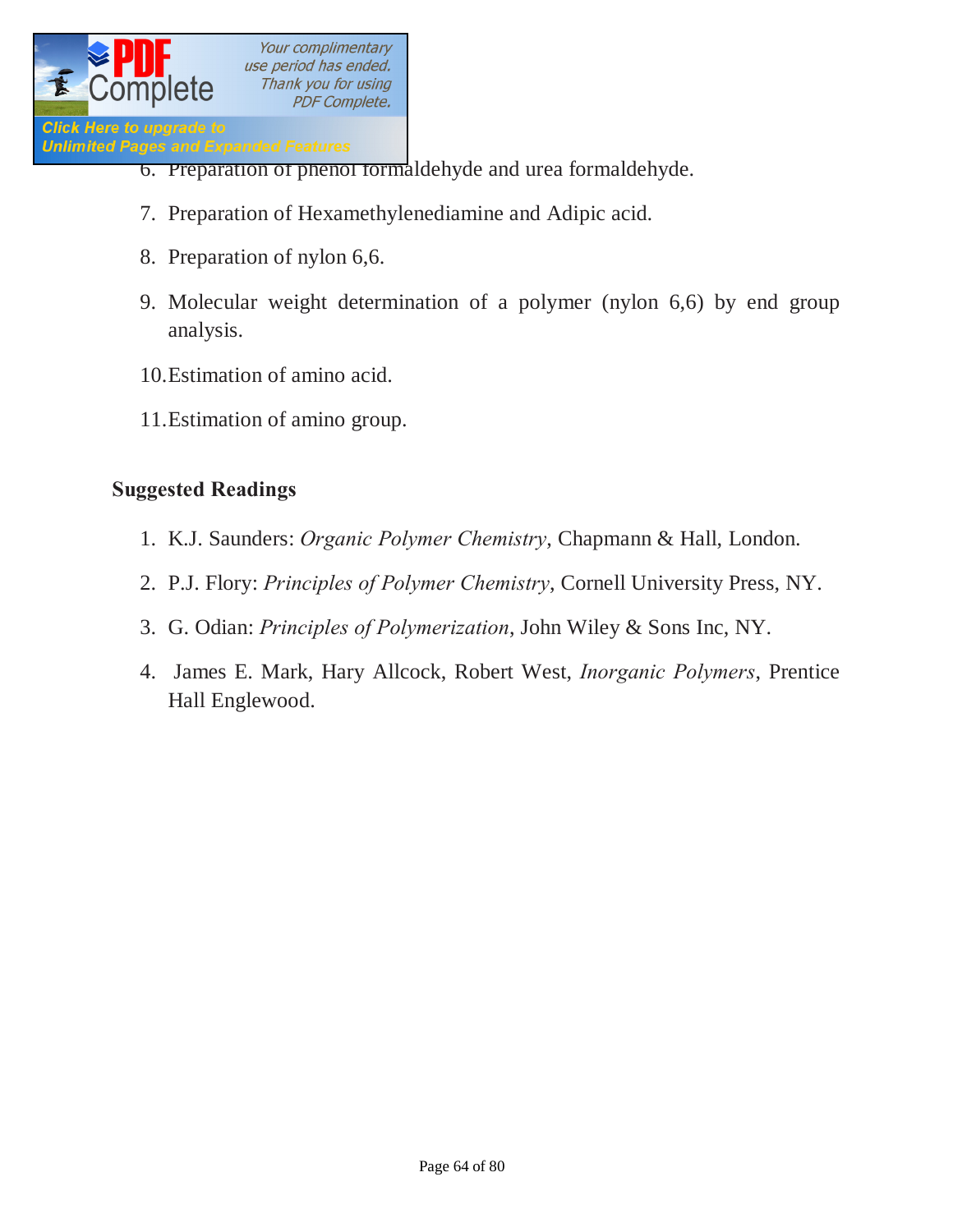

## **PAPER-20**

## **Elective-1: Any one out of**

EL 310 (I) GREEN CHEMISTRY EL 310 (II) POLYMER SCIENCE EL 310 (III) BIOTECHNOLOGY EL 310 (IV) FORENSIC SCIENCE

## **EL 310 (i) GREEN CHEMISTRY**

With the environmental concern and shrinking resources acquiring enormous proportions, it has become imperative to devise safer alternative materials and technology that would ensure the human sustenance. This course intends to take the students through the newer, environment friendly products and procedures and incite them to take a more holistic view of different chemical processes.

- **Unit l Introduction to Green Chemistry** What is Green Chemistry? Need for Green Chemistry. Goals of Green Chemistry. Limitations/Obstacles in the pursuit of the goals of Green Chemistry.
- **Unit II Principles of Green Chemistry and Designing a Chemical synthesis** Twelve principles of Green Chemistry with their explanations and examples; Designing a Green Synthesis using these principles; Prevention of Waste/byproducts; maximum incorporation of the materials used in the process into the final products (Atom Economy); prevention/minimization of hazardous/toxic products; designing safer chemicals ó different basic approaches to do so; selection of appropriate auxiliary substances (solvents, separation agents), green solvents, solventless processes, immobilized solvents and ionic liquids; energy requirements for reactions - use of microwaves, ultrasonic energy; selection of starting materials; avoidance of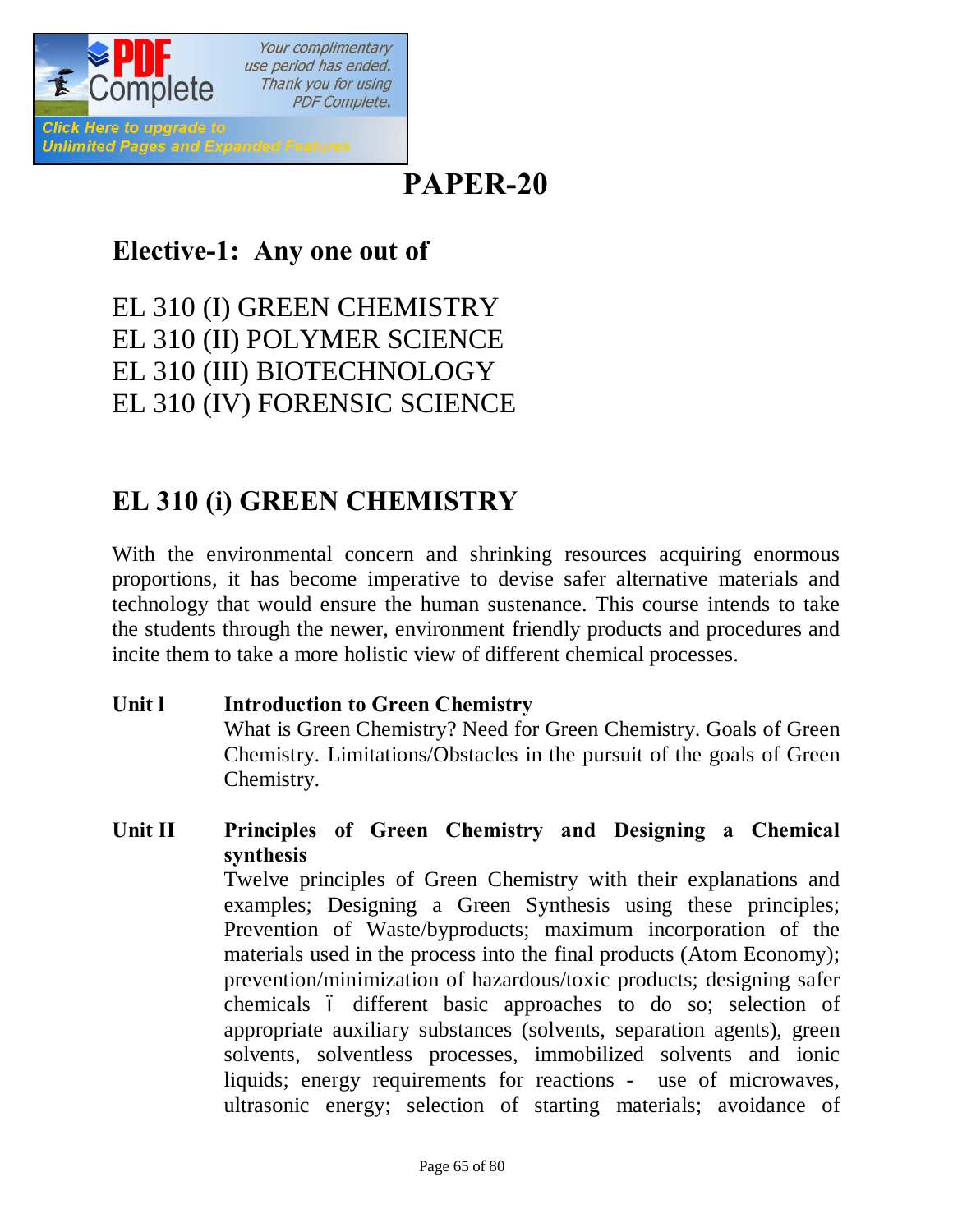

Click Here to upgrade to **unity of the careful use** of blocking/protecting Unlimited Pages and Expanded Features tic reagents (wherever possible) in preference to stoichiometric reagents; designing of biodegradable products; prevention of chemical accidents; strengthening/development of analytical techniques to prevent and minimize the generation of hazardous substances in chemical processes.

### **Unit III Examples of Green Synthesis/Reactions**

benzimidazoles.

1 Green Synthesis of the following compounds: adipic acid, catechol, BHT, methyl methacrylate, urethane, aromatic amines (4 aminodiphenylamine), benzyl bromide, acetaldehyde, disodium iminodiacetate (alternative to strecker synthesis), citral, ibuprofen, paracetamol, turtural.

2 Microwave assisted reactions in water: Hofmann Elimination, Hydrolysis (of benzyl chloride, benzamide, n-phenyl benzamide, methylbenzoate to benzole acid), Oxidation (of toluene, alcohols). Microwave assisted reactions in organic solvents: Esterification, Fries rearrangement, Orthoester Claisen Rearrangement, Diels Alder Reaction, Decarboxylation. Microwave assisted solid state reactions: Deacetylation, Deprotection. Saponification of esters, Alkylation of reactive methylene compounds, reductions, synthesis of nitriles from aldehydes; anhydrides from dicarboxylic acid; pyrimidine and pyridine derivatives; 1,2-dihydrotriazine derivatives;

- 3 Ultrasound assisted reactions: Esterification, saponification, substitution reactions, Alkylations, oxidation, reduction, coupling reaction, Cannizaro reaction, Strecker synthesis, Reformatsky reaction.
- 4 Selective methylation of active methylene group using dimethylcarbonate: Solid-state polymerization of amorphous polymers using diphenylcarbonate; Use of  $\tilde{\text{o}}$ Clayano, a nonmetallic oxidative reagent for various reactions; Free Radical Bromination; Role of Tellurium in Organic Syntheses; Biocatalysis in Organic Syntheses.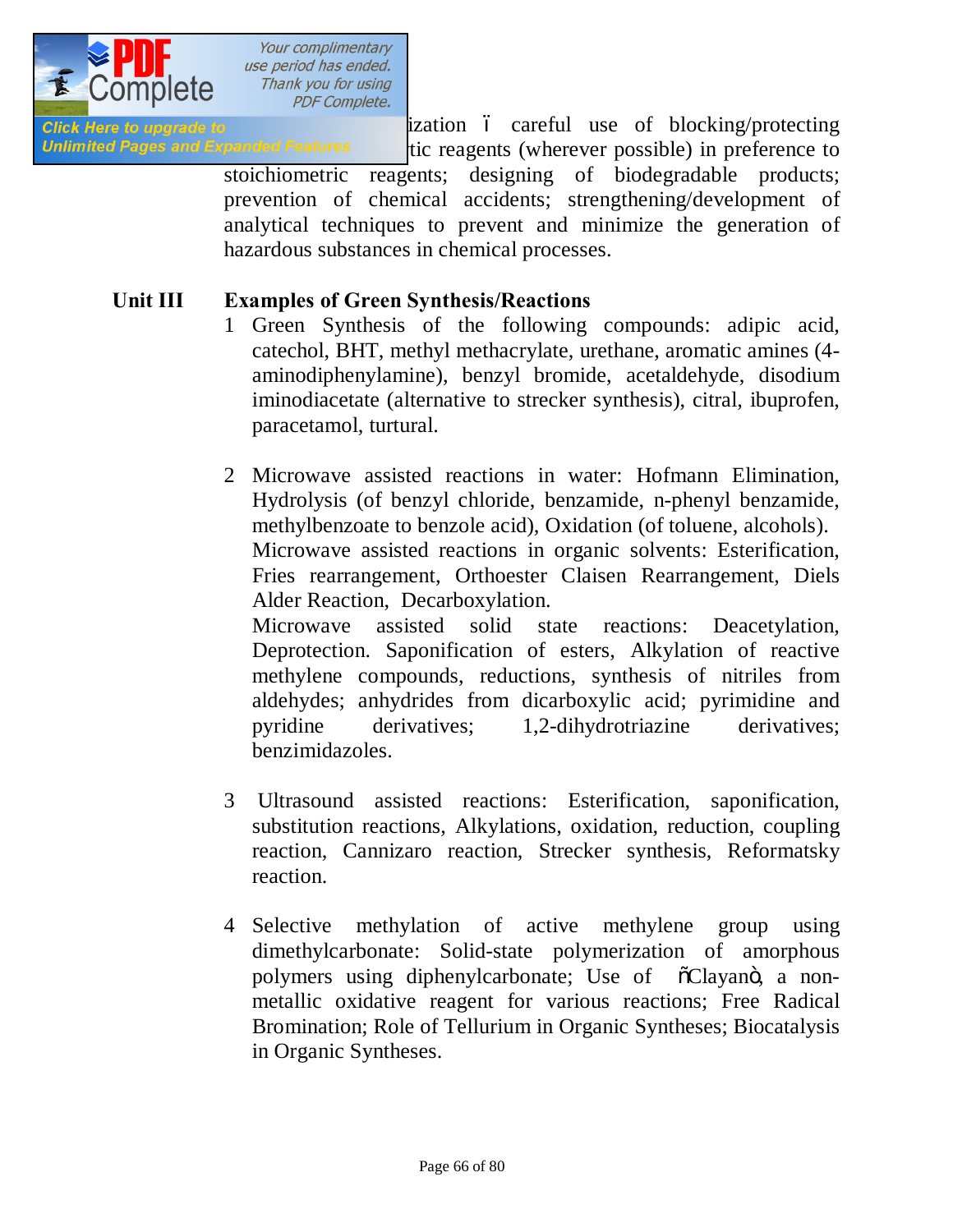

### **Unlimited Pages and Expanded Features Green Chemistry**

Oxidation reagents and catalysts; Biomimetic, multifunctional reagents; Combinatorial green chemistry; Proliferation of solventless reactions; oncovalent derivatization; Green chemistry in sustainable development.

### **Suggested Readings:**

- 1. V.K. Ahluwalia & M.R. Kidwai: New Trends in Green Chemistry, Anamalaya Publishers (2005).
- 2. P.T. Anastes & J.K. Warmer: Oxford Green Chemistry- Theory and Practical, University Press (1998).
- 3. A.S. Matlack: Introduction to Green Chemistry, Marcel Deckkar (2001).
- 4. M.C. Cann & M.E. Connely: Real-World cases in Green Chemistry, American Chemical Society, Washington (2000).
- 5. M.A. Ryan & M. Tinnesand, Introduction to Green Chemistry, American Chemical Society, Washington (2002).

## **EL 310 (ii) POLYMER SCIENCE**

The Primary Objective of Polymer Science course is to prepare skillful Polymer Scientists to meet the growing requirements in polymer based industry, Government, research & development organizations and teaching institutions.

- **Unit I** Introduction and history of polymeric materials. Different Schemes of Classification of Polymers, Polymer nomenclature, Molecular forces and chemical Bonding in Polymers, Texture of Polymers.
- Unit II Functionality and its importance, Criteria for synthetic polymer formation, classification of polymerization processes, Relationships between functionality, extent of reaction and degree of polymerization. Bi-functional systems, Poly-functional systems.
- Unit III Kinetics of Polymerization: Mechanism and Kinetics of step growth, radical chain growth, ionic chain (both cationic and anionic) and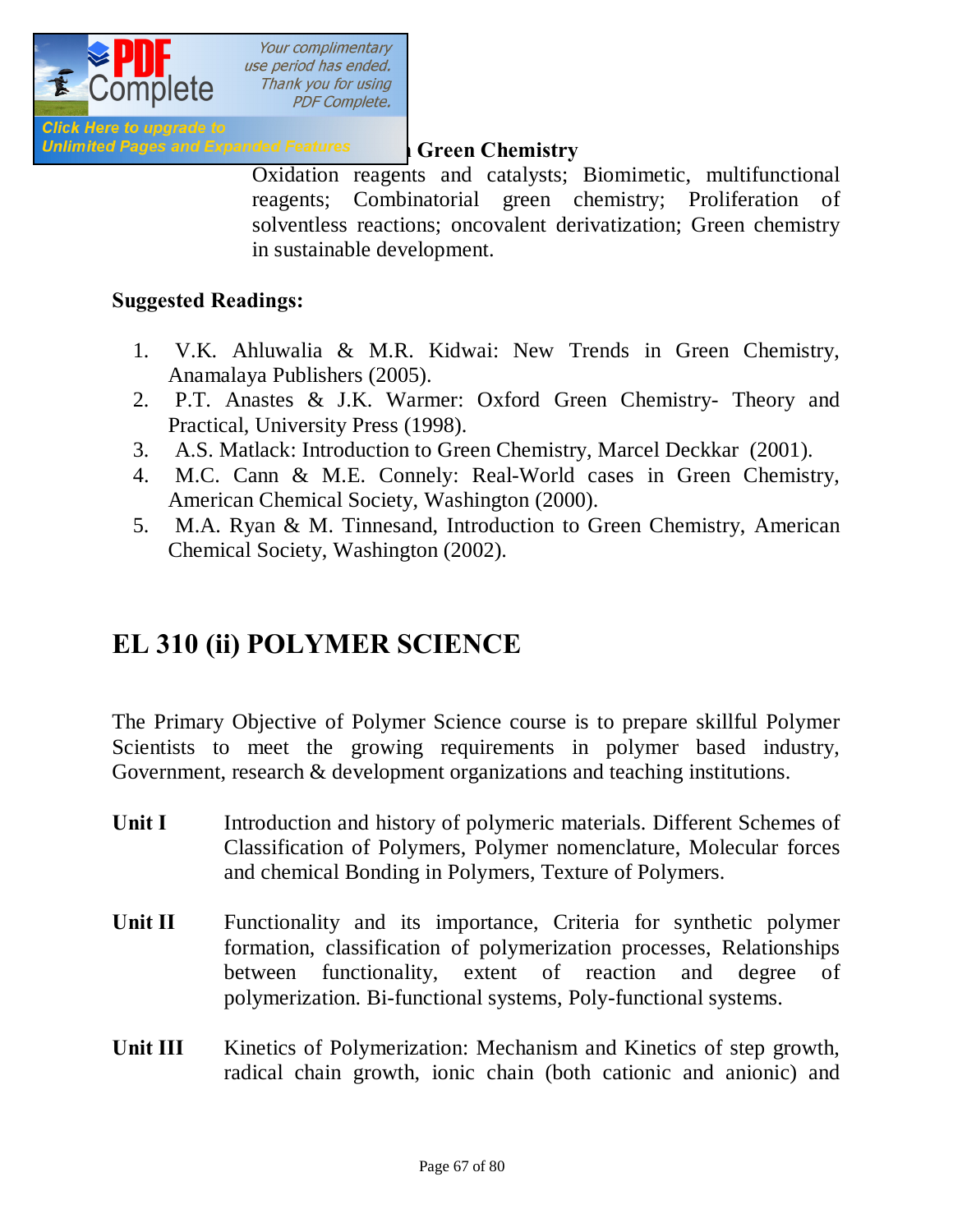

**Click Here to upgrade to a set of the coordination contract of the coordinations, Mechanism and kinetics of** Unlimited Pages and Expanded Features lymerization techniques.

- **Unit IV** Crystallization and Crystallinity, Determination of Crystalline melting point and degree of Crystallinity, Morphology of crystalline polymers, Factors affecting crystalline melting point.
- Unit V Nature and structure of polymers-Structure Property relationships. Determination of molecular weight of polymers (Mn, Mw, etc), by end group analysis, viscometry, light scattering and osmotic pressure methods. Molecular weight distribution and its significance. Polydispersity index.
- Unit VI Glass transition temperature (Tg) and determination of Tg, Free volume theory, WLF equation, Factors affecting glass transition temperature (Tg).
- Unit VII Polymer Solution 6 Criteria for polymer solubility, Solubility parameter, Thermodynamics of polymer solutions, entropy, enthalpy, and free energy change of mixing of polymers solutions, Flory-Huggins theory, Lower and Upper critical solution temperatures.
- Unit VIII Properties of Polymer (Physical, thermal, Flow & Mechanical Properties).
- Unit IX Brief introduction to preparation, structure, properties and application of the following polymers, Polyolefins, Polystyrene and styrene copolymers, Poly (vinyl chloride) and related polymers, Poly (vinyl acetate) and related polymers, Acrylic polymers, Fluoro Polymers, Polyamides and related polymers. Phenol formaldehyde Resins (Bakelite, Novalac), Polyurethanes, Silicone Polymers, Polydienes, Polycarbonates, Conducting Polymers, [Polyacetylene, Polyaniline, Poly (p-phenylene sulphide Polypyrole, Polythiophene)].

### **Suggested Readings**

- 1. *Seymour Polymer Chemistry,* Marcel Dekker, Inc.
- 2. G. Odian: Principles of Polymerization, John Wiley.
- 3. F.W. Billmeryer: Text Book of Polymer Science, John Wiley.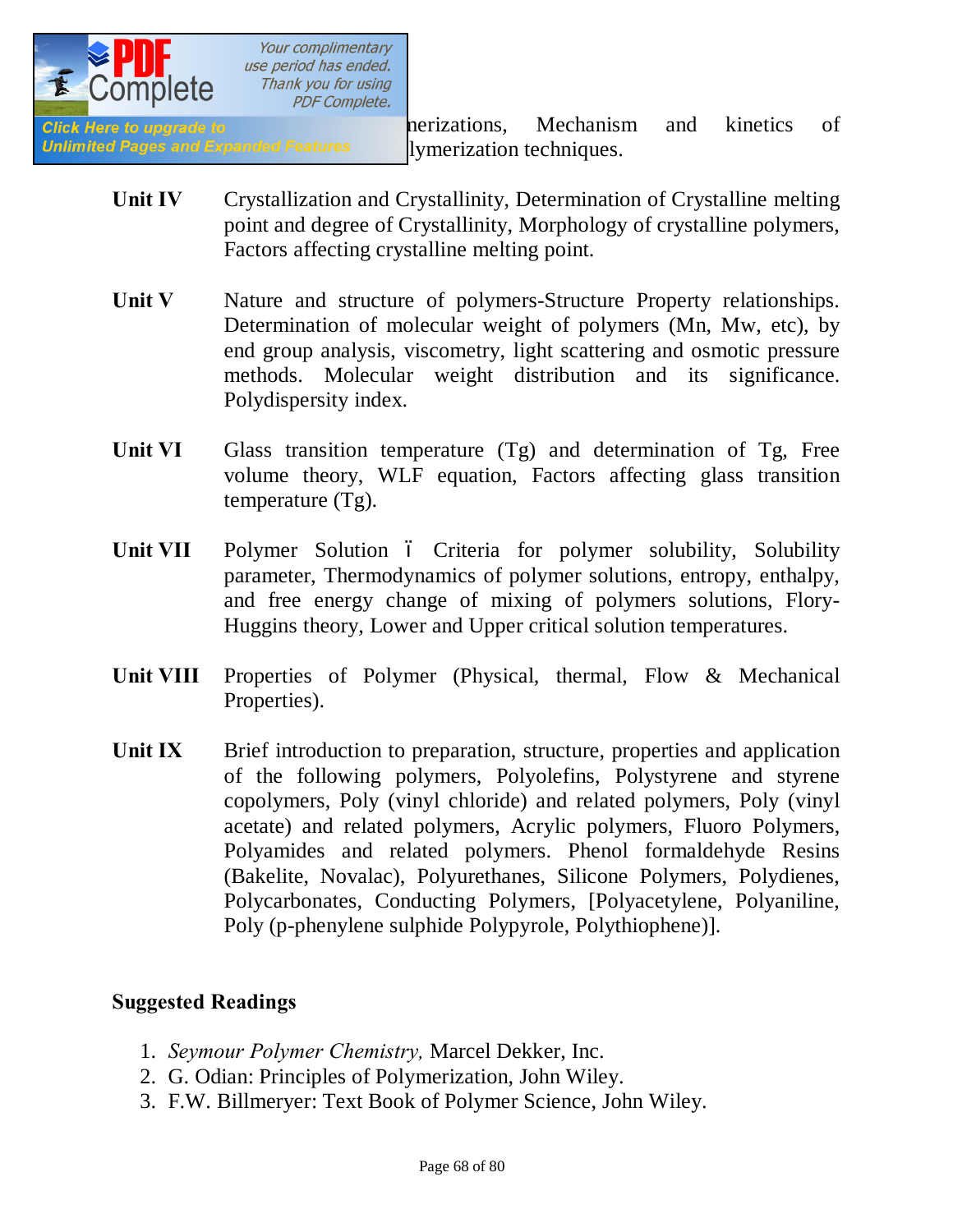

Unlimited Pages and Expanded Features stry of Synthetic High Polymers.

## **EL 310 (iii) BIOTECHNOLOGY**

The purpose of this course is to provide to the students of Science, a basic understanding of the principles, tools and techniques, and applications of the fast expanding fields of biotechnology. This would help the students to develop interactions/linkages with the industry and venture into Science entrepreneurship.

### **Unit I Biotechnology**

Scope and Applications, Overview of Tools and Techniques.

### **Unit I Industrial Microbiology**

Microbial resources for food, food additives, flavours, feed, single cell proteins, solvents, enzymes, organic acids, vitamins, pharmaceuticals, agrochemicals, bio-fertilizers. Waste decomposition and conversions, bio-fuels, Bioremediation, Recombinant proteins

### **Unit III Strain improvement**  Screening, selection, mutation, recombination, protoplast fusion, DNA technology.

### **Unit IV Fermentation**

Different types of fermentation 6 submerged and solid state; batch, fed batch and continuous; product-based  $\acute{o}$  enzymes, alcohol, methane, acid, mixed acid and solvent. Types of fermenters-stirred tank, air lift, fixed bed and fluidized. Down stream processing – filtration, centrifugation, extraction, chromatography, spray drying and lyophilization.

### **Unit V Plant Biotechnology**

Plant tissue culture and somatic cell genetics and their applications in agriculture, plant transformation-vectors and methods, genetic engineering and transgenic plants with useful agronomic traits and products.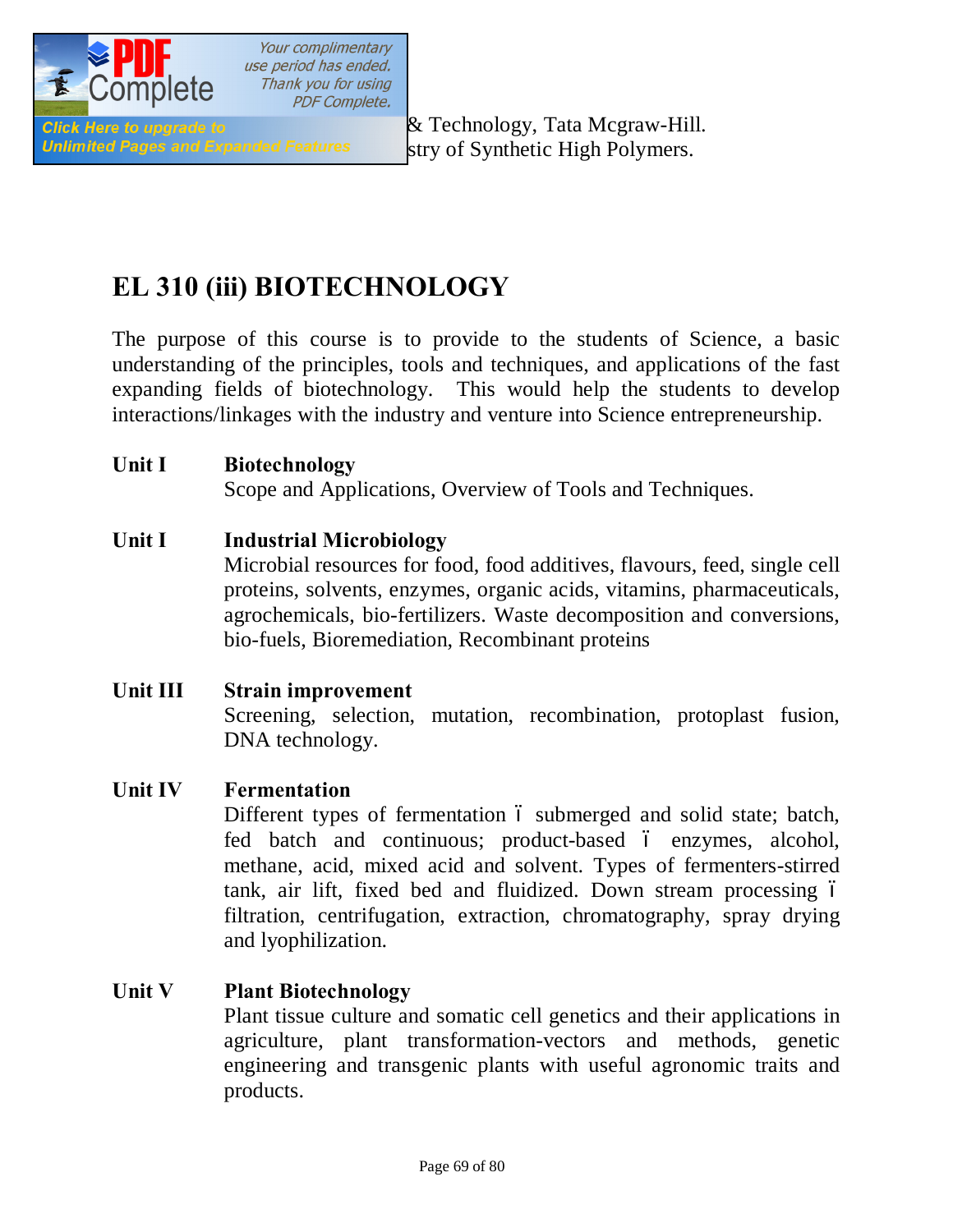

**Unlimited Pages and Expanded Features by** 

Cell culture and production of bio-products, gene manipulation and transgenic technology, gene therapy, vaccines, hybridoma technology and immunodiagnostics.

### **Unit VII Bio safety**

Physical and Biological containment, environmental co-concerns.

### **Suggested Readings:**

- 1. P.K. Gupta: Biotechnology and Genomics, Rastogi publishers (2003).
- 2. B.D. Singh: Biotechnology, Kalyani publishers, 1998 (Reprint 2001).
- 3. T.A. Brown: Gene cloning and DNA analysis: An Introduction, Blackwell Science (2001).
- 4. M.K. Razdan: Introduction to plant tissue culture, Oxford & IBH, New Delhi (2003).
- 5. Bernard R. Click & Jack J. Pasternak: Molecular Biotechnology, ASM Press, Washington (1998).

## **EL 310 (iv) FORENSIC SCIENCE**

Forensic Science pertains to analysis and examination of Physical evidence recovered from a crime scene to legal proceedings. Examinations of fingerprint, toxic substances detection of blood and other biological fluids, as well as examination of skeletal material, hair fiber etc is performed to provide scientific opinion for legal.

- Unit I Definition, History, Development and Scope of Forensic Science. Divisions of Forensic Science and Laboratory Set up.
- Unit II Basic Principles, theory and application of spectroscopy (U.V., I.R., Atomic Absorption Emission and Mass) and its forensic applications.
- **Unit III** Electrophoresis (Immuno and Iso-electrofocusing) theory, principle and techniques. X-ray (Hard and Soft) techniques and their forensic applications.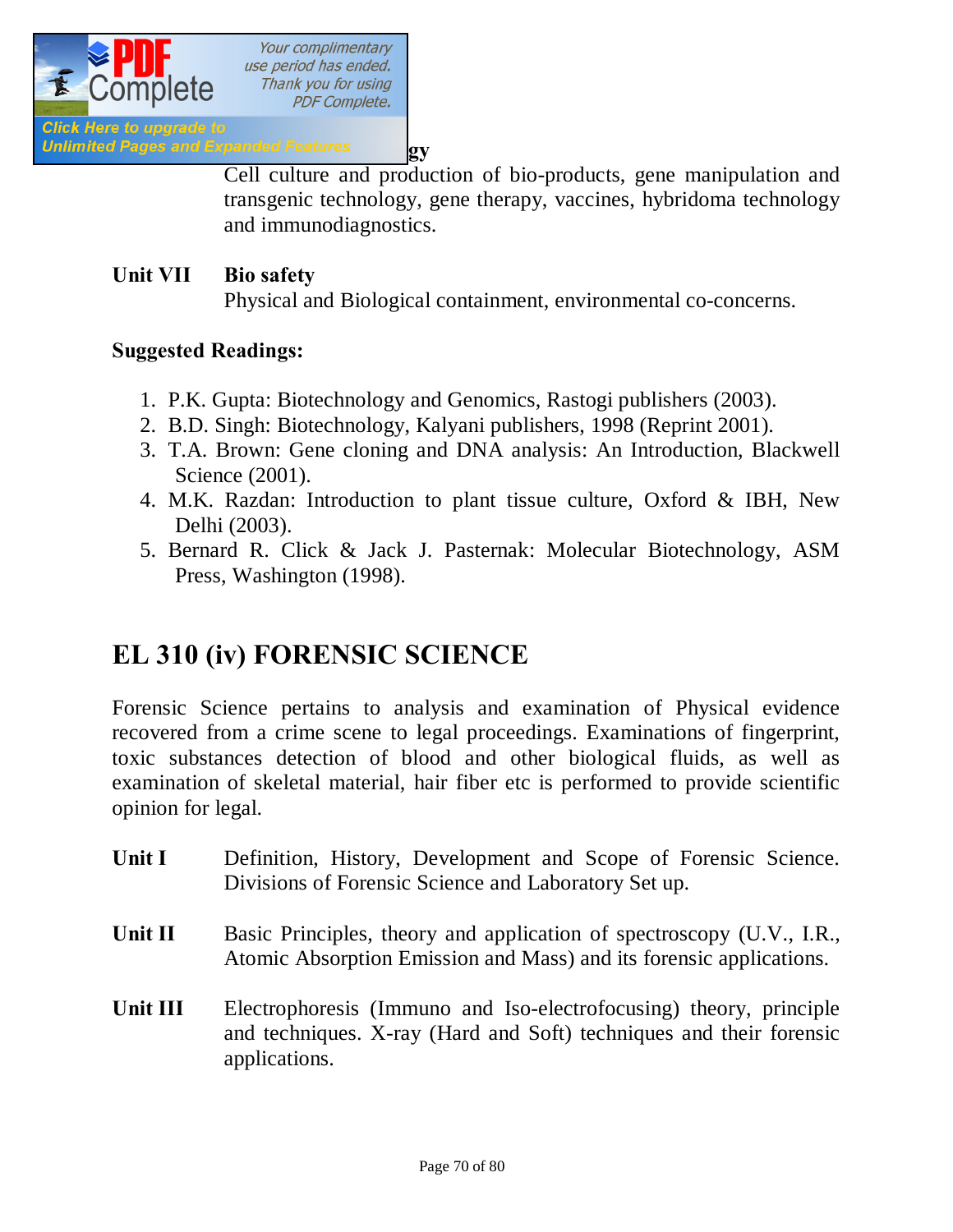

**Click Here to upgrade to Electronic Chemical Introduction, Conventional methods of chemical** 

Unlimited Pages and Expanded Features  $\vee$  rests (colour  $\&$  spot); Drugs of Abuse: Introduction and classification; Forensic Toxicology: Introduction and General methods of chemical analysis for alcohol, Classification of poisons.

- **Unit V** Questioned documents: Definition, handwriting, characteristic, natural variation, comparison and forgery; Forensic photography 6 techniques and important of photography.
- Unit VI Fingerprint Identification: History and development, biological basis of fingerprints, pattern types, scene of crime prints, methods of processing latent/fingerprints, ridge characteristics, comparison of fingerprints for establishing complete identity.
- Unit VII Tool marks: their identification and importance in forensic science; Trace evidence: Definition, identification and their importance in forensic science.
- **Unit VIII** Identification and detection of biological fluids (Blood, Semen, Saliva and Urine) and their Medico-logical importance.
- Unit IX Personal Identification through somatometry and Somatoscopy; Study and hair and fibers.
- **Unit X** Examination of skeletal remains-identification of bones, differentiation between human and non human, determination of age, sex and height from skeletal remains.
- Unit XI Modern Developments and their concepts (Nacre analysis, Brain fingerprinting, DNA Profiling, voice identification, Cyber crime, Forensic Odontology and Bitemarks).
- *Note*: Practical demonstrations are compulsory as without the demonstration the students would not be able to understand the value of the specific topics of Forensic Science.

Practical demonstration of procedure of taking fingerprints; identification of pattern types, developing latent fingerprints (Powder Method), spot test for blood identification, Somatoscopic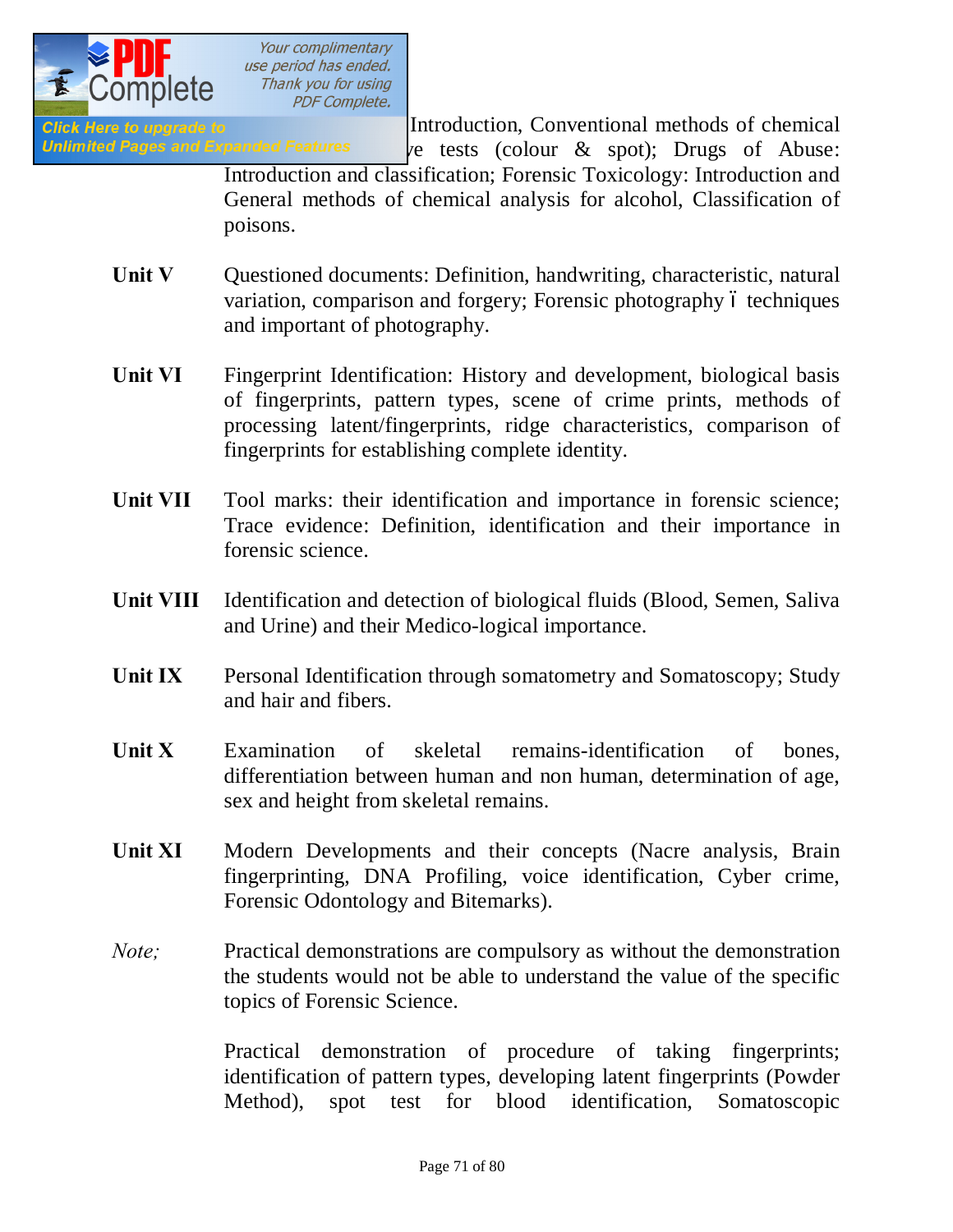

**Click Here to upgrade to and Sex determination from skull, estimation of** Unlimited Pages and Expanded Features es, hair morphology, tests for fiber identification.

### **Suggested Readings**

- 1. R. Saferstein: *Criminalistics,* Prentice Hall (1998).
- 2. B.R. Sharma: *Forensic Science in Criminal Investigation and Trials,* Central Law Agency, Allahabad (2003).
- 3. W.G. Eckert: *Introduction of Forensic Science,* CRE Press, Bock Raton (1997).
- 4. I.P. Singh and M.K. Bhasin: *A Laboratory Manual of Biological Anthropology,* K.R. Enterprises, N. Delhi (2005)*.*
- 5. S. Nath: *An Introduction to Forensic Anthropology,* Gian Publishing House, N. Delhi (1989).
- 6. S. Nath: Personal Identification through Fingerprints, Shree Publisher & Distributors, New Delhi (2006).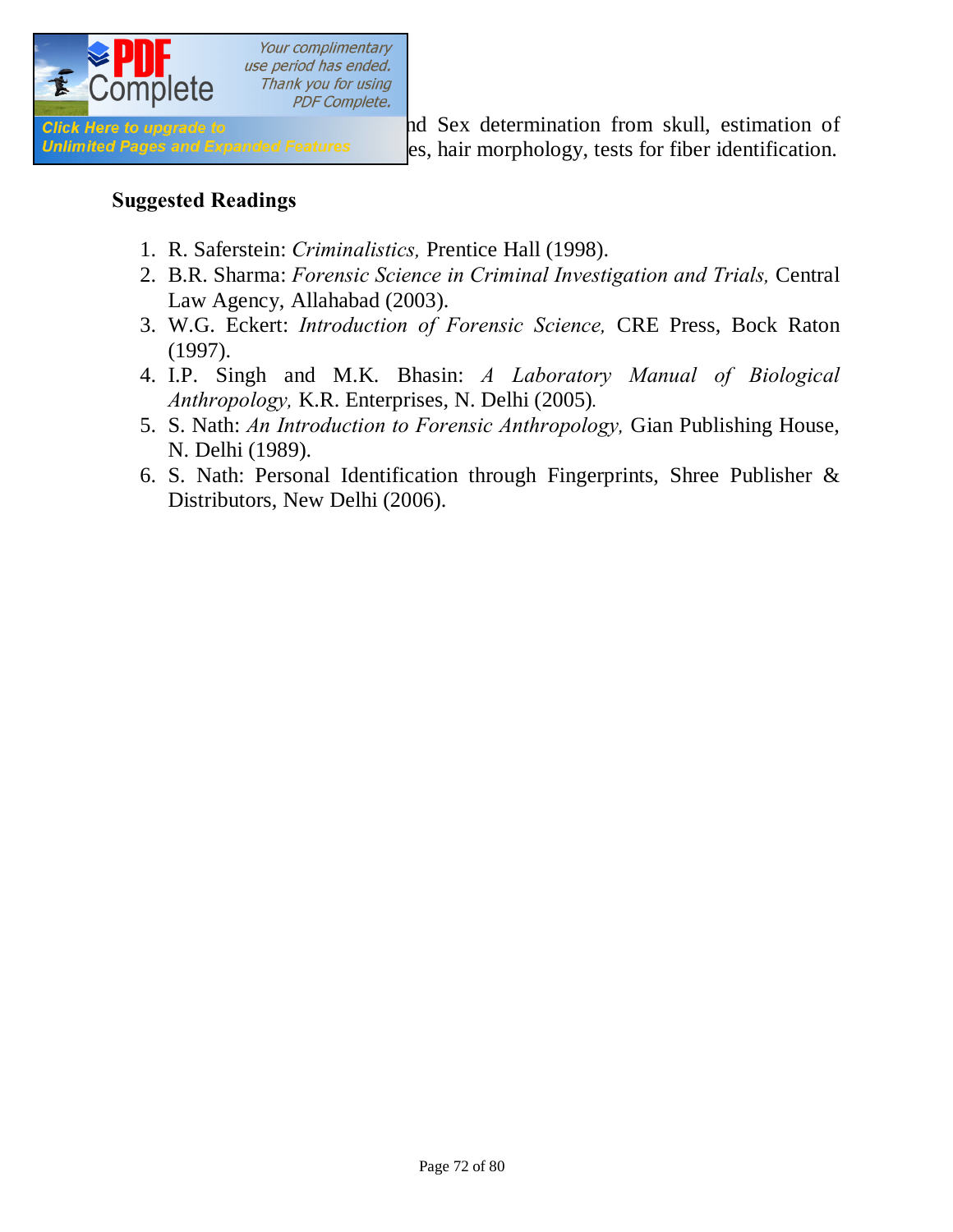

Your complimentary use period has ended. Thank you for using PDF Complete.

**Click Here to upgrade to Unlimited Pages and Expanded Features** 

# SEMESTER VI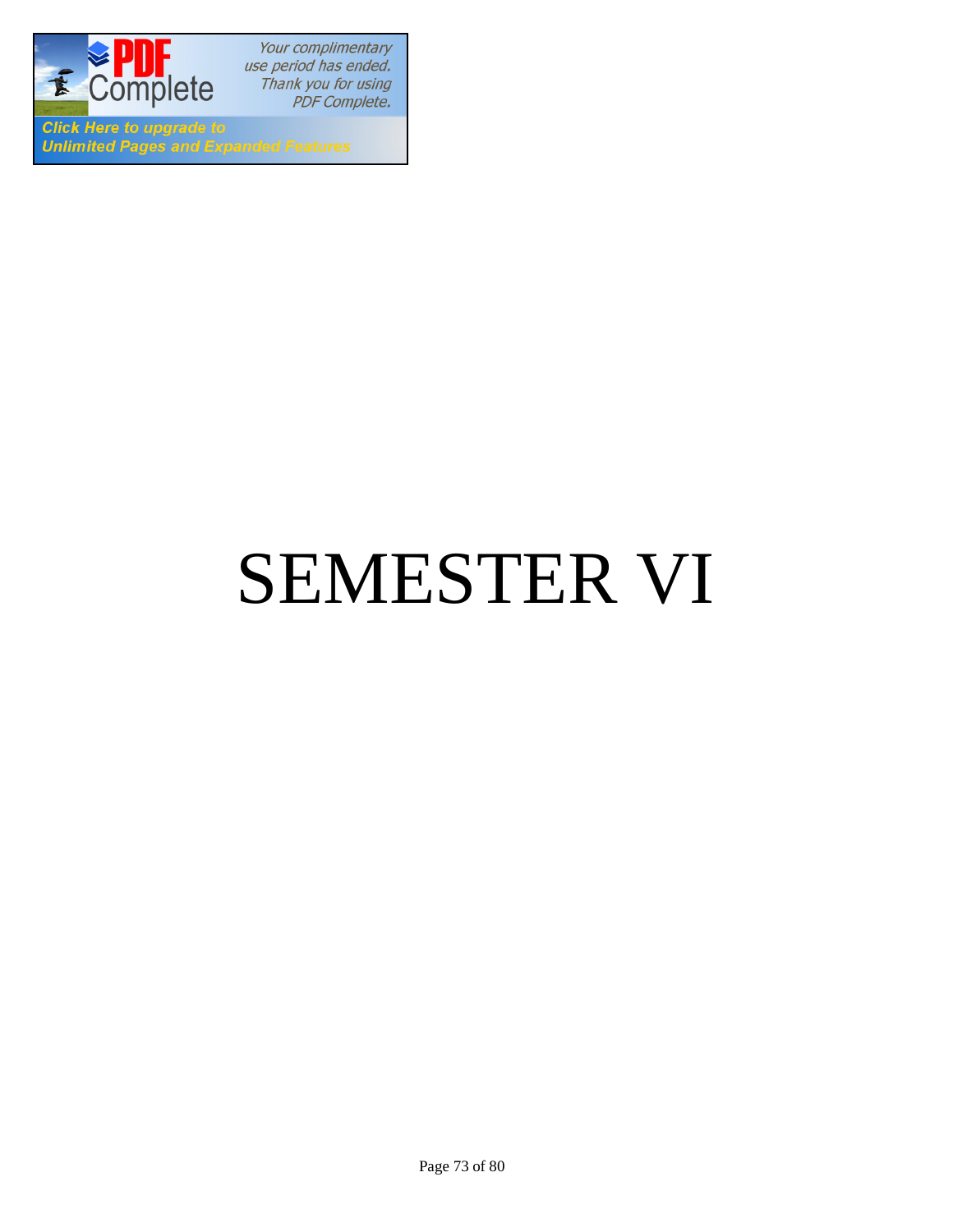

## **PAPER-21**

## **CHPT-606: CHEMISTRY-6 (ORGANOMETALLICS, BIO-INORGANIC CHEMISTRY, PROTEINS AND UV-IR SPECTROSCOPY)**

#### *Section A: Inorganic Chemistry-4* **(30 Lectures) Unit 1Chemistry of 3d metals**

Oxidation states displayed by Cr, Fe, Co, Ni and Co.

A study of the following compounds (including preparation and important properties);

Peroxo compounds of Cr,  $K_2Cr_2O_7$ ,  $KMnO_4$ ,  $K_4[Fe(CN)_6]$ , sodium nitroprusside,  $[Co(NH_3)_6]Cl_3$ , Na<sub>3</sub> $[Co(NO_2)_6]$ .

#### **Unit 2 Organometallic Compounds**

Definition and Classification with appropriate examples based on nature of metalcarbon bond (ionic,  $\sigma$ ,  $\pi$  and multicentre bonds). Structures of methyl lithium, Zeiss salt and ferrocene. EAN rule as applied to carbonyls. Preparation, structure, bonding and properties of mononuclear and polynuclear carbonyls of 3d metals.  $\pi$ - acceptorbehaviour of carbon monoxide. Synergic effects (VB approach)- (MO diagram of CO can be referred to for synergic effect to IR frequencies).

#### **Unit 3 Bio-Inorganic Chemistry**

A brief introduction to bio-inorganic chemistry. Role of metal ions present in biological systems with special reference to  $Na^+$ ,  $K^+$  and  $Mg^{2+}$  ions: Na/K pump; Role of  $Mg^{2+}$  ions in energy production and chlorophyll. Role of  $Ca^{2+}$  in blood clotting, stabilization of protein structures and structural role (bones).

#### *Section B: Organic Chemistry-4* **(30 Lectures)**

#### **Unit 1 Polynuclear and Heteronuclear aromatic compounds:**

Properties of the following compounds with reference to electrophilic and nucleophilic substitution: Naphthalene, Anthracene , Furan, Pyrrole, Thiophene, and Pyridine.

#### **Unit 2. Amino Acids, Peptides and Proteins:**

*Preparation of Amino Acids:* Strecker synthesis using Gabriel & phthalimide synthesis. Zwitter ion, Isoelectric point and Electrophoresis.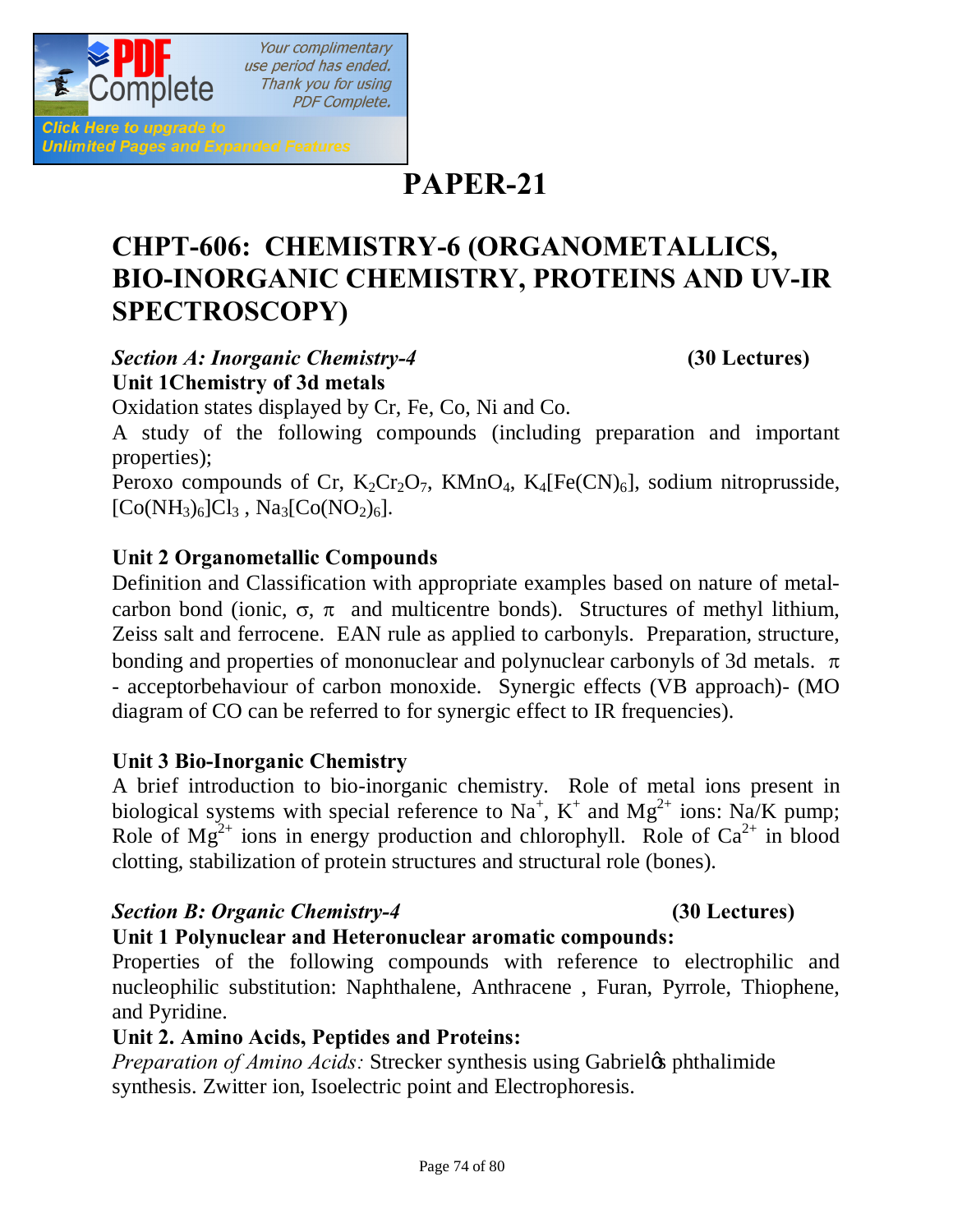

*Click Here to upgrade to*  $\check{\phantom{a}}$  ( $\check{\phantom{a}}$  6COOH group, acetylation of  $\acute{\mathrm{o}}NH_2$  group, Unlimited Pages and Expanded Features vidrin test.

Overview of Primary, Secondary, Tertiary and Quaternary Structure of proteins. Determination of Primary structure of Peptides by degradation Edmann degradation (N-terminal) and Cóterminal (thiohydantoin and with carboxypeptidase enzyme). Synthesis of simple peptides (upto dipeptides) by Nprotection (t-butyloxycarbonyl and phthaloyl) & C-activating groups and Merrifield solid-phase synthesis.

### **Unit 3. Application of Spectroscopy to Simple Organic Molecules**

Application of visible, ultraviolet and Infrared spectroscopy in organic molecules. Electromagnetic radiations, electronic transitions,  $\lambda_{\text{max}} \& \varepsilon_{\text{max}}$ , chromophore, auxochrome, bathochromic and hypsochromic shifts. Application of electronic spectroscopy and Woodward rules for calculating  $\lambda_{\text{max}}$  of conjugated dienes and  $\alpha$ , $\beta$  ó unsaturated compounds.

Infrared radiations and types of molecular vibrations, functional group and Finger print region. IR spectra of alkanes, alkenes and simple alcohols (inter and intra molecular Hydrogen bonding), aldehydes, ketones, carboxylic acids and their derivatives (effect of substitution on >C=O stretching absorptions).

#### **SUGGESTED READINGS**

- 1. James E. Huheey, Ellen Keiter & Richard Keiter: *Inorganic Chemistry: Principles of Structure and Reactivity,* Pearson Publication.
- 2. G.L. Miessler & Donald A. Tarr: *Inorganic Chemistry,* Pearson Publication.
- 3. J.D. Lee: *A New Concise Inorganic Chemistry,* E.L.B.S.
- 4. F.A. Cotton & G. Wilkinson: *Basic Inorganic Chemistry*, John Wiley & Sons.
- 5. I. L. Finar: *Organic Chemistry* (Vol. I & II), E.L.B.S.
- 6. John R. Dyer: *Applications of Absorption Spectroscopy of Organic Compounds,* Prentice Hall.
- 7. R.M. Silverstein, G.C. Bassler & T.C. Morrill*: Spectroscopic Identification of Organic Compounds*, John Wiley & Sons.
- 8. R.T. Morrison & R.N. Boyd: *Organic Chemistry,* Prentice Hall.
- 9. Peter Sykes: *A Guide Book to Mechanism* in *Organic Chemistry,* Orient Longman.
- 10. Arun Bahl and B. S. Bahl: *Advanced Organic Chemistry,* S. Chand.
- 11. A.I. Vogel: Qualitative Inorganic Analysis, Prentice Hall,  $7<sup>th</sup>$  Edn.
- 12. A.I. Vogel: Quantitative Chemical Analysis, Prentice Hall,  $6<sup>th</sup>$  Edn.
- 13. A.I. Vogel: Textbook of Practical Organic Chemistry, Prentice Hall, 5<sup>th</sup> Edn.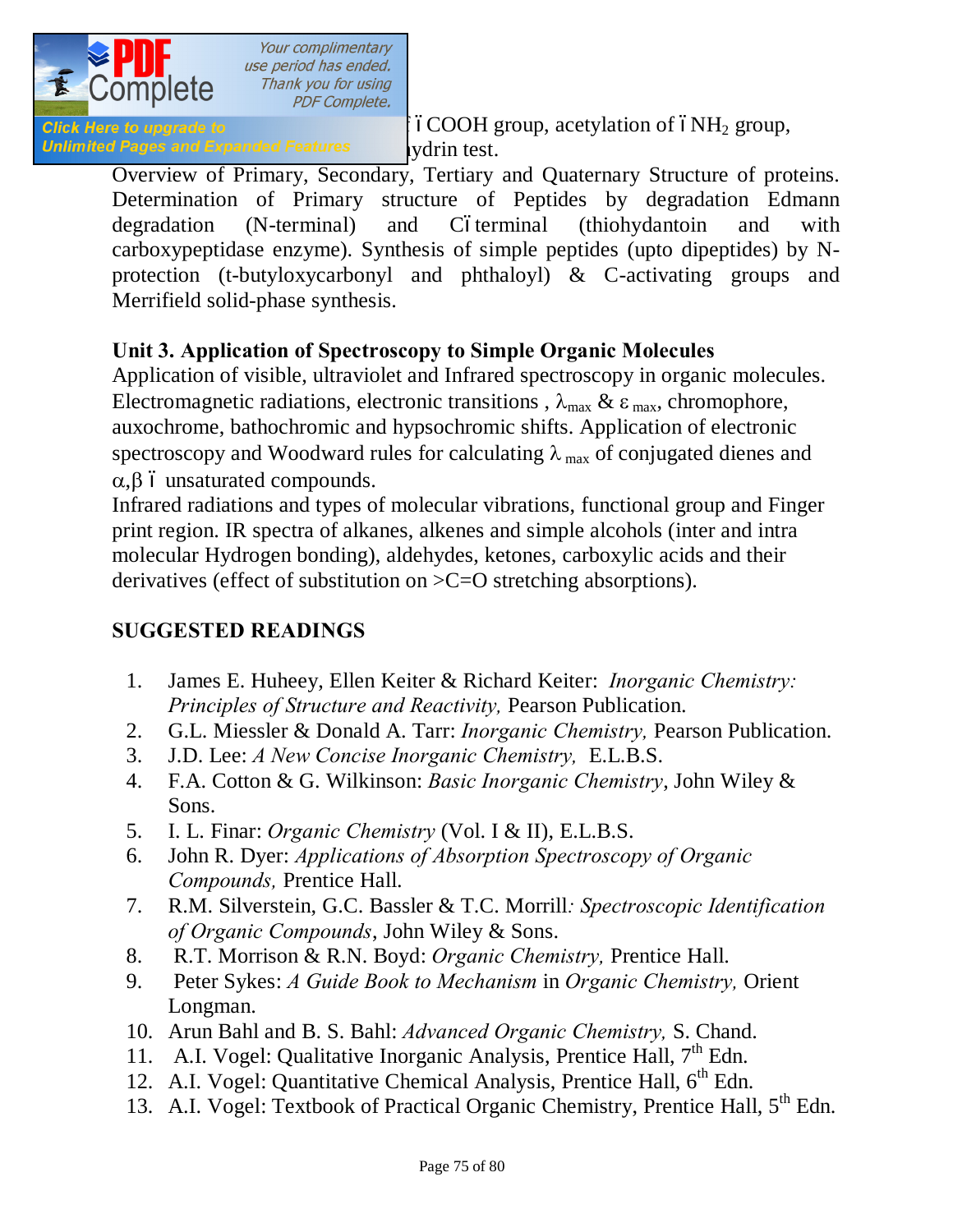

Your complimentary use period has ended. Thank you for using **PDF Complete.** 

**Click Here to upgrade to Elizabeth Click Here to upgrade to Elizabeth Structure Chemistry, Orient** 

## **CHPP-606: PRACTICAL CHEMISTRY**

#### Section A: Inorganic Chemistry

1. Separation of mixtures by chromatography: Measure the  $R_f$  value in each case. (Combination of two ions to be given) Paper chromatographic separation of  $\overline{Fe}^{3+}$ ,  $\overline{Al}^{3+}$  and  $\overline{Cr}^{3+}$ 

or

Paper chromatographic separation of  $Ni^{2+}$ ,  $Co^{2+}$ ,  $Mn^{2+}$  and  $Zn^{2+}$ 

- 2. Preparation of any two of the following complexes and measurement of their conductivity:
- (i) tetraamminecarbonatocobalt (III) nitrate
- (ii) tetraamminecopper (II) sulphate
- (iii) potassium trioxalatoferrate (III) trihydrate

Compare the conductance of the complexes with that of M/1000 solution of NaCl,  $MgCl<sub>2</sub>$  and LiCl<sub>3</sub>.

#### Section B: Organic Chemistry

Systematic Qualitative Organic Analysis of Organic Compounds possessing monofunctional groups (-COOH, phenolic, aldehydic, ketonic, amide, nitro, 1<sup>o</sup> amines) and preparation of one derivative.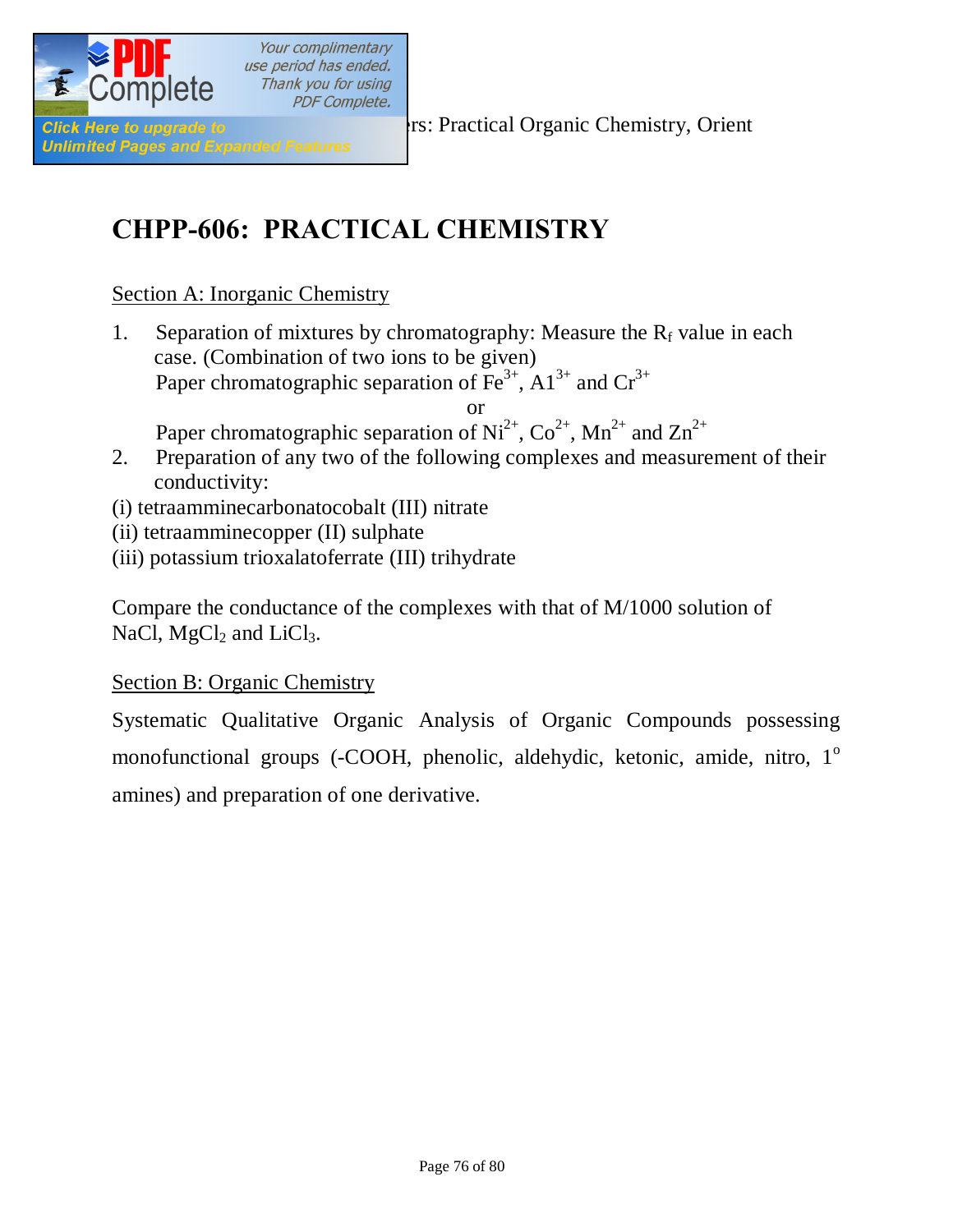

## **[P](http://www.pdfcomplete.com/cms/hppl/tabid/108/Default.aspx?r=q8b3uige22)APER-22**

## **MAPT – 404: DIFFERENTIAL EQUATIONS**

First order exact differential equations, Integrating factors, rules to find an integrating factor. First order higher degree equations solvable for x y p dy dx. Methods for solving higher-order differential equations. Basic theory of linear differential equations, Wronskian and its properties. Solving a differential equation by reducing its order. Linear homogenous equations with constant coefficients, Linear non-homogenous equations. The method of variation of parameters, The Cauchy- Euler equation, Simultaneous differential equations, total differential equations.

Applications of differential equations: the vibrations of a mass on a spring, mixture problem, free damped motion, forced motion, resonance phenomena, electric circuit problem, mechanics of simultaneous differential equations.

#### **Partial differential Equations**

Order and degree of partial differential equations, Concept of linear and non-linear partial differential equations. Formation of first order partial differential equations, linear partial differential equation of first order. Lagrange is method, Charpitos method. Classification of second order partial differential equations into elliptic, parabolic and hyperbolic through illustrations only. Applications to traffic flow.

*Using Computer aided software for example, Matlab/ Mathmatica/ Maple/ MuPadeharaeteristics,vibrating string vibrating membrane, conduction of heat in solids, gravitational potential, conservation laws.*

#### **Recommended Books**

- 1. Shepley L. Ross: Differential equations,  $3<sup>rd</sup>$  Edn., John Wiley and Sons (1984).
- 2. Sneddon: Elements of Partial differential equations, McGraw-Hill, International Edition (1967).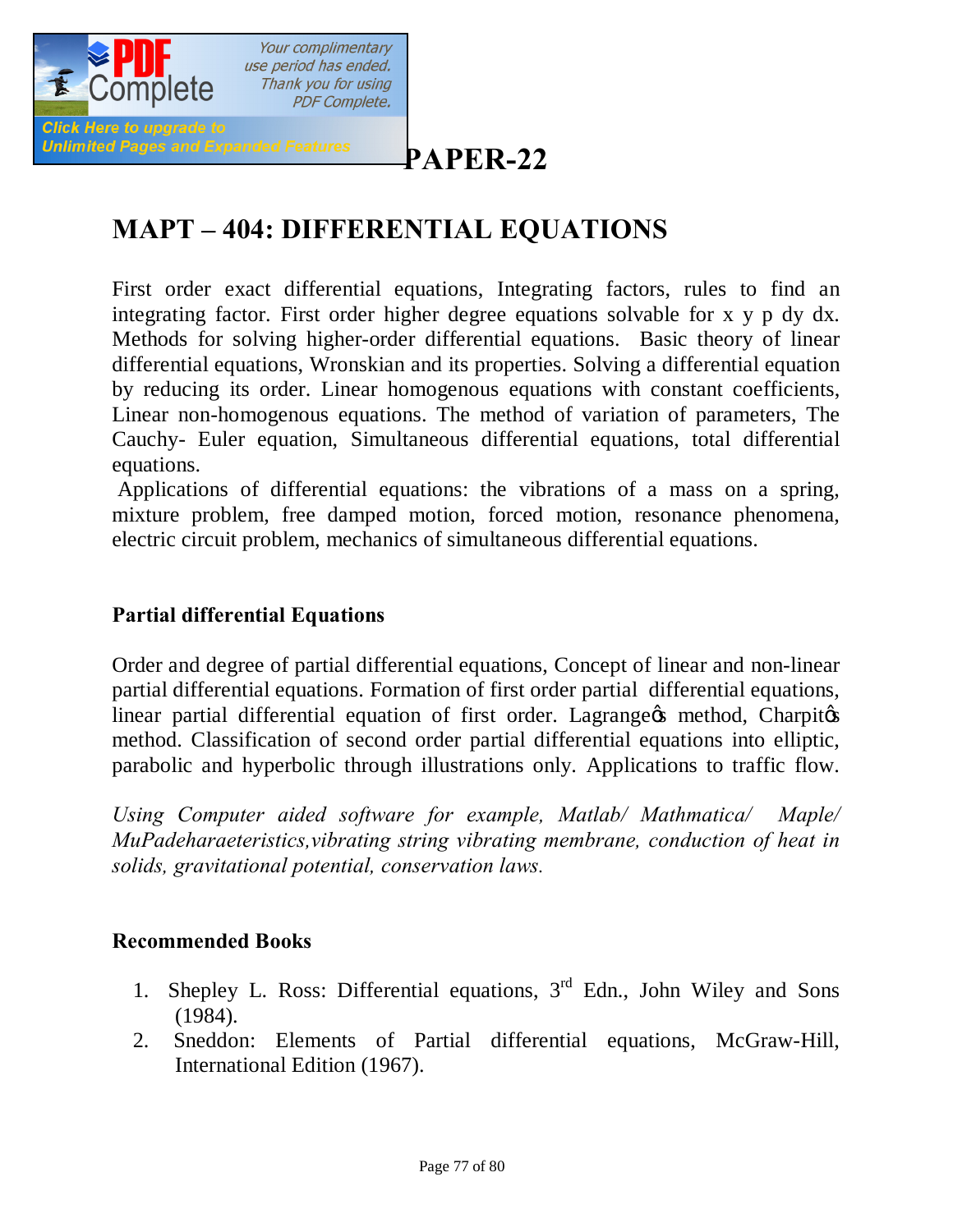

**[P](http://www.pdfcomplete.com/cms/hppl/tabid/108/Default.aspx?r=q8b3uige22)APER-23**

## **ICPT-606: INDUSTRIAL CHEMISTRY-6: INSTRUMENTAL METHODS OF ANALYSIS**

#### **1. Quality Control and Instrumental Methods of Analysis**

- A. *Purification and Separation:* Sample preparation (isolation using a suitable solvent, extraction and separation), Solvent extraction. Distillation (simple, fractional and vacuum distillation), Crystallization. Chromatographic separation: High Performance Liquid Chromatography (HPLC), Gas Liquid Chromatography (GLC), Gas Chromatography (GC), Ion Exchange Chromatography.
- B. *Composition Analysis:* Elemental analysis both qualitative and quantitative.
- C. *Physical Characterization:* Strength, Viscosity, Rheological properties, Molecular weight.
- D. *Spectroscopic Methods:* Ultraviolet Spectrophotometery (UV), Visible Spectro photometery, Infrared Spectrophotometery (IR), Nuclear Magnetic Resonance Spectroscopy (NMR) and Electron Spin Resonance Spectroscopy (ESR), Flame Photometry, Atomic Absorption Spectroscopy (AAS), Induced Couple Plasma Spectroscopy (ICP), Atomic Fluorescence Spectroscopy.
- E. *Electro Analytical Techniques:* Potentiometery, Voltametry, Polarography, Amperometry, Coulometry and Conductometry.
- F. *Thermal Methods of Analysis:* Thermal Gravimetric Analysis (TGA), Differential Thermal Analysis (DTA), Differential Scanning Calorimetery (DSC), Thermal Mechanical Analysis (TMA).
- G. *STANDARDS:* ISI, BTS, ISO, EURO, ASTM.

## **ICPP-606: PRACTICAL INDUSTRIAL CHEMISTRY**

- 1. Determination of composition of dolomite (by complexometric titration).
- 2. Thermal Characterization of the following: (Demonstration exercise)
	- (i) Dolomite (for percentage composition by TGA)
	- (ii) Polystyrene (for glass transition temperature by DTA)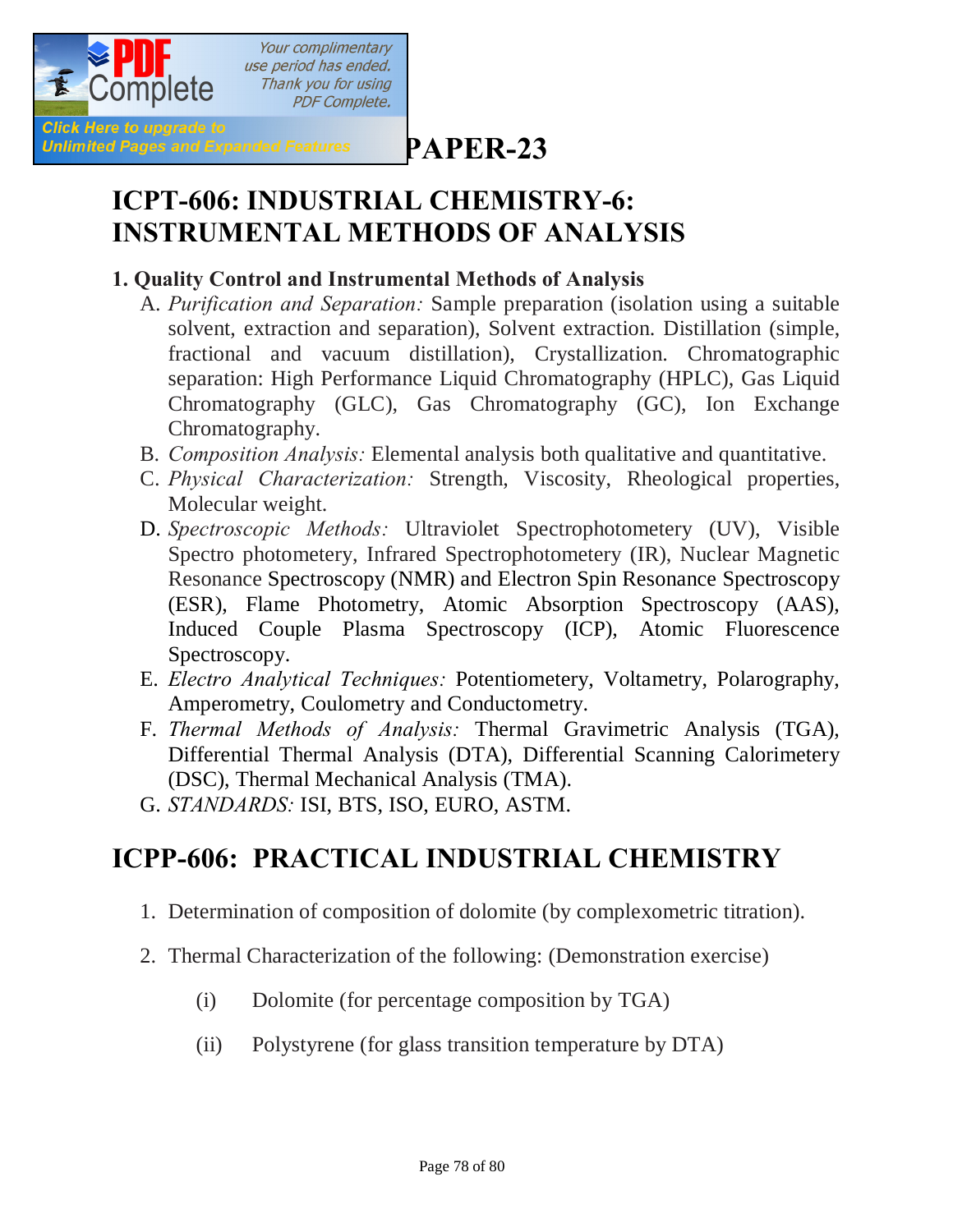

**Click Here to upgrade to 3. Demonstration of the use of IR, Mass, UV and NMR** 

4. An industrial project\*

#### **Suggested Readings**

- *1.* H.H. Willard, L.L. Merrit, J.A. Dean, F. A. Settle*: Instrumental Methods of Chemical Analysis*, Wadsworth Publishing Company, California.
- 2. G. D. Christian: *Analytical Chemistry*, John Wiley, NY.
- 3. S.M. Khopkar: *Basic Concepts of Analytical Chemistry*,Wiley Eastern Ltd, New Delhi.

**\*Industrial Project:** Every student should undergo training Programme for the preparation and characterization (chemical as well as physical) of an industrial useful chemical/ any other investigatory project, in order to promote innovativeness, under the guidance and supervision of concerned faculty of college.